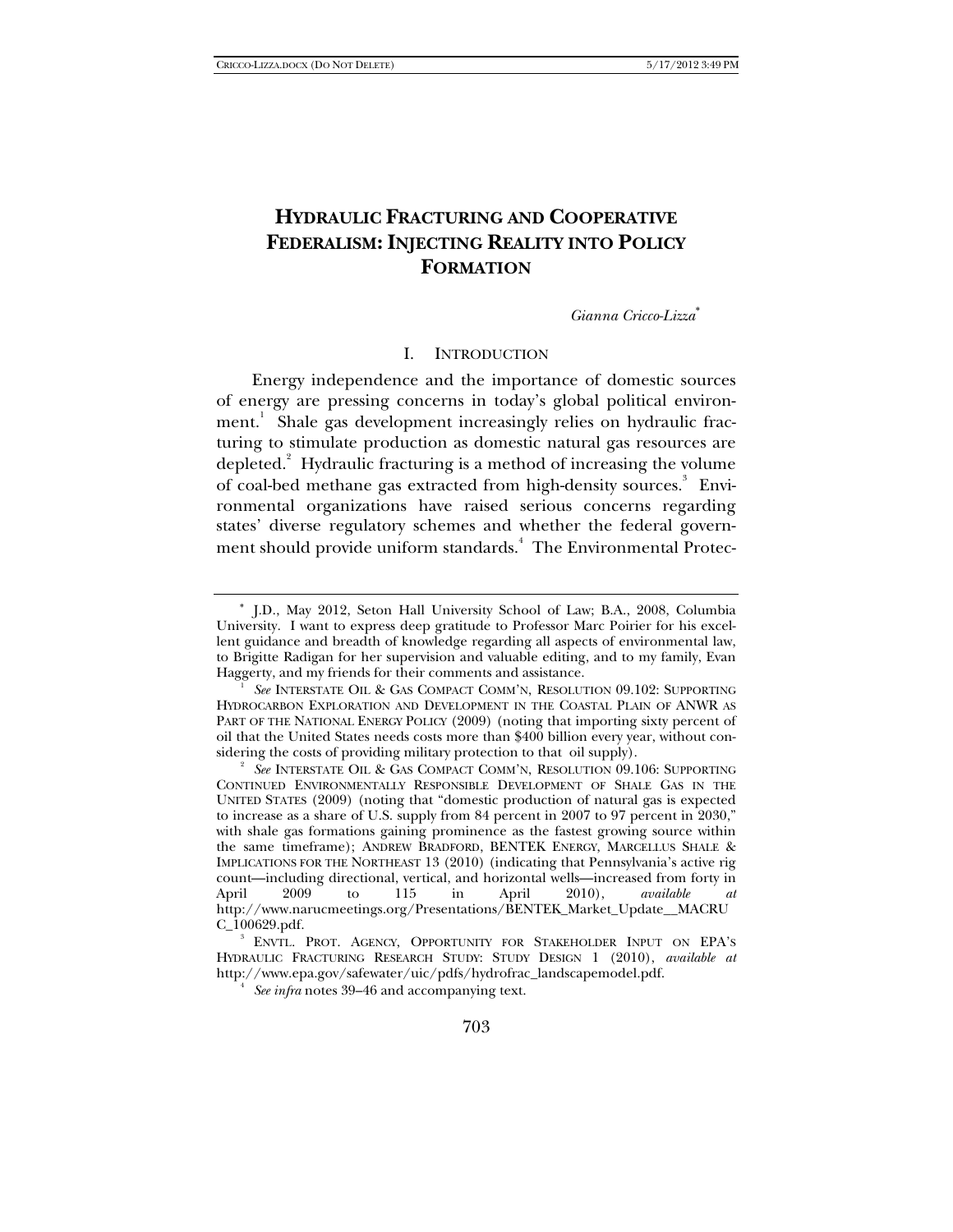tion Agency's (EPA) future role in regulation of this process is unclear.

This Comment argues that a model of modified cooperative federalism should be applied to the controversy surrounding the EPA's regulation of hydraulic fracturing. A relationship of this nature one in which the federal government agency produces a simple, final scientific answer to calm individual fears of new technology but leaves regulation to local governments—will provide more comprehensive, protective, and accountable regulation of the industry, while preserving some balance between the competing environmental and industrial interests. Part II discusses background information regarding the mechanical process of hydraulic fracturing. Part III focuses on already implemented state solutions in addition to issues arising in states overlaying the Marcellus Shale. Part III also briefly identifies which federal statutes regulate parts of the hydraulic fracturing process and which gaps the Fracturing Responsibility and Awareness of Chemicals Act ("FRAC Act") is intended to fill. Part III additionally surveys science and policy related to the EPA's regulation of this area, particularly the precautionary principle, and analyzes a previous study of hydraulic fracturing. Part IV presents the concept of cooperative federalism and an illustration of how lack of designated authority has resulted in a catastrophic breakdown where federal and state powers overlap. Part V analyzes how to apply cooperative federalism to the controversy surrounding the EPA's regulation of hydraulic fracturing. Finally, Part VI summarizes the reasons why such a model should prevail in a situation where competing, highly valued interests must be balanced.

### II. BACKGROUND

## *A. Geology of the Marcellus Shale*

For the past sixty years,<sup>5</sup> commercial use of hydraulic fracturing has helped exploration and development companies access uncon-

<sup>&</sup>lt;sup>5</sup> "The first commercial application of hydraulic fracturing as a well treatment technology designed to stimulate the production of oil or gas likely occurred in either the Hugoton field of Kansas in 1946 or near Duncan Oklahoma in 1949." GROUND WATER PROT. COUNCIL & U.S. DEP'T OF ENERGY, STATE OIL AND NATURAL GAS REGULATIONS DESIGNED TO PROTECT WATER RESOURCES 21 (2009), *available at* http://www.gwpc.org/elibrary/documents/general/State%20Oil%20and%20Gas%2 0Regulations%20Designed%20to%20Protect%20Water%20Resources.pdf.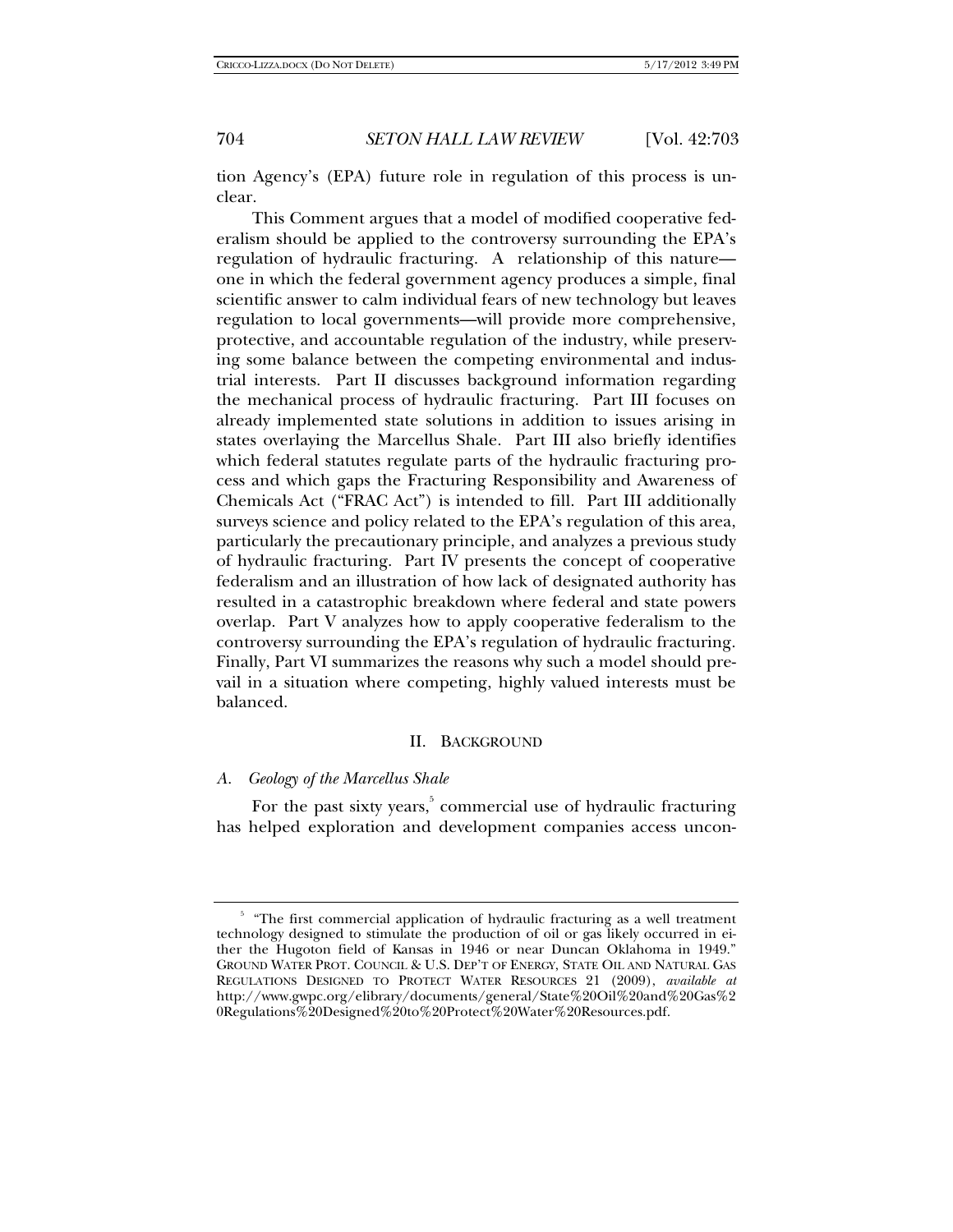ventional $^6$  sources of methane gas and has stimulated production in subsiding wells.<sup>7</sup> Recent utilization of the procedure has increased access to methane gas in shale plays, which are discoveries of gas or oil within geological formations of sufficient size to be worth subsequent exploration and development. In Texas, development of the Barnett Shale began in Fort Worth during the 1980s.<sup>9</sup> Subsequent exploration has drawn industry attention to the natural resources waiting  $4,000$  feet under the earth's surface in the Marcellus Shale.<sup>1</sup> This shale play stretches from New York to Virginia.<sup>11</sup>

The Marcellus Shale consists of Middle Devonian-age black, lowdensity, organically rich shale<sup>12</sup> with an average depth to its top ranging from a mile in southwestern Pennsylvania<sup>13</sup> to  $6,000$  feet in south-

Early low-permeability horizontal wells were considered failures because they did not naturally produce at commercial rates. The explosive growth of horizontal wells in shales is due to improvements in completion technologies. Multistage stimulation treatments are now performed on these wells to place hydraulic fractures around the borehole. The ability to economically perforate, stimulate, and isolate multiple points along the lateral has made these wells commercial successes.

8 Nolan Hart, *What Is a Shale Gas Play?*, EAGLE FORD SHALE BLOG (Mar. 3, 2010, 9:47 AM), http://eaglefordshaleblog.com/2010/03/03/what-is-a-shale-gas-play/. 9

<sup>&</sup>lt;sup>6</sup> "[U]nconventional . . . , for the non-specialist, means that it is challenging to lift this oil [or gas] out of the ground." Dave Cohen, *An Unconventional Play in the Bakken*, ENERGY BULL. (Apr. 16, 2008, 7:00 AM), http://www.energybulletin.net/print/42850.

*See* STUART KEMP, HALLIBURTON ENERGY SERVS., INC., COMMENTS OF HALLIBURTON ENERGY SERVICES, INC. 6–7 (2010); *see also* JOSEPH H. FRANTZ, JR. & VALERIE JOCHEN, SCHLUMBERGER MKTG. COMMC'NS, SHALE GAS 4 (2005), *available at* http://large.stanford.edu/courses/2010/ph240/alnoaimi2/docs/shale\_gas\_solutio n\_05of299.pdf.

*Id.*

<sup>&</sup>lt;sup>9</sup> J. DANIEL ARTHUR ET AL., ALL CONSULTING, LLC, EVALUATING THE ENVIRONMENTAL IMPLICATIONS OF HYDRAULIC FRACTURING IN SHALE GAS RESERVES 2 (2008), *available at* http://www.all-

<sup>&</sup>lt;sup>10</sup> Id. at 5 Exhibit 3; *see also* TIMOTHY CONSIDINE ET AL., PA. STATE UNIV., AN EMERGING GIANT: PROSPECTS & ECONOMIC IMPACTS OF DEVELOPING THE MARCELLUS SHALE NATURAL GAS PLAY 6 (2009) (noting that the average depth of shale gas in the Marcellus Shale is one mile), *available at* http://alleghenyconference.org/PDFs/PELMisc/PSUStudyMarcellusShale072409.P **DF.** 11 CONSIDINE, *supra* note 10, at 2. <sup>12</sup> *Id.* at 4. <sup>13</sup> *Id.* at 6.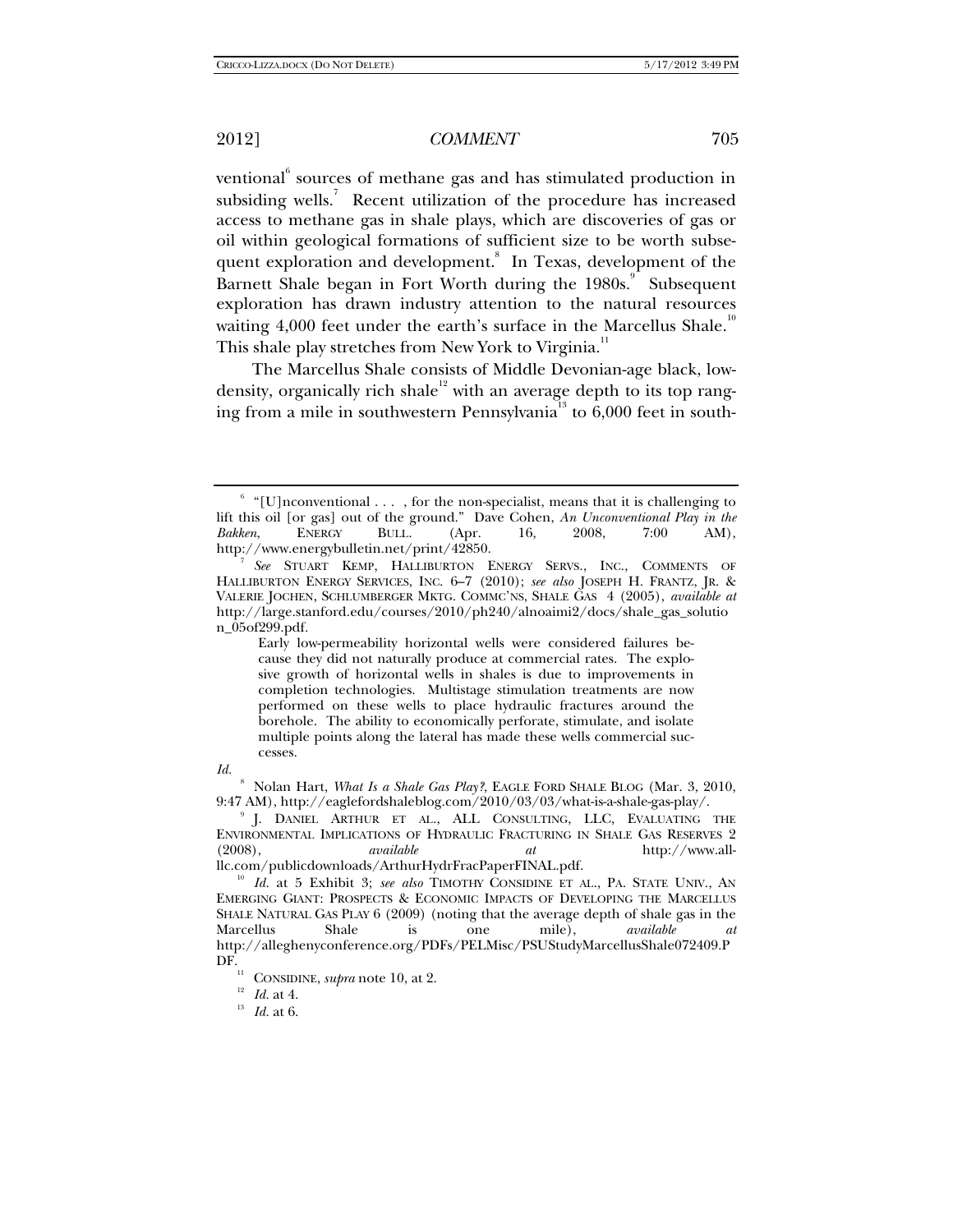eastern New York and 1,000 feet in the middle of New York.<sup>14</sup> With thickness of fifty feet to 200 feet, the shale "covers an area of 95,000 square miles."<sup>15</sup> While the shale has a lower gas content than some other domestic plays, $^{16}$  the estimated basin area is more than double the size of the next largest<sup>17</sup> in New Albany (43,500 square miles),<sup>18</sup> and almost ten times the size of the other five domestic plays: Barnett (5000 square miles),<sup>19</sup> Fayetteville (9000 square miles),<sup>20</sup> Haynesville (9000 square miles),<sup>21</sup> Woodford (11,000 square miles),<sup>22</sup> and Antrim  $(12,000 \text{ square miles})$ .<sup>23</sup> In summary, the Marcellus Shale represents a conveniently placed, extensive source of natural gas.

As recently as 2002 the United States Geological Survey in its "Assessment of Undiscovered Oil and Gas Resources of the Appalachian Basin Province," calculated that the Marcellus Shale contained an estimated undiscovered resource of about 1.9 trillion cubic feet (TCF) of gas. Just five years later, Engelder (2009) estimates 2,445 trillion cubic feet of reserves in place with recoverable reserves amounting to 489 trillion cubic feet.

CONSIDINE, *supra* note 10, at 4.<br><sup>17</sup> ARTHUR, *supra* note 9, at 2 Exhibit 1 (delineating on a map where shales exist: "Gas Shale Basins of the United States with Estimated Gas Reserves"); *id.* at 5 Exhibit 3 (comparing various measurements of size and quality of reserves: "Comparison of Data for the Gas Shales in the United States"); *id.* at 6 Exhibit 4 (matching period, shale formation, and location: "Stratigraphy of the U.S. Gas Shales"). The Marcellus Shale extends for 95,000 square miles, while the next largest shale is merely 43,500 square miles. *Id.* at 5 Exhibit 3.

<sup>18</sup> Id. at 5 Exhibit 3. The New Albany Shale is located under Illinois and Indiana and the northwestern border of Kentucky, *id.* at 6 Exhibit 4, holding an estimated 19.2 Tcf (trillion cubic feet) in gas reserves, *id.* at 2 Exhibit 1.

<sup>19</sup> Id. at 5 Exhibit 3. The Barnett Shale is located beneath Texas, *id.* at 6 Exhibit 4, holding estimated reserves of 44 Tcf, *id.* at 5 Exhibit 3.

<sup>20</sup> Id. at 5 Exhibit 3. The Fayetteville Shale is under Arkansas, *id.* at 6 Exhibit 4, holding estimated reserves of 42 Tcf, *id.* at 5 Exhibit 3.

<sup>21</sup> Id. at 5 Exhibit 3. The Haynesville/Bossier Shale is under Texas and Louisiana, *id.* at 6 Exhibit 4, and holds reserves of approximately 264 Tcf *id*. at 5 Exhibit 3.

<sup>22</sup> *Id.* at 5 Exhibit 3. The Woodford Shale is in both Texas and Oklahoma, *id.* at 6 Exhibit 4, with reserves of 11 Tcf, *id.* at 5 Exhibit 3.

<sup>23</sup> ARTHUR, *supra* note 9, at 5 Exhibit 3. Antrim, beneath Michigan, *id.* at 6 Exhibit 4, holds reserves between 35 and 76 Tcf, *id.* at 5 Exhibit 3.

<sup>&</sup>lt;sup>14</sup> N.Y. STATE DEP'T OF ENVTL. CONSERVATION, DRAFT SUPPLEMENTAL GENERIC ENVIRONMENTAL IMPACT STATEMENT ON THE OIL, GAS, AND SOLUTION MINING REGULATORY PROGRAM 4-19 (2009), *available at* the://ftp.dec.state.ny.us/dmn/download/OGdSGEISFull.pdf.

 $^{15}$  U.S. Dep't of Energy, Modern Shale Gas Development in the United States: A PRIMER 21 (2009), *available at* http://www.netl.doe.gov/technologies/oilgas/publications/epreports/shale\_gas\_primer\_2009.pdf. 16 ARTHUR, *supra* note 9, at 5 Exhibit 3.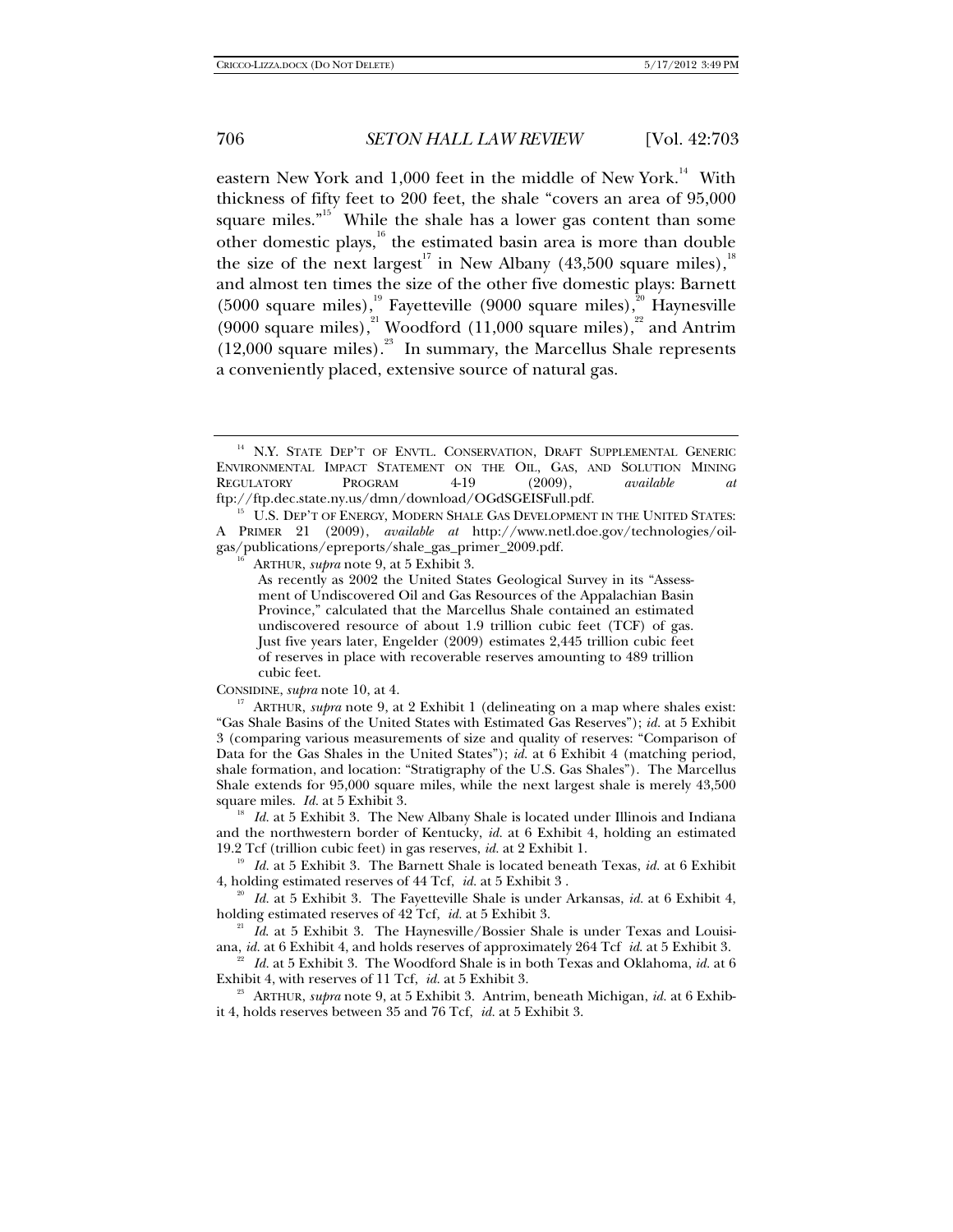*B. Political and Economic Background to the Marcellus Shale's Development* 

Development of the Marcellus Shale presents the opportunity to create jobs,  $34$  encourage reliance on domestic natural resources,  $35$  and smoothly assist the transition from fossil fuels to greener sources of energy.<sup>26</sup> Natural gas extraction is important because of the potential to use natural gas as a "bridge fuel"<sup>27</sup> that will encourage the transition from traditional sources of energy to more renewable, greener sources.<sup>28</sup> Shale gas is projected to amount to fifty percent of the U.S. natural gas supply by 2035, up from twenty percent today and one percent in  $2000$ <sup>2</sup>

Market forces impacting natural gas production in the Marcellus Shale operate at local, state, national, and global levels.<sup>30</sup> Additionally, coal-fired electric power presents powerful competition in the

<sup>27</sup> *See* Tour et al., *supra* note 26, at 871. The article identifies the three elements most abundant on Earth with "the capacity to store and produce enough energy to power our civilization": carbon, non-fissile uranium-238, and hydrogen. *Id.* at 872. Because the current infrastructure is geared to carbon, however, the authors suggest that a green carbon movement towards a hydrogen-based future would best serve long-term national energy needs. *Id.* at 874.<br><sup>28</sup> *Id.*; *see also* INTERSTATE OIL & GAS COMPACT COMM'N, RESOLUTION 09.101:

URGING THE U.S. GOVERNMENT TO RECOGNIZE THE IMPORTANCE OF OIL & GAS RESEARCH AND TO ADEQUATELY FUND OIL & GAS RESEARCH INITIATIVES (2009) (proposing that repeal of the Energy Policy Act of 2005 would result in a substantial reduction of funding necessary to ensure that "American consumers have clean, reliable, and af-<br>fordable supplies of oil and natural gas").

<sup>29</sup> IHS CAMBRIDGE ENERGY RESEARCH ASSOCS., FUELING NORTH AMERICA'S ENERGY FUTURE: THE UNCONVENTIONAL NATURAL GAS REVOLUTION & THE CARBON AGENDA, at

ES-1 (2010), *available at* http://www2.cera.com/docs/Executive\_Summary.pdf. 30 CONSIDINE, *supra* note 10, at 7 fig.2. Natural gas prices are still recovering from the summer of 2008. *Id.*

<sup>24</sup> CONSIDINE, *supra* note 10, at 17–18. The study estimates that total spending by Marcellus Shale producers was \$3.09 billion in 2008, \$66 million of which on payroll alone. *Id.* at 21–22*.*

<sup>&</sup>lt;sup>25</sup> Id. at 10, 32–33. "[W]ithin a 200-mile radius of the Marcellus, there is an exist-<br>ing and potential market of over 18 BCF per day." Id. at 10.

James M. Tour et al., *Green Carbon as a Bridge to Renewable Energy*, 9 NATURE MATERIALS 871, 871 (Oct. 22, 2010) ("The typical value of greenhouse gas emission for natural gas is about *half that of coal*, or half as much CO<sub>2</sub> per kilowatt hour. Moreover, there is enough recoverable natural gas in shale deposits (shale gas) to meet the world's energy needs for the next 60 years." (emphasis added) (citations omitted)); INTERSTATE OIL & GAS COMPACT COMM'N, RESOLUTION 09.106: SUPPORTING CONTINUED ENVIRONMENTALLY RESPONSIBLE DEVELOPMENT OF SHALE GAS IN THE UNITED STATES (2009). "[D]omestic production of natural gas is expected to increase as a share of U.S. supply from 84 percent in 2007 to 97 percent in 2030" and natural gas currently comprises twenty-three percent of the United States' energy supply. *Id.*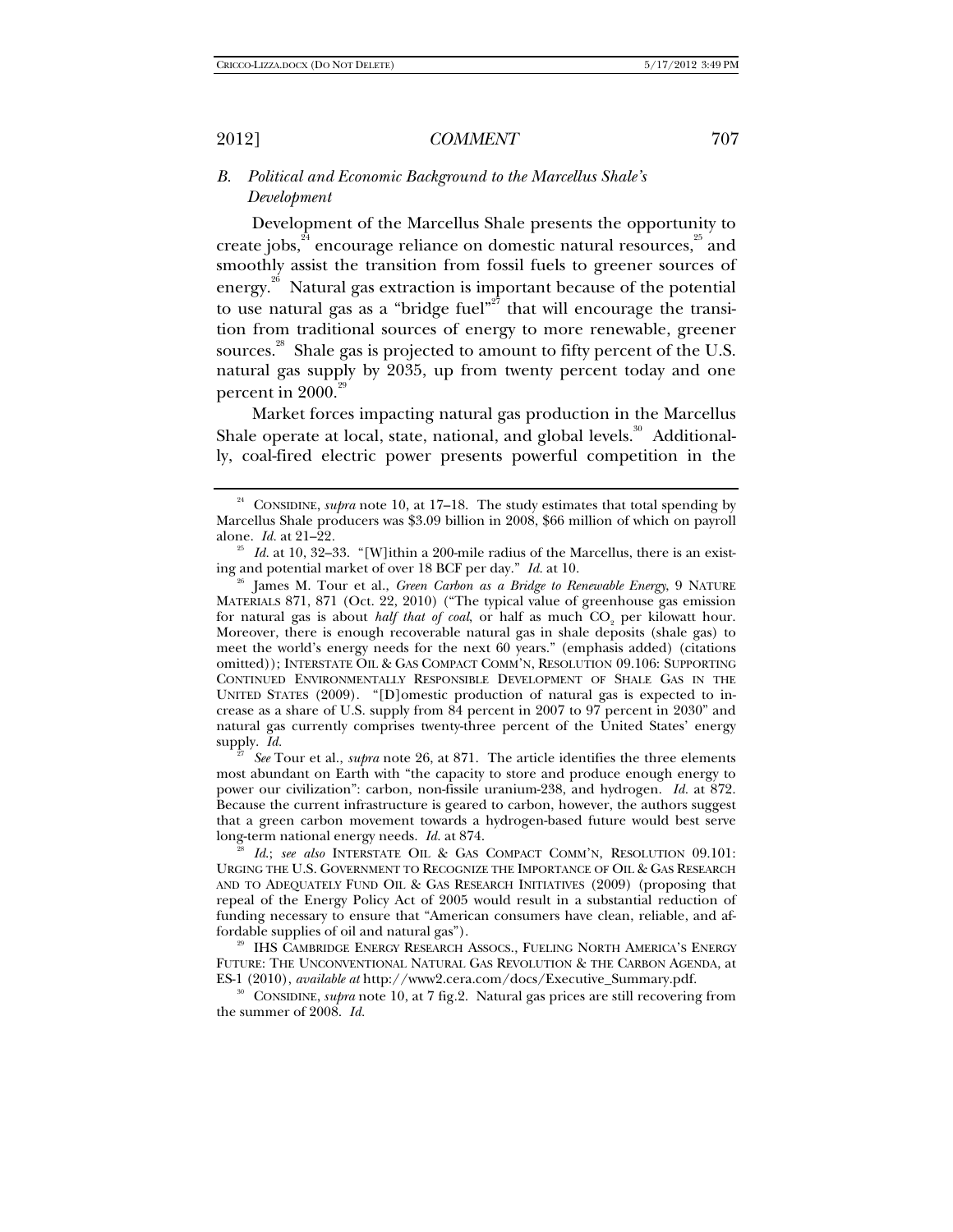market, with natural gas only recently gaining an edge through lower capital costs and strategic environmental considerations.<sup>31</sup> Widespread use of hydraulic fracturing has led to a surge in interest in shales across the United States.  $32^{\circ}$  The Marcellus Shale is uniquely situated as compared to other sources of natural gas due to its proximity to major cities on the eastern seaboard.<sup>33</sup> Pennsylvania and five surrounding states engage in "current natural gas consumption [of] 9.5 BCF [billion cubic feet] per day." $34$ 

Additionally, this particular market relies on a similar level of electric power derived from coal combustion, which yields a potential market of at least eighteen BCF of natural gas per day.<sup>35</sup> The shale's development implicates large sums of money both in the present and the near future. In 2008, the shale's development in Pennsylvania alone generated \$2.3 billion in total value added, as well as 29,000 jobs and \$240 million in state and local taxes.<sup>36</sup> The pace of development in the shale is rapidly transforming from the testing and evaluation stage into full commercial production.<sup>37</sup>

Some groups oppose development, including some citizens who have previously leased land to oil companies for drilling, while other citizens with land that could be leased are in favor of the practice of hydraulic fracturing.<sup>38</sup> Opponents argue that the wells were unobtru-

There is also a considerable amount of coal-fired electric power generation in this region. In the unlikely event that all of this capacity was converted to natural gas, an additional 9 BCF per day of natural gas would be required. So within a 200-mile radius of the Marcellus, there is an existing and potential market of over 18 BCF per day.

<sup>&</sup>lt;sup>31</sup> *Id.* at 7–10.<br><sup>32</sup> U.S. DEP'T OF ENERGY, *supra* note 15, at 25.<br><sup>33</sup> *Id.* at 25; *Marcellus Shale—Appalachian Basin Natural Gas Play*, GEOLOGY.COM<br>(Oct. 30, 2009), http://geology.com/articles/marcellus-shale.shtml.

<sup>&</sup>lt;sup>4</sup> TIMOTHY CONSIDINE, THE ECONOMIC IMPACTS OF THE MARCELLUS SHALE: IMPLICATIONS FOR NEW YORK, PENNSYLVANIA, & WEST VIRGINIA 11 (2010), *available at* http://www.api.org/policy/exploration/hydraulicfracturing/upload/API\_Economic \_Impacts\_Marcellus\_Shale.pdf. "[A]bundant supplies of natural gas would enable electricity producers to cost effectively reduce greenhouse gas emissions because natural gas has considerably less carbon content than coal and oil." *Id.* at iv. 35 CONSIDINE, *supra* note 10, at 10.

*Id.*

 $\frac{36}{37}$  *Id.* at ii.  $\frac{37}{37}$  The pace of development of the shale resulted in such a dramatic increase in economic output that estimated total value added to Pennsylvania for 2009 doubled, while state and local taxes were predicted to increase to \$400 million and total job creation of 48,000. *Id.* 

<sup>38</sup> *See infra* notes 39–41, 43.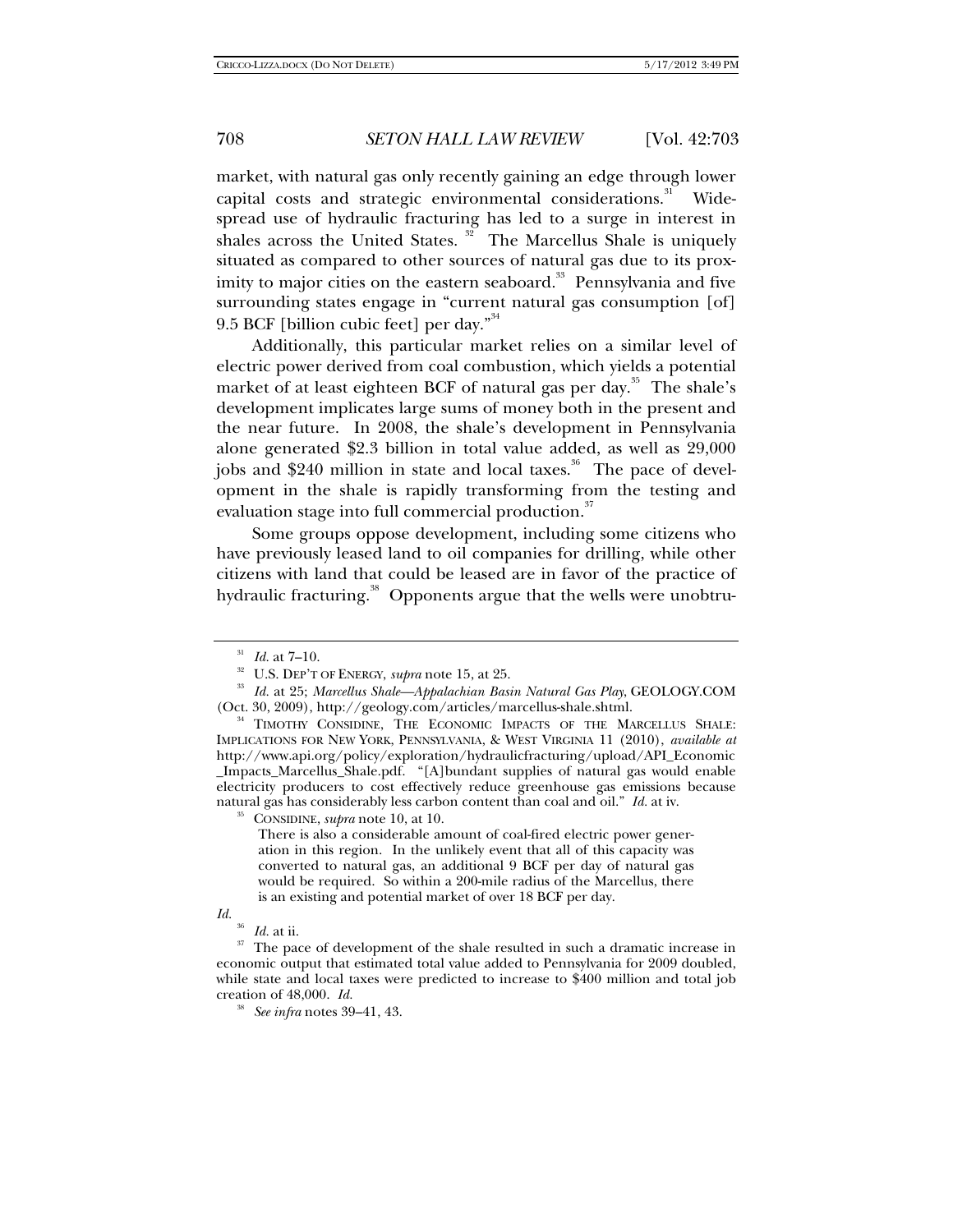sive, lucrative ways to use rights that were purchased when the homeowners bought the land.<sup>39</sup> Other people point to neighboring states and either desire to follow the same lucrative paths $40^{\circ}$  or avoid suffering the lessons that citizens and leaders of other states have learned through great pain and damage.<sup> $41$ </sup> Other citizens are fearful of the dangerous consequences of hydrofracking—a few share fearful, bitter stories of blighted or depleted water supply after companies hydrofracked<sup>42</sup> coalbed methane (CBM) wells.<sup>4</sup>

There are several public environmental concerns associated with the process of hydraulic fracturing. The first issue is anecdotal evidence of changes in water quality (so-called introduction issues) and quantity (so-called reduction issues) following the commencement of fracking operations in communities.<sup>44</sup> Another source of concern stems from personal stories of contaminated well water, dead farm animals, and impaired human health.<sup> $45$ </sup> Environmental activists have pointed to citizens' experiences that are redolent with misinfor-

<sup>41</sup> E.g., Abrahm Lustgarten, *Reporter's Notebook: Hydraulic Fracturing*, YOUTUBE (Jan. 21, 2009), http://www.youtube.com/watch?v=yy556ACxJ2I.

<sup>42</sup> Hydraulic fracturing is also known as "hydrofracking," "fracking," "frac'ing," and many other informal terms.

<sup>39</sup> *See* Siobhan Hughes, *New York Congressman's Lead Slips as Gas-Drilling Fight Heats Up*, WALL ST. J. (Oct. 21, 2010), http://online.wsj.com/article/BT-CO-20101021-720593.html.

<sup>&</sup>lt;sup>40</sup> *E.g.*, Andrew Maykuth, *Strong Positions on Either Side of "Fracking" at EPA Hearing*, LLY.COM (Sept. 14, 2010), PHILLY.COM http://www.philly.com/philly/news/special\_packages/inquirer/marcellusshale/20100914\_Strong\_positions\_on\_either\_side\_of\_\_quot\_fracking\_quot\_\_at\_EPA \_hearing.html. "[L]and owners such as Chris Ostrowsky expressed exasperation that Pennsylvanians a few miles away in Susquehanna County were striking it rich while New Yorkers were in limbo . . . . 'It's real frustrating to see what's going on across the border, how the economy is booming in Pennsylvania,' Ostrowsky said." *Id.* 

<sup>&</sup>lt;sup>43</sup> E.g., Mireya Navarro, *Signing Drilling Leases, and Now Having Regrets*, N.Y. TIMES, Sept. 22, 2011, at A25; Katie Benner & Shelley DuBois, *Odorless, Colorless: the Quiet Rise of American Big Gas*, FORTUNE (Oct. 1, 2010, 3:54 PM ET), http://money.cnn.com/2010/09/29/news/companies/fracking\_natural\_gas\_indust ry.fortune/index.htm; Louis Meeks, *Gas Drilling Has Blighted My Life: We Need Energy But Not at the Cost of Clean Water*, HIGH COUNTRY NEWS (Oct. 12, 2010), http://www.hcn.org/wotr/gas-drilling-has-blighted-my-life . 44 ENVTL. PROT. AGENCY, *supra* note 3, at 1–2 (noting the potential contamination

of underground sources of drinking water (USDWs) or surface water through hydraulic fracturing processes and the impact on water quantity through the large volume of water used—each well could potentially use between two to five million gallons of water in drilling and hydrofracking the well).

<sup>&</sup>lt;sup>45</sup> Don Hopey, *1,200 Hear Marcellus Shale Debate EPA Hearing in Canonsburg One of Four Nationwide*, PITTSBURGH POST-GAZETTE, July 23, 2010, at A1 ("[Pennsylvania residents] attributed the problems to water contamination caused by the deep gas drilling operations that are increasing quickly through much of the state.").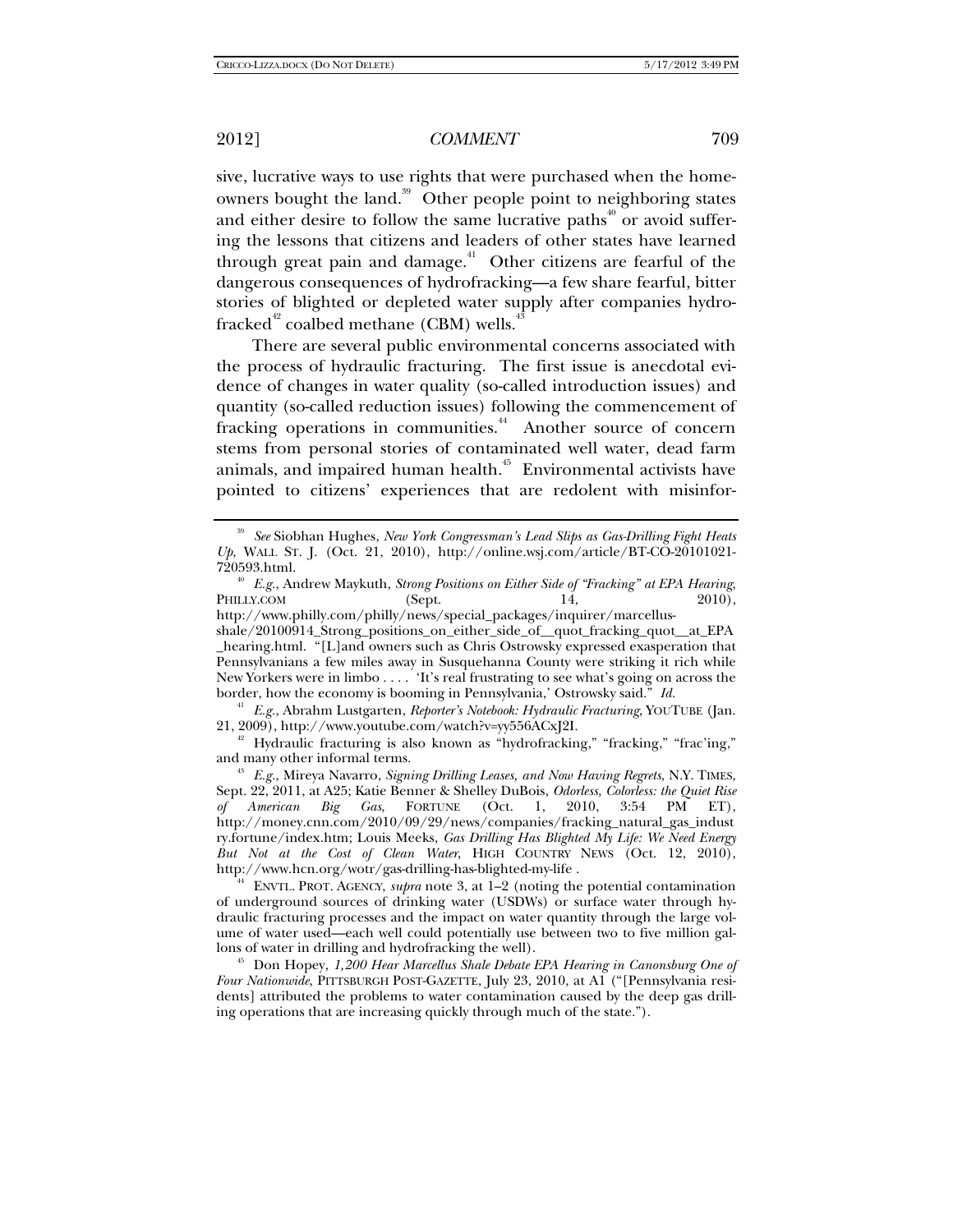mation concerning regulation and unsubstantiated incidents of water contamination.<sup>46</sup> This fear stems from a lack of public knowledge concerning the components of the fracking fluid.<sup>47</sup>

On June 9, 2009, U.S. Senators Robert P. Casey Jr. (D-PA) and Charles E. Schumer (D-NY) and Representatives Diana DeGette (D-CO), Maurice Hinchey (D-NY), and Jared Polis (D-CO) introduced two companion bills dubbed the FRAC Act.<sup>48</sup> The bills called for the EPA to obtain jurisdiction over hydraulic fracturing under the Safe Drinking Water Act  $(SDWA)^{49}$  and for companies engaging in hydraulic fracturing to provide certain disclosures regarding the chemicals used in the process.<sup>50</sup> In 2010, the 111th Congress asked the EPA to produce a study determining the risks to groundwater associated with hydraulic fracturing, with anticipated results available in  $2014$ .<sup>51</sup>

Industry officials have welcomed the EPA's decision to study the complex relationship between hydraulic fracturing and drinking water to learn more about possible impacts hydraulic fracturing may have on such a vital natural resource.<sup>52</sup> Industry leaders, however, fear that the study will preclude current development and have argued for a focused study that will present a final conclusive answer on whether the EPA should be involved in regulation of hydraulic frac-

50 S. 1215; H.R. 2766.

51 Zeller, *supra* note 46; Jim Efstathiou, *New Yorkers Spar over U.S. EPA Study of Natural-Gas Fracturing*, BLOOMBERG (Sept. 14, 2010, 12:00 AM ET), http://www.bloomberg.com/news/2010-09-13/new-york-gas-drilling-conflict-airedover-u-s-fracturing-study.html.

The EPA's new study "needs to be carried out with the utmost care to identify the full range of risks," said Kate Sinding, senior attorney with the New York-based Natural Resources Defense Council, an environmental organization. "It is no exaggeration to say all eyes, both in the United States and around the world, are on EPA."

<sup>46</sup> Tom Zeller, Jr., *EPA to Study Chemicals Used to Tap Natural Gas*, N.Y. TIMES, Sept.

<sup>&</sup>lt;sup>47</sup> Hopey, *supra* note 45. <br><sup>48</sup> S. 1215, 111th Cong. (2009); H.R. 2766, 111th Cong. (2009); Abraham Lustgarten, *FRAC Act—Congress Introduces Twin Bills to Control Drilling and Protect Drinking Water*, PROPUBLICA (June 9, 2009, 1:31 PM), http://www.propublica.org/article/frac-act-congress-introduces-bills-to-control-

 $49$  42 U.S.C. §§ 300f–300j-26 (2006).

*Id*.

<sup>&</sup>lt;sup>52</sup> STUART KEMP, HALLIBURTON ENERGY SERVS., INC., COMMENTS OF HALLIBURTON ENERGY SERVICES. INC.  $2(2010)$ , *available at* ENERGY SERVICES, INC. 2 (2010), *available at*  http://yosemite.epa.gov/sab/sabproduct.nsf/D94C67ADFAC802C38525773E0064F 1AA/\$File/Comments+of+Halliburton+Energy+Services+Inc+on+Hydraulic+Fracturi ng+6-9-10.pdf.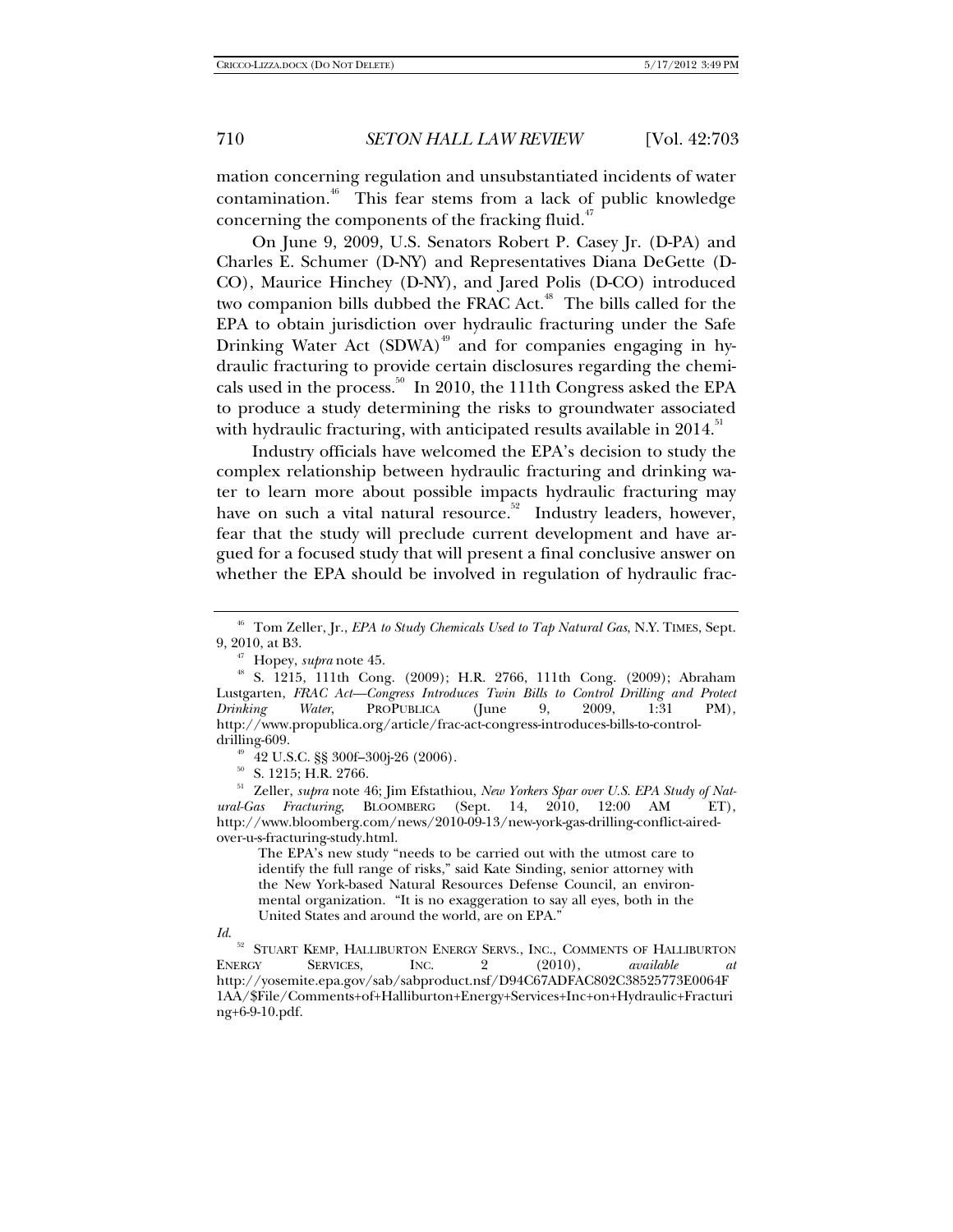turing.<sup>53</sup> A fear persists among industry insiders<sup>54</sup> and consumers<sup>55</sup> that federal intrusion into the current state regulatory schemes will drive up prices and deter the gas industry from investing in production of this natural resource.<sup>56</sup>

The bills introduced in the Senate and House of Representatives seek to address these concerns through two mechanisms: first, through amendment of the SDWA to remove the explicit exemption<sup>37</sup> of hydraulic fracturing from the EPA's jurisdiction<sup>88</sup> and second, by requiring companies that use hydraulic fracturing to make public and emergency disclosures of the additives injected into the wells in

Hydraulic fracturing plays a major role in the development of virtually all unconventional oil and gas resources and, thus, should not be limited in the absence of any evidence that such fracturing has damaged the environment . . . . Regulation of hydraulic fracturing as underground injection under the SDWA would impose significant administrative costs on the state and substantially increase the cost of drilling oil and gas wells with no resulting environmental benefits.

Id. Attached to Resolution 09.011 were the resolutions passed by Alaska (S.J.R. 14), Alabama (H.J.R. 254), Louisiana (H.C.R. 38), Mississippi (S.C. 636), North Dakota  $(S.C.R. 4020)$ , Oklahoma (H.C.R. 1012), Utah  $(S.J.R. 17)$ , Texas (H.C.R. 67), and Wyoming (S.J. 0005).

<sup>55</sup> Maykuth, *supra* note 39. "Broome County Executive Barbara Fiala declared fracking 'safe' and expressed frustration with the slow pace of development in New York. 'All we ask is that this study be focused and not take forever to complete,' she said [at the EPA shareholder meeting in Binghamton, N.Y. in September 2010]." *Id.*

<sup>56</sup> INTERSTATE OIL & GAS COMPACT COMM'N, *supra* note 54.<br><sup>57</sup> The FRAC Act aims to lift exemption of hydraulic fracturing from the Safe Drinking Water Act imposed by the Environmental Policy Act of 2005. *See* 42 U.S.C. § 300h (2006), *amended by* Pub. L. No. 109-58, § 322, 119 Stat. 594, 694 (2005). The exemption was enacted following extensive lobbying by the oil and gas industry for Congress to provide clarification about whether the EPA was required to regulate hydraulic fracturing under state UIC programs. *See* Part III.C.1, *infra*; *see also* Hannah Wiseman, *Untested Waters: The Rise of Hydraulic Fracturing in Oil & Gas Production and the Need to Revisit Regulation*, 20 FORDHAM ENVTL. L. REV. 115, 167 (2009). Professor Wiseman provides a comprehensive discussion of this history in Part V. Regulatory Problems and the Need for Reform. *Id.* 

<sup>58</sup> Fracturing Responsibility and Awareness of Chemicals Act, S. 1215, 111th Cong. § 2 (2009); Fracturing Responsibility and Awareness of Chemicals Act of 2009, H.R. 2766, 111th Cong. § 2 (2009). The Senate bill was reintroduced by Sen. Robert Casey (D-PA), who sponsored the bill along with co-sponsors Benjamin Cardin (D-MD), Dianne Feinstein (D-CA), Kirsten Gillibrand (D-NY), Frank Lautenberg (D-NJ), Bernard Sanders (I-VT), Charles Schumer (D-NY), and Sheldon Whitehouse (D-RI). S. 587, 112th Cong. (2011). Rep. Diana DeGette reintroduced the bill in the House, along with thirty-seven co-sponsors. H.R. 1084, 112th Cong. (2011).

<sup>53</sup> KEMP, *supra* note 52, at 2; INTERSTATE OIL & GAS COMPACT COMM'N, *supra* note

 $^{2.}$   $\,$  INTERSTATE OIL & GAS COMPACT COMM'N, RESOLUTION 09.011: SUPPORTING CONTINUED ENVIRONMENTALLY RESPONSIBLE DEVELOPMENT OF SHALE GAS IN THE UNITED STATES (2009).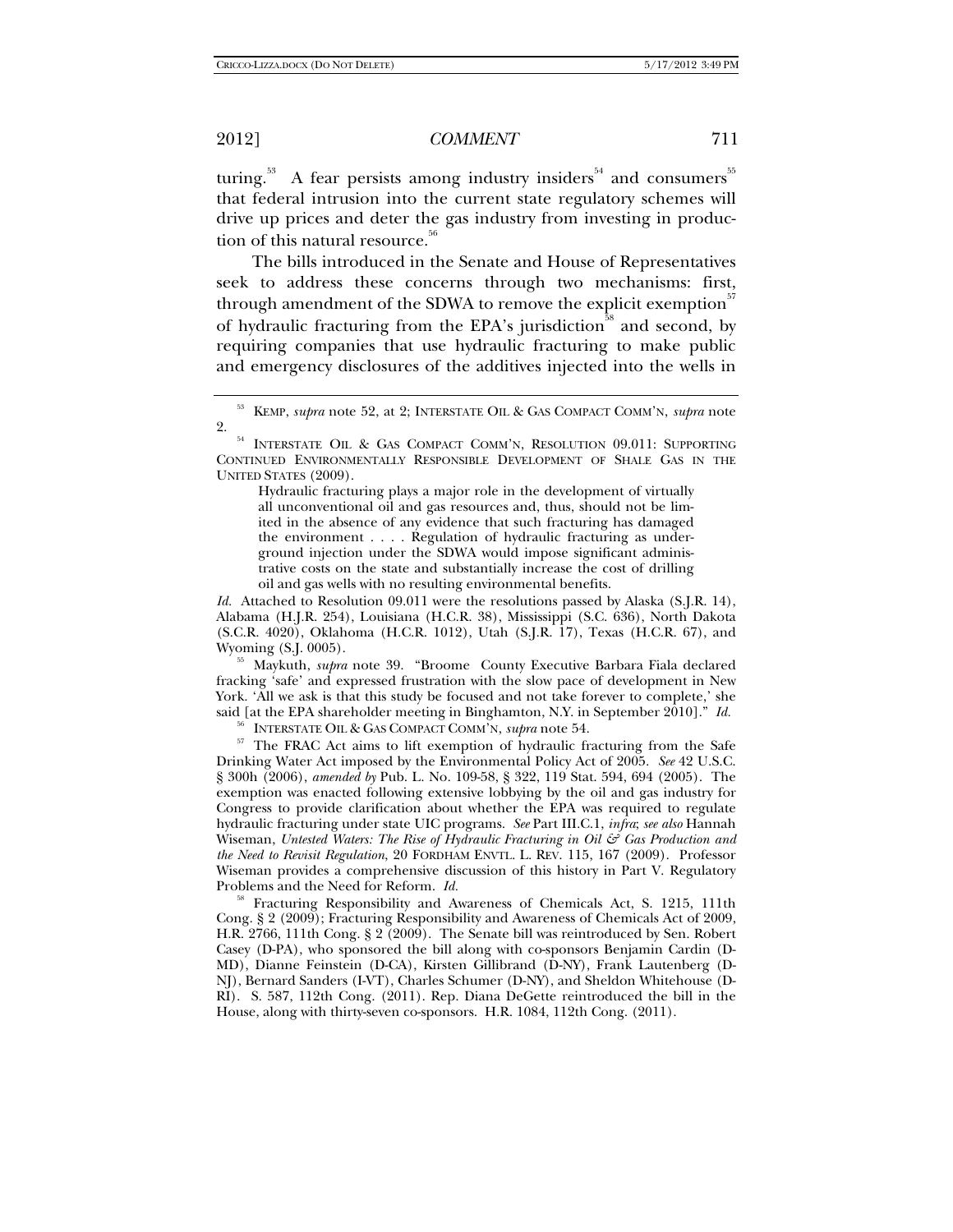the mix used to fracture the coal beds.<sup>59</sup> Congress did not pass the bills in the 111th Congress, nor has it passed them in the 112th Congress to date. $60$ 

## III. HYDRAULIC FRACTURING

## *A. The Mechanical Process of Hydraulic Fracturing*

Hydraulic fracturing, $61$  combined with the recent advent of horizontal drilling, $62$  has resulted in unprecedented potential to access sources of methane gas that were previously too difficult to extract,  $63$ in terms of profit on investment.<sup>64</sup> The mechanical process of hydraulic fracturing uses fluid pressure to fracture the material surrounding the drill shaft.<sup>65</sup> Operators inject fluids into vertical or horizontal wells at high pressure to generate fractures or exacerbate existing fractures in the formation.<sup>66</sup> The fluids largely consist of wa-

<sup>61</sup> U.S. DEP'T OF ENERGY, *supra* note 15, at 13 ("Large scale hydraulic fracturing, a process first developed in Texas in the 1950s, was first used in the Barnett in 1986; likewise, the first Barnett horizontal well was drilled in 1992." (citing JEFF HAYDEN & DAVE PURSELL, PICKERING ENERGY, INC., THE BARNETT SHALE—VISITOR'S GUIDE TO THE

HOTTEST GAS PLAY IN THE US (2005)).<br><sup>62</sup> John A. Harper, *The Marcellus Shale—An Old "New" Gas Reservoir in Pennsylvania*, 38 PA. GEOLOGY 2, 10 (2008). Horizontal drilling consists of drilling vertically until the drill bit is at a specific height from the desired horizontal resource (the "kickoff point") at which point the drill is directed in an arc ending within the layer of material. *See* U.S. DEP'T OF ENERGY, *supra* note 15, at 52 Exhibit 30. The drill then moves forward, now drilling parallel to the surface. *See id*. 63 U.S. DEP'T OF ENERGY, *supra* note 15, at 13 ("The combination of sequenced

hydraulic fracture treatments and horizontal well completions has been crucial in facilitating expansion of shale gas development. Prior to the successful application of these two technologies in the Barnett Shale, shale gas resources in many basins had been overlooked because production was not viewed as economically feasible." (citing Harper, *supra* note 62)).

<sup>64</sup> Id. at 14 ("The combination of reduced economics and low permeability of gas shale formations historically caused operators to bypass these formations and focus on other resources." (citing M. Airhart, *The Barnett Shale Gas Boom: Igniting a Hunt for Unconventional Natural Gas Resources*, GEOLOGY.COM, http://geology.com/research/barnett-shale-gas.shtml (last visited Apr. 6, 2012))). 65 ENVTL. PROT. AGENCY, *supra* note 3, at 1. 66 *Id.*

<sup>59</sup> FRAC Act, S. 587, 112th Cong. § 2.

<sup>60</sup> For the current status of these bills, see GOVTRACK.US, http://www.govtr ack.us/ (last visited Mar. 30, 2012). The bills may not be passed due to political impracticality; for instance, New York Congressman Hinchey faced a tight election as his constituents began to appreciate the economic consequences of the moratorium imposed by New York Department of Environmental Conservation following his push<br>for a study of hydraulic fracturing by the EPA. Hughes, *supra* note 39.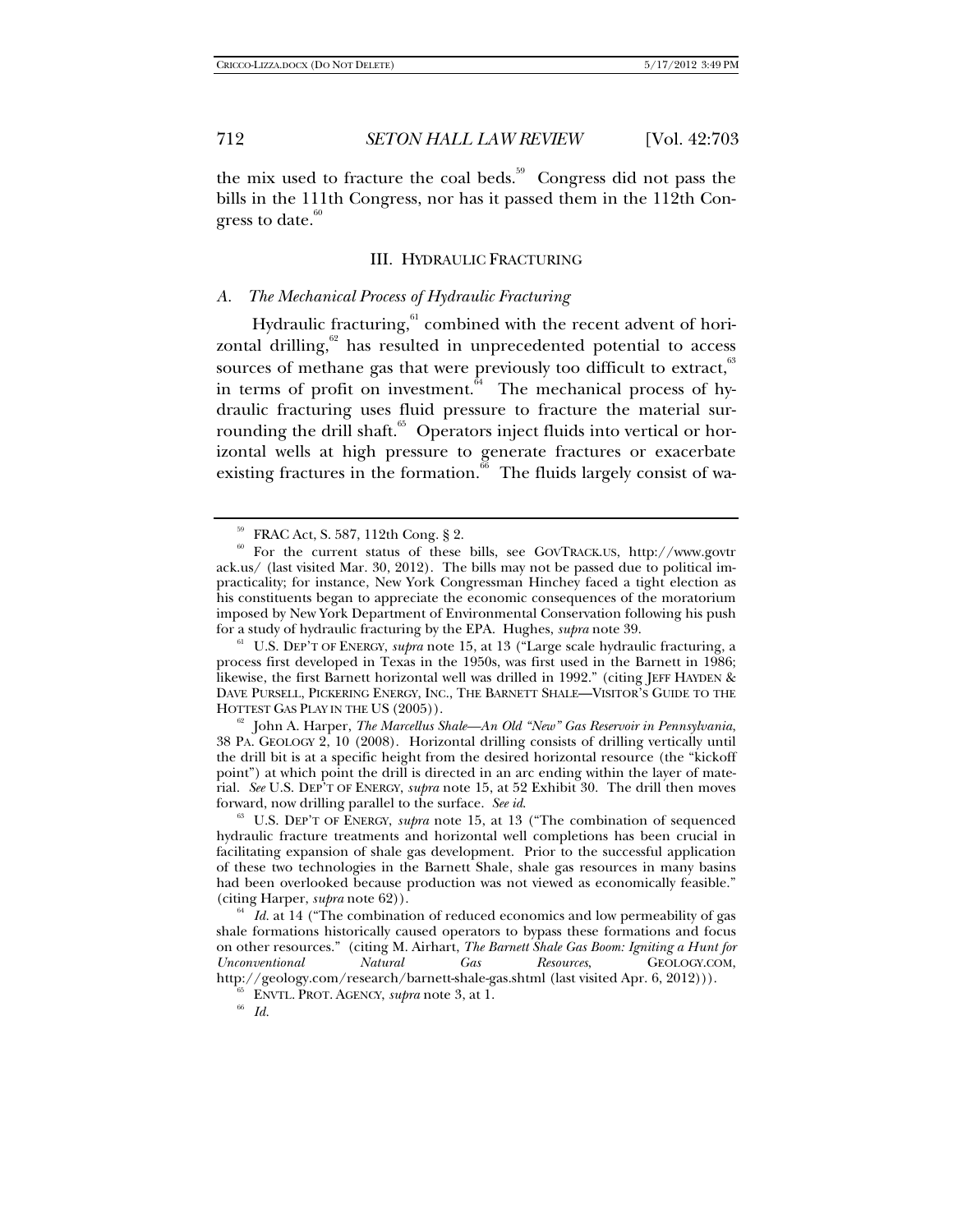ter with a small proportion of additives, which increase fluidity or prevent contamination, and sand or some other proppant, which keeps the fractures open and permits the gas to flow to the surface freely.<sup>68</sup>

The process of hydraulic fracturing begins with the construction of a well pad, from which all subsequent operations are conducted.<sup>69</sup> Construction can take up to a month, following which the vertical well shaft is drilled with a smaller rig.<sup>70</sup> A larger rig is brought onsite for the horizontal drilling, which also takes up to two weeks per well, though more than one well may be drilled simultaneously.<sup> $\pi$ </sup> To prepare the well for fracturing, it is lined with casing that serves to prevent fluids from escaping into the environment except where the operator directs them.<sup>72</sup> "Current well construction requirements consist of installing multiple layers of protective steel casing and cement that are specifically designed and installed to protect fresh water aquifers and to ensure that the producing zone is isolated from overlying formations."<sup>73</sup> The layered system of casings sealed with cement is tested at several steps during the process to ensure that "the casing used has sufficient strength, and that the cement has properly bonded to the casing."<sup>4</sup> Preparation for the hydraulic fracture takes between one and two months, depending on the time when the necessary equipment arrives.<sup>75</sup> Coordinating the availability of temporary tanks to store the water and the transportation of fracturing ("frac") fluid, water, sand, and other equipment, including computerized monitoring instruments, is essential.<sup>76</sup> The process of fracturing the well requires two to five days, "including approximately 40 to 100 hours of actual pumping."<sup>77</sup> Fluid return occurs over the

 $67$  A proppant, usually a silica sand mix, serves to maintain the fractures in the shale formation which were created through hydraulic pressure by "propping" them<br>open with a solid piece of material. See CONSIDINE, *subra* note 10, at 5.

<sup>&</sup>lt;sup>68</sup> ENVTL. PROT. AGENCY, *supra* note 3, at 1; N.Y. STATE DEP'T OF ENVTL. CONSERVATION, *supra* note 14, at 5-42.

<sup>&</sup>lt;sup>69</sup> N.Y. STATE DEP'T OF ENVTL. CONSERVATION, *supra* note 14, at 5-124, tbl.5.15. *To Id.* 

<sup>71</sup> *Id.*

<sup>&</sup>lt;sup>72</sup> U.S. DEP'T OF ENERGY, *supra* note 15, at 51–52.<br><sup>73</sup> *Id.*<br><sup>74</sup> *Id.* at 52.

<sup>74</sup> *Id.* at 52. 75 N.Y. STATE DEP'T OF ENVTL. CONSERVATION, *supra* note 14, at 5-124, tbl.5.15. 76 *Id.*

<sup>77</sup> *Id.*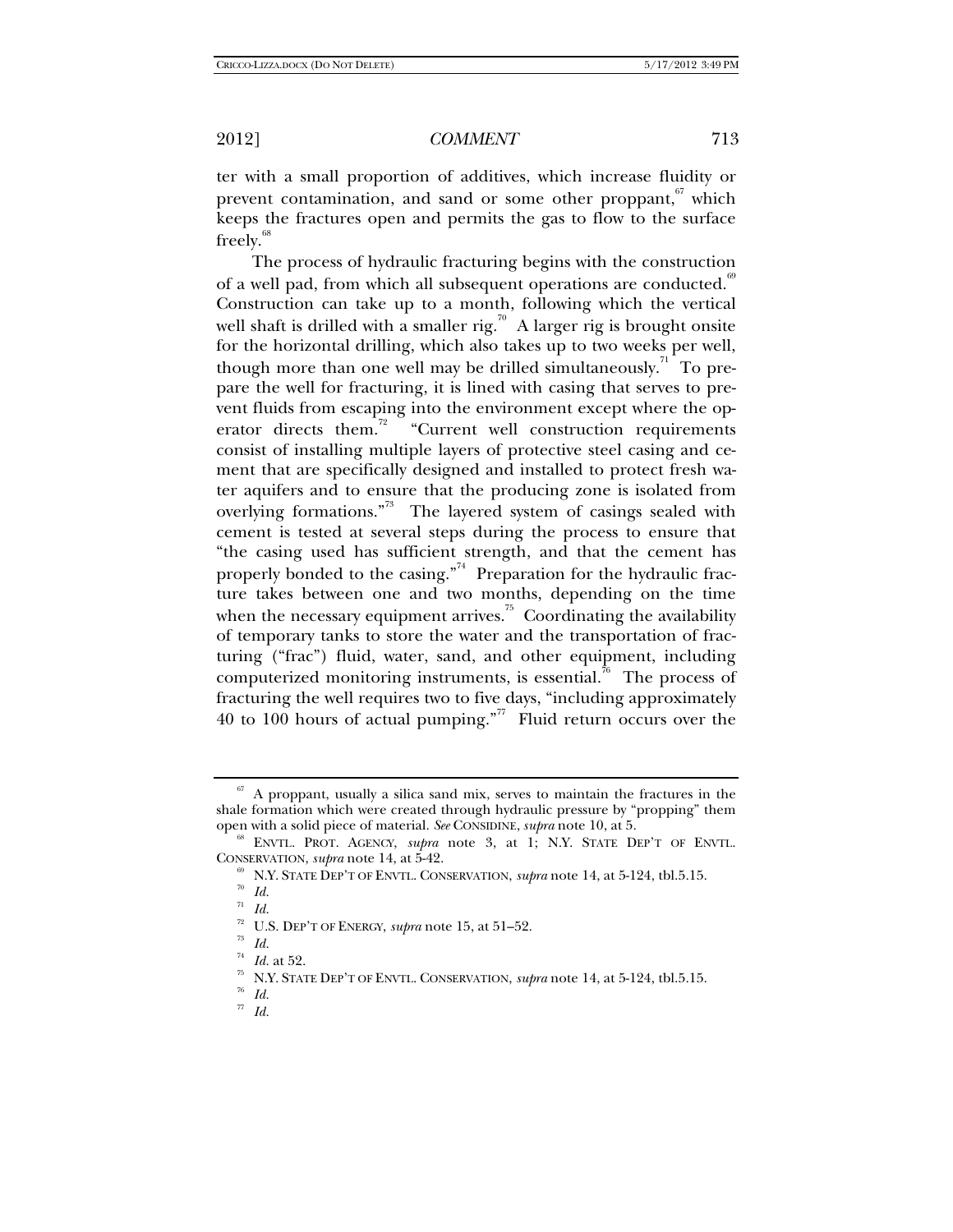following two to eight weeks, $^{78}$  with the volume of flowback fluid accounting for thirty to seventy percent of the original fracture fluid.<sup>79</sup>

These activities are subject to extensive state and federal regulation, some of which are discussed below,  $\degree$  as well as current industry practices, which have been described elsewhere.<sup>81</sup>

### *B. State Control*

Comprehensive state and local laws manage the process of producing oil and gas from exploration to delivery.<sup>82</sup> Individual assessments of "geology, hydrology, climate, topography, industry characteristics, development history, state legal structures, population density, and local economics" are appropriate and often form the basis for current regulatory schemes.<sup>85</sup> For instance, the wastewater generated at wells employing hydraulic fracturing can be injected deep underground into natural depositories, such as the depositories in the Barnett Shale in Texas<sup>84</sup> or in the Fayetteville Shale in Arkansas.<sup>85</sup> While this solution for water management is uniquely suited to such geological formations,<sup>86</sup> it may be utterly impracticable for a state where the underlying geological formations would not be conducive to such disposal methods.

<sup>78</sup> *Id.*; U.S. DEP'T OF ENERGY, *supra* note 15, at 66 (citing J. SATTERFIELD, CHESAPEAKE ENERGY CORP., MANAGING WATER RESOURCE'S CHALLENGES IN SELECT

NATURAL GAS SHALE PLAYS (2008)).<br><sup>79</sup> U.S. DEP'T OF ENERGY, *supra* note 15, at 66 (citing "[p]ersonal communication<br>with numerous operators and service companies in a variety of shale gas plays").

<sup>&</sup>lt;sup>80</sup> For an overview of state statutes governing the disposal of produced fluid, see *infra* Part III.B.1. For a description/overview of federal statutes currently addressing disposal of flowback fluid, see *infra* Part III.C.1.

For a detailed discussion of the industry's current practices of managing produced fluid, see U.S. DEP'T OF ENERGY, *supra* note 15, at 66–70.<br><sup>82</sup> *Id.* at 25.<br><sup>84</sup> U.S. DEP'T OF ENERGY, *supra* note 15, at 69 Exhibit 39.

<sup>&</sup>lt;sup>85</sup> Adam J. Bailey, Comment, *The Fayetteville Shale Play and the Need to Rethink Environmental Regulation of Oil and Gas Development in Arkansas*, 63 ARK. L. REV. 815, 821–

<sup>22 (2010). 86</sup> *Cf.* 42 U.S.C. § 300h(b)(3)(A) (2006) ("The regulations of the Administrator under this section shall permit or provide for consideration of varying geologic, hydrological, or historical conditions in different States and in different areas within a State."). 87 *See* U.S. DEP'T OF ENERGY, *supra* note 15, at 69. "Underground injection of the

produced water is not possible in every play as suitable injection zones may not be available. Similar to a producing reservoir, there must be a porous and permeable formation capable of receiving injected fluids nearby." *Id.*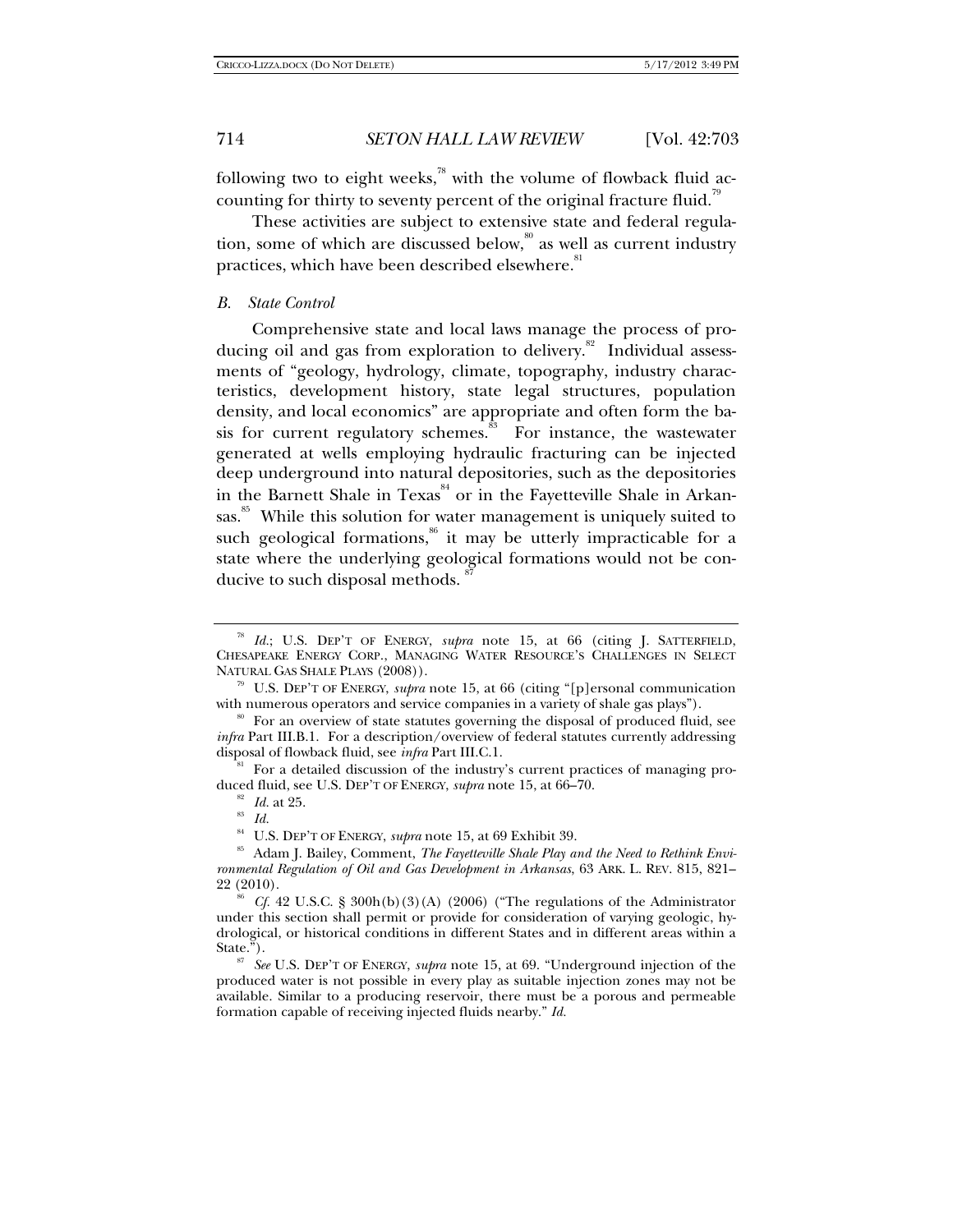### 1. State Regulations in Place

State oil and gas regulatory agencies provide guidance for protection of the environment and workers onsite with regulations addressing a broad range of production activities, including permit requirements, the required depth of protective casing, and even the time needed for the cement to dry before drilling continues.<sup>88</sup> The state regulatory approach has been described as a "cradle-to-grave" method that covers everything from "the drilling and fracture of the well, production operations, management and disposal of wastes, [to] abandonment and plugging of the well."<sup>89</sup>

The regulations require permits before drilling can commence and the application for such permits must include information regarding the well's location, construction, operation, and reclamation.<sup>90</sup> Some states compel operators to post a financial security or show financial resources sufficient to accomplish compliance with all applicable regulations.<sup>91</sup> States have also instituted voluntary reviews of their relevant statutes to ensure that regulatory programs are up to date and successful. $92$  All of the states overlying the Marcellus Shale formation are members of the Interstate Oil and Gas Compact Commission (IOGCC).<sup>93</sup> Other third parties also produce reviews for

<sup>92</sup> See infra note 95 and accompanying text.<br><sup>93</sup> See *Member States*, INTERSTATE OIL & GAS COMPACT COMMISSION, http://www.iogcc.state.ok.us/member-states (last visited Mar. 21, 2012); *Map of Marcellus Shale*, INTERSTATE OIL & GAS COMPACT COMMISSION,

<sup>88</sup> U.S. DEP'T OF ENERGY, *supra* note 15, at 52–53; *see, e.g.*, IND. CODE § 14-37-7-5 (2011) (production string of casing requirement); 2010 KY. ACTS § 353.100 (casings requirement); MICH. COMP. LAWS § 319.51 (2010) (supervisor of wells to provide regulations relating to casing among other well activities); N.Y. ENVTL. CONSERV. LAW § 23-0305. (Gould 2012) (drilling, casing, and completion programs' purpose in preventing pollution); 58 PA. STAT. ANN. § 601.503 (West 2010) (department's authority to "issue such orders" necessary to enforce provisions of oil and gas act); 16 TEX. ADMIN. CODE § 3.8 (2012) (Texas Railroad Commission's prohibition against pollution of either surface or subsurface water).

<sup>&</sup>lt;sup>89</sup> U.S. DEP'T OF ENERGY, *supra* note 15, at 26. *Id.*; *see, e.g.*, N.D. ADMIN. CODE 43-02-03-16 (2009) ("No drilling activity shall commence until such application is approved and a permit to drill is issued by the

<sup>&</sup>lt;sup>91</sup> U.S. DEP'T OF ENERGY, *supra* note 15, at 26; *see, e.g.*, FLA. STAT. § 377.2425 (2010); IDAHO CODE ANN. § 42-238 (2010); 225 ILL. COMP. STAT. 715/5 (2010); MICH. COMP. LAWS § 324.61506 (p) (2010); MONT. CODE ANN. § 82-1-104 (2010); N.Y. ENVTL. CONSERV. LAW § 23-0305 (2010); OHIO REV. CODE ANN. § 1509.07 (LexisNexis 2011); 58 PA. STAT. ANN. § 601.503 (West 2010); W. VA. CODE R. § 22-21-6 (2010). *But see* Keith G. Baurle, *Reaping the Whirlwind: Federal Oil & Gas Development on Private Lands in the Rocky Mountain West*, 83 DENV. U.L. REV. 1083, 1085 n.12 (2006) (criticiz-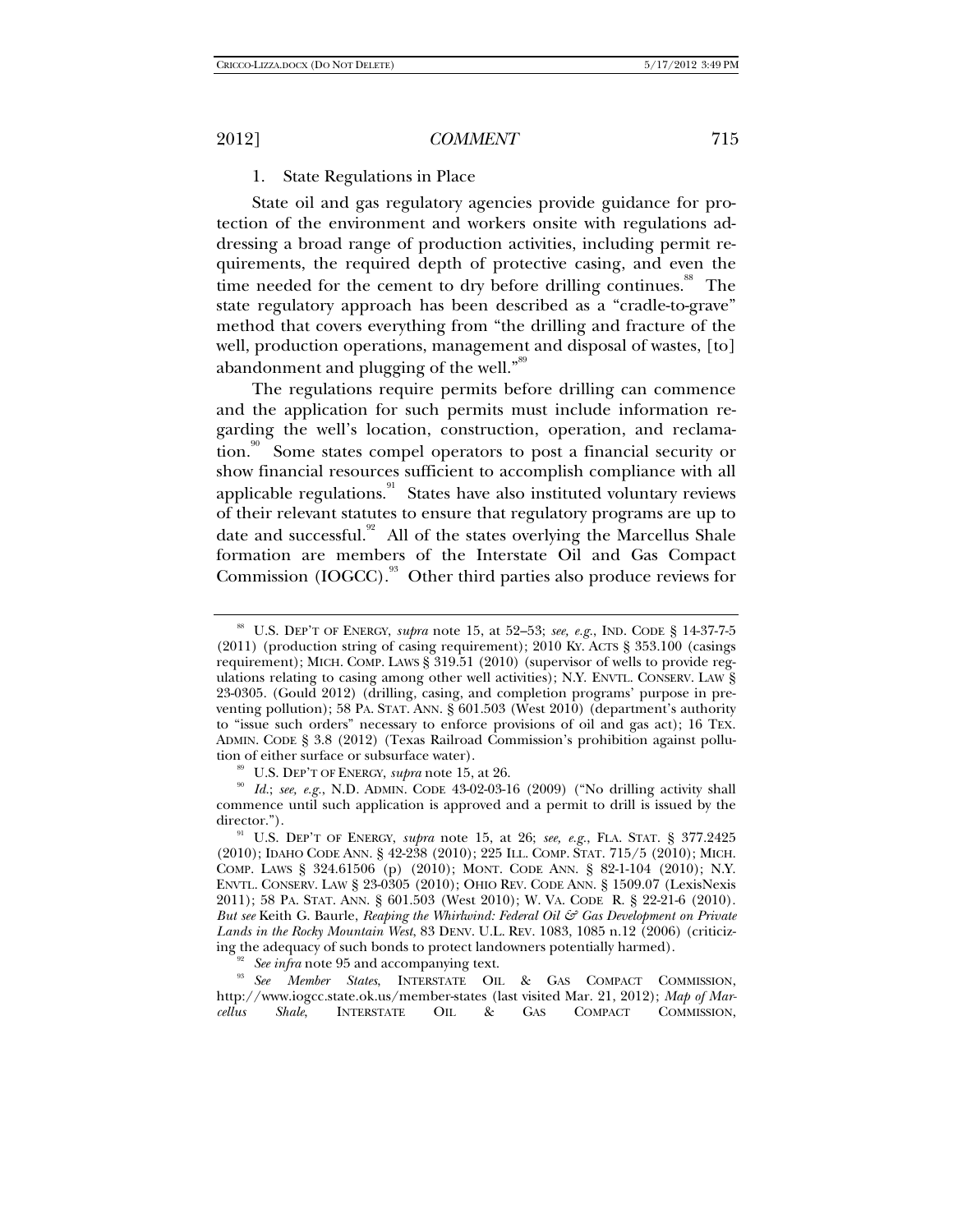the public's education. $94$  For instance, the Ground Water Protection Council (GWPC) produces reviews of state Underground Injection Control (UIC) programs.<sup>95</sup> GWPC also compiles a list of state agencies that promulgate regulations impacting groundwater and provides links to the agencies' websites.<sup>96</sup> An independent organization drawn from state, industry, and environmental stakeholders, known as STRONGER (State Review of Oil and Natural Gas Environmental Regulation, Inc.), also offers a set of guidelines against which to judge state oil and gas environmental programs other than UIC pro $grams.<sup>98</sup>$ 

New York State has been particularly proactive in identifying potential threats to water resources. The New York State Department of Environmental Conservation, Division of Mineral Resources, produced a comprehensive draft supplemental generic environmental impact statement (Draft SGEIS) in 2009.<sup>99</sup> As part of this effort, New York asked multiple consulting groups<sup>100</sup> to evaluate the following factors identified as potentially leading to groundwater contamination from high-volume hydraulic fracturing:

Environmental-Protection [hereinafter *Independent Review Completed of Pennsylvania Program*]. 95 *Underground Injection Control*, GROUND WATER PROTECTION COUNCIL,

http://www.gwpc.org/uic/uic.htm (last visited Feb. 15, 2012).<br><sup>96</sup> State *Information*, GROUND WATER PROTECTION COUNCIL,

http://www.gwpc.org/state\_resources/state\_resources.htm click on "State Agencies

List" for the Excel spreadsheet) (last visited Mar. 21, 2012).<br><sup>97</sup> List of State Reviews, STRONGER, INC., http://www.strongerinc.org/reviews/reviews.asp (last visited Feb. 15, 2012).

<sup>98</sup> U.S. DEP'T OF ENERGY, *supra* note 15, at 26.<br><sup>99</sup> See N.Y. STATE DEP'T OF ENVTL. CONSERVATION, *supra* note 14.<br><sup>100</sup> The New York State Energy Research & Development Authority contracted with consulting groups for the research needed to produce the SGEIS to ICF International, along with Alpha Environmental, Inc., URS Corporation and NTC Consultants. N.Y. STATE DEP'T OF ENVTL. CONSERVATION, *supra* note 14, at 6-37 to -38.

http://www.marcellusshales.com/marcellusshalemap.html (last visited Mar. 21, 2012) (depicting of the contours of the Marcellus Shale superimposed on the states overlying the formation). The IOGCC is a government agency that spans multiple states and "works to ensure our nation's oil and natural gas resources are conserved and maximized while protecting health, safety and the environment." *About Us*, INTERSTATE OIL & GAS COMPACT COMMISSION, http://www.iogcc.state.ok.us/about-us

<sup>(</sup>last visited Feb. 15, 2012). 94 *See, e.g.*, *Independent Review Completed of Pennsylvania Department of Environmental Protection Program Regulating Hydraulic Fracturing of Oil & Gas Wells*, BUSINESS WIRE (Sept. 24, 2010), http://www.businesswire.com/news/home/ 20100923006018/en/Independent-Review-Completed-Pennsylvania-Department-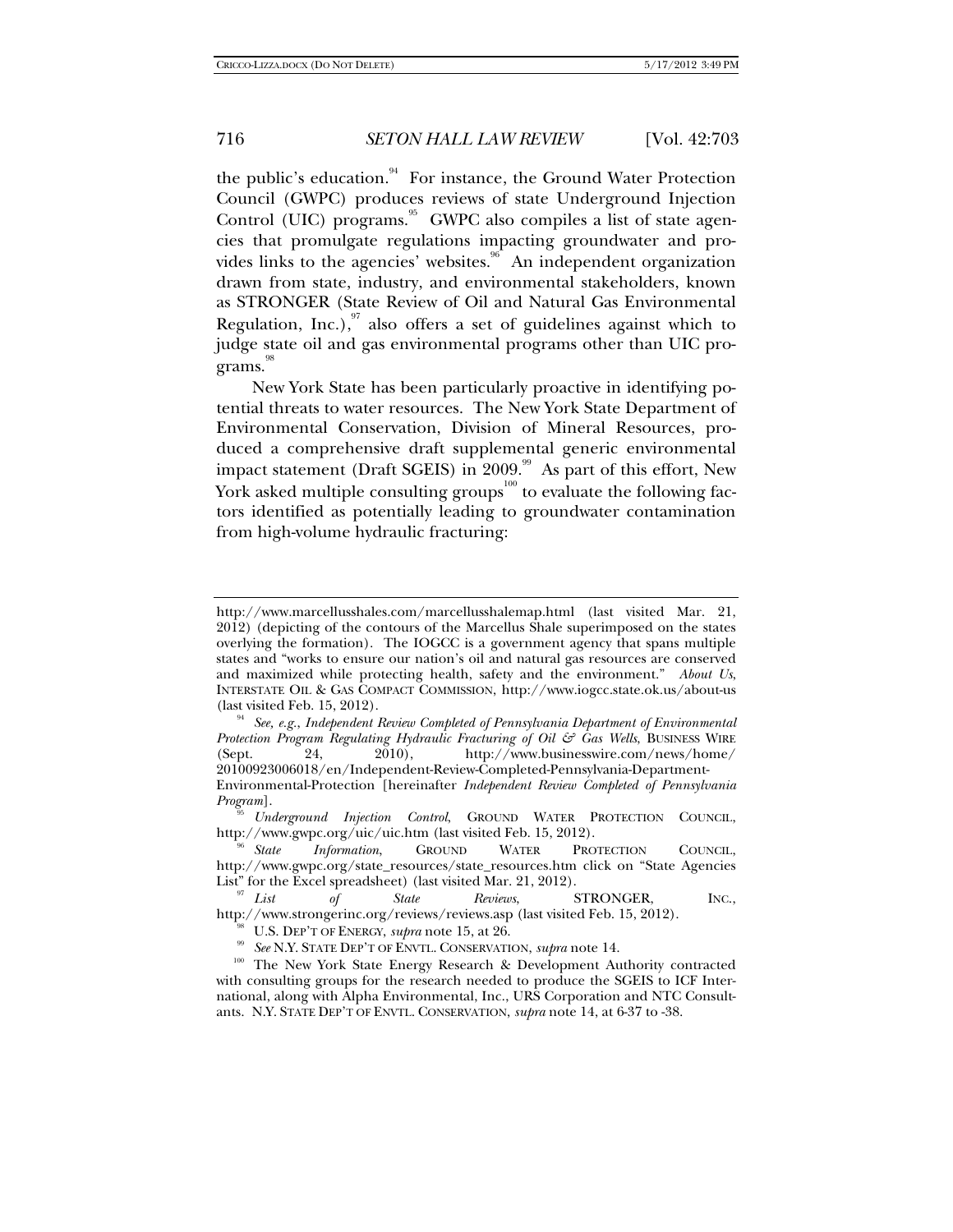- wellbore $101}$  failure, $102$
- subsurface pathways,
- waste transport,<sup>104</sup>
- centralized flowback water surface impoundments,<sup>105</sup>
- fluid discharges,<sup>106</sup>
- treatment facilities,<sup>107</sup>
- disposal wells,<sup>108</sup>
- solids disposal,<sup>109</sup>
- naturally occurring radioactive material disposition  $(NORM)$ , $^{110}$
- $cuttings$  volume, $111$
- cuttings and liner associated with mud drilling,  $^{\rm 112}$
- potential impacts to subsurface New York City water supply infrastructure,<sup>113</sup>

A wellbore is also known as a borehole or the hole drilled by the bit. N.Y. STATE DEP'T OF ENVTL. CONSERVATION, GLOSSARY FOR DRAFT SUPPLEMENTAL GENERIC<br>ENVIRONMENTAL IMPACT STATEMENT 20 (2009), available at ENVIRONMENTAL IMPACT STATEMENT 20 (2009), *available at* http://www.dec.ny.gov/docs/materials\_minerals\_pdf/odsgeisglossary.pdf. "A wellbore may have casing in it or it may be open (uncased); or part of it may be cased, and part of it may be open. Also called a borehole or hole."  $Id$ .

 $\frac{102}{102}$  N.Y. STATE DEP'T OF ENVTL. CONSERVATION, *supra* note 14, at 6-37. "[T]he probability of fracture fluids reaching an underground source of drinking water (USDW) from properly constructed wells due to subsequent failures in the casing or casing cement due to corrosion is estimated at less than 2 x 10-8 (fewer than 1 in 50 million wells)." *Id.*<br><sup>103</sup> *Id.* at 6-37 to -38.

- 
- 

<sup>104</sup> *Id.* at 6-38. <sup>105</sup> *Id.* at 6-38 to -39. "Operators may propose to store flowback water prior to or after dilution in the onsite lined pits or tanks . . ., or in centralized facilities consisting of tanks or one or more engineered impoundments."  $Id$  at 5-113.

- 
- 
- <sup>106</sup> *Id.* at 6-39.<br><sup>107</sup> *Id.* at 6-39 to -40.<br><sup>108</sup> N.Y. STATE DEP'T OF ENVTL. CONSERVATION, *supra* note 14, at 6-40.<br><sup>109</sup> *Id.*
- 

<sup>110</sup> Id. "Marcellus shale is known to contain NORM concentrations at higher levels than surrounding rock formations," requiring employers to perform testing and provide appropriate worker protection. *Id.* at 6-129–6-130. As this impacts water supplies, however, New York has found that "[b]ased on the analytical results from field-screening and gamma ray spectroscopy performed on samples of Marcellus shale, NORM levels in cuttings are not likely to pose a problem."  $Id$  at 6-40.

<sup>111</sup> Id. Cuttings volume consists of "[t]he very fine-grained rock fragments removed by the drilling process [which] are returned to the surface in the drilling fluid and managed either within a closed-loop tank system or a lined on-site reserve pit." N.Y. STATE DEP'T OF ENVTL. CONSERVATION, *supra* note 14 at 5-29.<br><sup>112</sup> *Id.* at 6-41.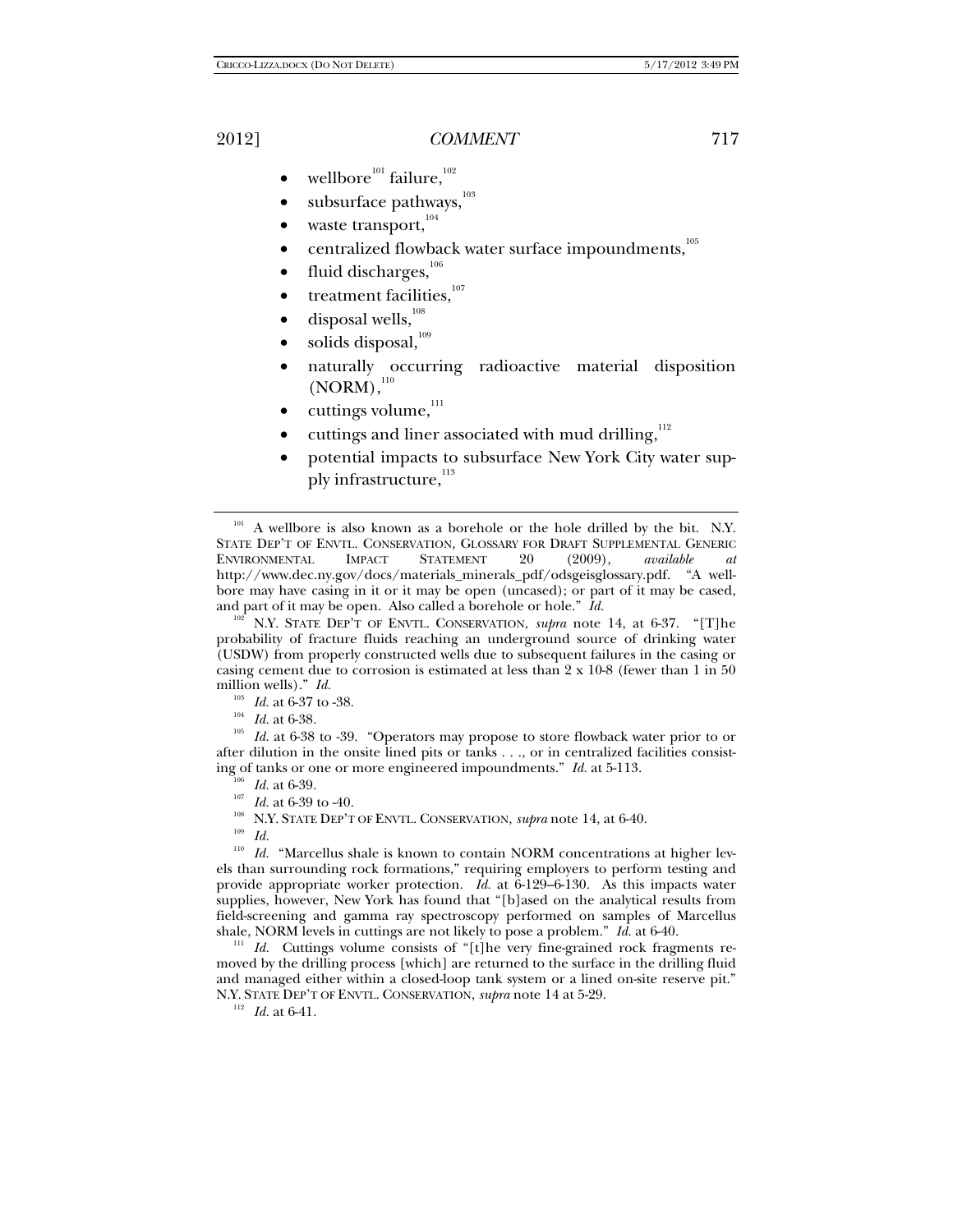- degradation of New York City's drinking water supply,  $114$
- floodplains,  $^{115}$
- primary and principle aquifers,<sup>116</sup>
- freshwater wetlands, ecosystems and wildlife,<sup>117</sup> and
- air quality.<sup>118</sup>

The consulting groups determined that the regulations implemented in New York are "sufficient to prevent fracturing fluid from flowing upward along the wellbore and contacting water-bearing strata adjacent to the borehole."<sup>119</sup> As part of the analysis that led to this conclusion, the groups analyzed the possibility of fracturing fluids migrating beneath the surface of the ground into USDWs.<sup>120</sup> Typical conditions for hydraulic fracturing produce wells with similar characteristics: aquifer maximum depth is less than 1000 feet, the fracture zone is greater than 2000 feet, the average hydraulic conductivity of intervening strata remains less than 1E-5 cm/sec, and the average porosity of intervening strata is over ten percent.<sup>121</sup> The report that, even in circumstances that are most favorable to flow, the current practices of hydraulic fracturing generate pressures and volumes that are insufficient "to cause migration of fluids from the fracture zone to the overlying aquifer in the short time that fracturing pressures would be applied."<sup>122</sup>

The Draft SGEIS identified at least one regulatory jurisdiction associated with each of the twenty-seven distinct events in the lifecycle of a horizontal well.<sup>123</sup> The regulatory jurisdictions include local government and health agencies, New York City agencies, New York State agencies, and federal agencies.<sup>124</sup>

- 
- 
- 

- 
- 
- 
- 

<sup>123</sup> *Id.* at 8-10 tbl.8.1.<br><sup>124</sup> *Id.* Local government agencies included the New York City Department of Environmental Protection; New York State provided oversight through the Department of Environmental Conservation Divisions & Offices (Division of Mineral Resources, Division of Environmental Permits, Division of Water, Division of Solid and Hazardous Materials, Division of Fish, Wildlife and Marine Resources, Division of Air Re-

<sup>&</sup>lt;sup>113</sup> N.Y. STATE DEP'T OF ENVTL. CONSERVATION, *supra* note 14, at 6-41.<br><sup>114</sup> *Id.* at 6-41 to -42.<br><sup>115</sup> *Id.* at 6-42 to -43.<br><sup>115</sup> *Id.* at 6-43 to -48.<br><sup>117</sup> *Id.* at 6-48 to -94.<br><sup>118</sup> *Id.* at 6-48 to -94.<br><sup>119</sup> N.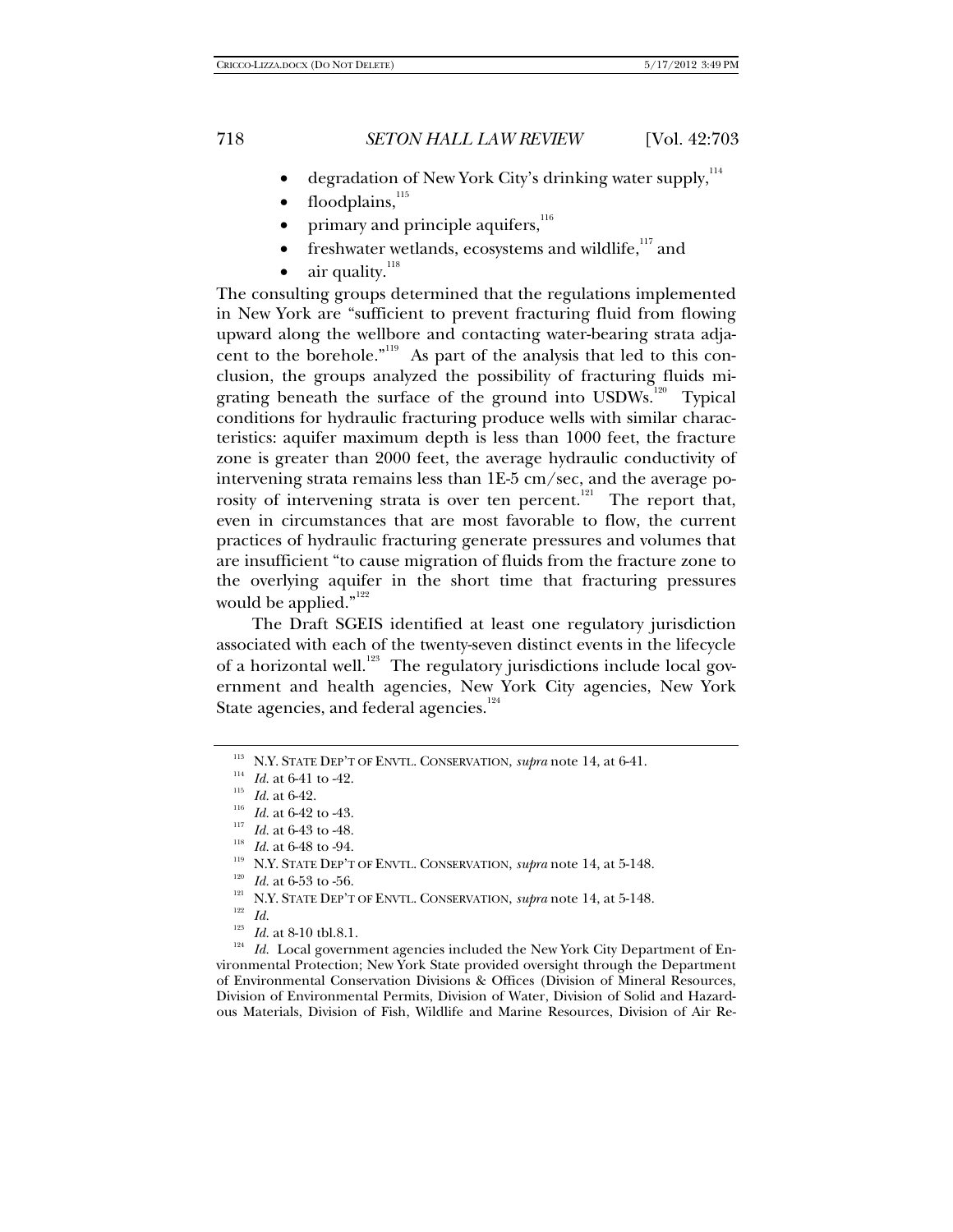In Pennsylvania, oil and gas well developers must adhere to the Oil and Gas Act when they drill in the state.<sup>125</sup> Primarily, the Act requires drillers to procure a permit prior to beginning any drilling.<sup>126</sup> Permit fees are keyed to the length of the wellbore and the permit application requires a water management plan.<sup>127</sup> Other regulations address duties that arise before receiving the permit, including surveys, stipulation of angles and directions of non-vertical wells, and provision of notice to surface owners.<sup>128</sup> Pennsylvania's Department of Environmental Protection plays an active, protective, and productive role in the regulation of oil and gas development and production,<sup>129</sup> including oversight of permit and inspection programs.<sup>13</sup>

## 2. Issues Facing State Regulators

Once an agency is tasked with the specific role of regulating a part of the process, lack of scientific evidence demonstrating specific risks leaves the agency hobbled. "Regulatory officials from 15 states have recently testified that groundwater contamination from the hydraulic fracturing procedure is not known to have occurred despite the procedure's widespread use in many wells over several decades."<sup>131</sup> Issues arising in the producing states have largely related to insufficient casing or negligent operation of wells, in violation of existing

sources), the Department of Health, the Department of Transportation, the Public Service Commission, and the Office of Parks, Recreation & Historic Preservation; and federal agency involved were identified as the EPA, the United States Depart-<br>ment of Transportation, and the U.S. Army Corps of Engineers. Id.

<sup>&</sup>lt;sup>125</sup> 58 PA. STAT. ANN. §§ 601.101–.605 (West 1996); see Laura C. Reeder, *Creating a Legal Framework for Regulation of Natural Gas Extraction from the Marcellus Shale Formation*, 34 WM. & MARY ENVTL. L. & POL'Y REV. 999, 1016 (2009). Part IV of the note provides a comprehensive overview of the Pennsylvania regulation of drilling at both

state and local levels. *Id.* at 1015–20.<br><sup>126</sup> Reeder, *supra* note 125, at 1014.<br><sup>127</sup> PA. DEP'T OF ENVTL. PROT., MARCELLUS SHALE WELL PERMIT APPLICATION FEES<br>FACT SHEET (Apr. 2009), *available at* FACT SHEET (Apr. 2009), *available at* http://www.elibrary.dep.state.pa.us/dsweb/Get/Document-84138/5500-FSDEP4239. pdf; Reeder, *supra* note 125, at 1015, nn.141–42 (citing Oil and Gas Act, 58 PA. STAT. ANN. §§ 601.101–.201 (West 1996)).<br><sup>128</sup> § 601.201.

<sup>&</sup>lt;sup>129</sup> See Office of Oil and Gas Management, PA. DEP'T ENVTL. PROT., http://www.dep.state.pa.us/dep/deputate/minres/oilgas/oilgas.htm (last visited

<sup>&</sup>lt;sup>130</sup> See Independent Review Completed of Pennsylvania Program, *supra* note 94.<br><sup>131</sup> N.Y. STATE DEP'T OF ENVTL. CONSERVATION, *supra* note 14, at 6-37.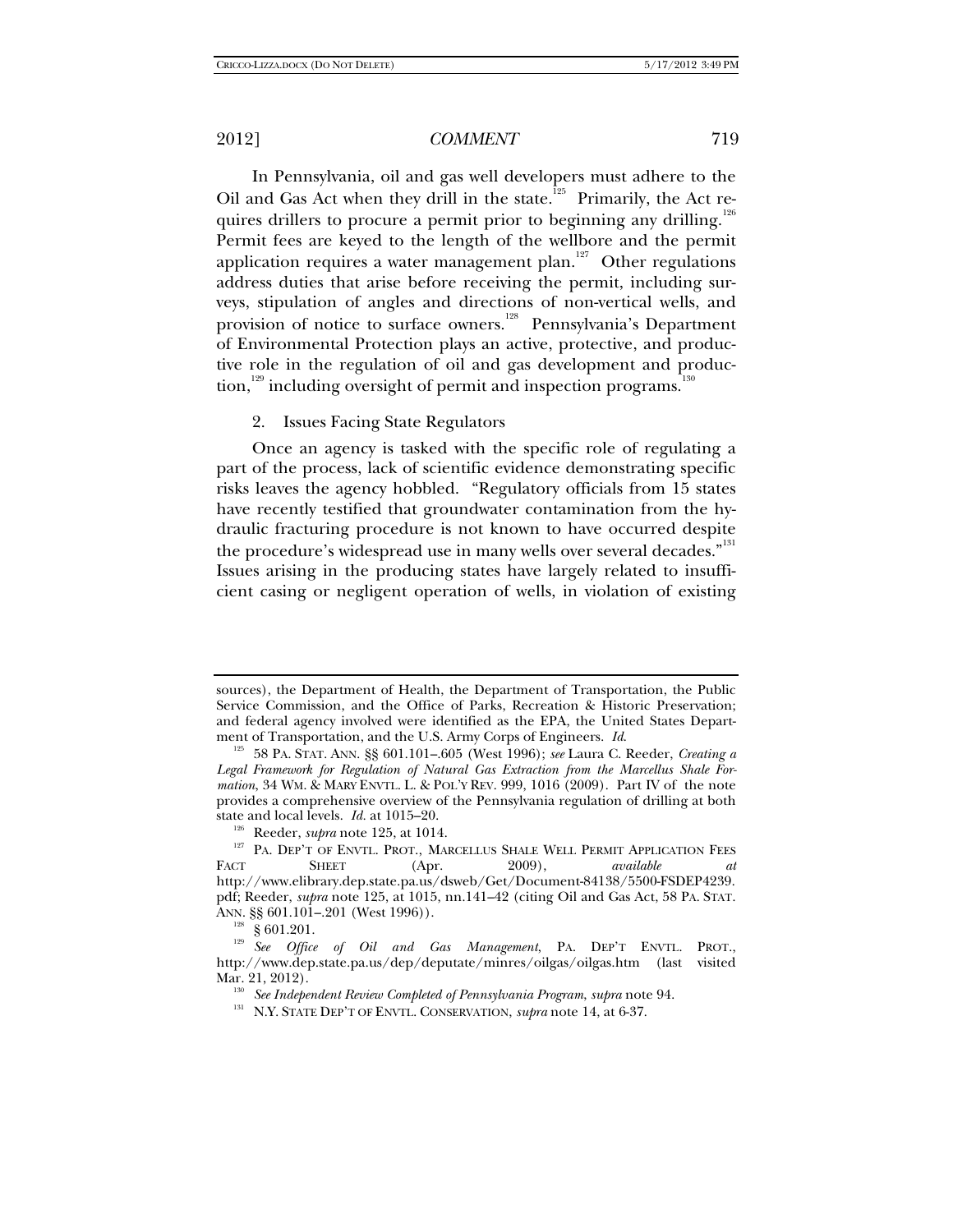regulations.<sup>132</sup> In June 2010, the blowout of a well drilled into the Marcellus Shale in Clearfield County, Pennsylvania, brought responders from the state, as well as industry experts from Texas and the federal government.<sup>133</sup> Another blowout in the town of Killdeer resulted in a spill of more than  $2000$  barrels of oil and frack fluid.<sup>134</sup> The Killdeer spill was the first well blowout since the Department of Mineral Resources began requiring both pressure testing and the use of pressure-release valves during high-pressure hydraulic fracturing procedures in 2008.<sup>135</sup> The Department of Mineral Resources, as the state's regulatory agency, has demonstrated a responsive and conservationist attitude since the blowout.<sup>136</sup> The Mineral Resources Director traced the impetus behind the department's decision to impose regulation in 2008 to the previous blowouts seen in the state.<sup>137</sup> Environmental organizations, however, have complained that the current regulation lags behind industry innovation and that looming budget cuts will cripple already lax enforcement.<sup>138</sup>

### *C. Federal Oversight of Hydraulic Fracturing*

1. Federal Statutes Regulate Parts of the Hydraulic Fracturing Process

General commercial use of complex chemicals, not only in hydraulic fracturing, is subject to scrutiny under numerous federal envi-

PA. ST. DEP'T OF ENVTL. PROTECTION, HYDRAULIC FRACTURING OVERVIEW, *available at* http://files.dep.state.pa.us/OilGas/BOGM/BOGM

<sup>&</sup>lt;sup>133</sup> Gas Well Blowout Under Control in Clearfield County, WJACTV.COM (June 4, 2010, 10:44 AM), http://www.wjactv.com/print/23792353/detail.html [hereinafter *Gas Well Blowout Under Control*]. 134 Lauren Donovan, *Killdeer Oil Spill Being Cleaned Up, Officials Investigate*,

BISMARCK TRIBUNE (Sept. 2, 2010, 12:34 AM), http://www.bismarcktribune.com/news/state-and-regional/article\_af6a8bd2-b712- 11df-b4ff-001cc4c03286.html.

 $\frac{135}{136}$  *Id.* 

 $\frac{136}{137}$  *Id.* 

 $\frac{137}{138}$  *Id.* 

<sup>138</sup> Mark Guarino, *Gulf Oil Spill Report Warning: U.S. Must Watch Offshore Drilling More Closely*, CHRISTIAN SCI. MONITOR (Jan. 11, 2011), http://www.csmonitor.com/USA/2011/0111/Gulf-oil-spill-report-warning-US-mustwatch-offshore-drilling-more-closely. "'The technology, laws and regulations, and practices for containing, responding to, and cleaning up the spills lag behind the real risk associated with [oil and gas production] . . . government must close the existing gap and industry must support rather than resist that effort,' the report states." *Id.*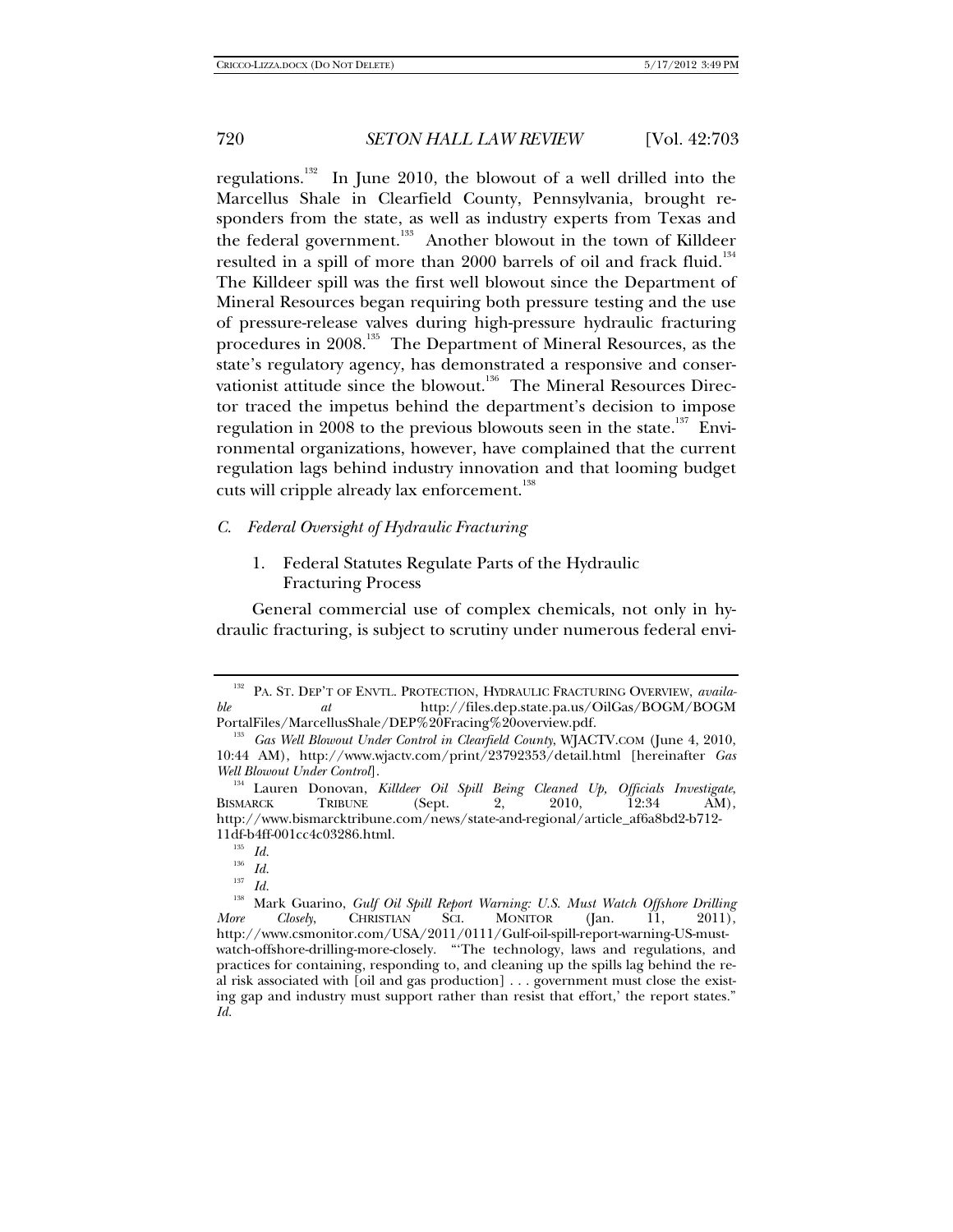ronmental statutes.<sup>139</sup> All laws, regulations, and permit procedures that bind conventional oil and gas exploration and production also attach to activities aimed at producing natural gas from unconventional sources.<sup>140</sup> This Comment, however, examines only the potential results of the Act to amend the SDWA pending in Congress. Under the current version of the SDWA, Congress provided the EPA with a lever to use against states' inaction in protecting drinking water sources—a means to halt any "race to the bottom."<sup>141</sup> The typical justifications for placing environmental regulation under federal control "reflect commonly understood collective action problems, including negative environmental externalities, resource pooling, the 'race to the bottom,' uniform standards, and the 'NIMBY' (not in my

<sup>&</sup>lt;sup>139</sup> For example, the U.S. Army Corps of Engineers oversees any wetlands necessary permits. Clean Water Act of 1972, 33 U.S.C. § 1344 (2006); *see also* Steven G. Davison, *General Permits Under Section 404 of the Clean Water Act*, 26 PACE ENVTL. L. REV. 35 (2009) (discussing in detail the permit requirements under this federal statute). The U.S. Department of Transportation oversees transportation of fracturing fluids as hazardous chemicals. 49 U.S.C. § 5103 (2006). The EPA retains primary jurisdiction over injection-well disposal under the SDWA. 42 U.S.C.  $\S$ § 300f–300j(26) (2006). Additionally, "the Resource Conservation and Recovery Act (RCRA) gives the EPA the authority to control hazardous waste from the 'cradle-to-grave.' This includes the generation, transportation, treatment, storage, and disposal of hazardous waste." *Summary of the Resource Conservation and Recovery Act*, EPA (June 28, 2006), http://www.epa.gov/lawsregs/laws/rcra.html; *see also Gas Well Blowout Under Control, supra* note 133. In a recent blowout of a well drilled into the Marcellus Shale in Clearfield County, Pennsylvania, responders came from the state level, as well as industry experts drawn from Texas and the federal government. *Id.* <sup>140</sup> U.S. DEP'T OF ENERGY, *supra* note 15, at 25. 141 For a detailed discussion of the "race-to-the-bottom" rationale for environmen-

tal regulation, see Robert L. Glicksman & Richard E. Levy, *A Collective Action Perspective on Ceiling Preemption by Federal Environmental Regulation: The Case of Global Climate Change*, 102 NW. U. L. REV. 579, 597–98 (2008).

Another rationale for federal environmental regulation is the so-called "race to the bottom." A race to the bottom assumes that competition for business and industry will create a prisoner's dilemma in which states are driven to relax their environmental standards in order to gain the economic benefits and tax revenues that the business or industry brings. Individual states have the incentives to lower standards to compete for industry whether or not other states do the same, even though the states as a collective would be better off not doing so. Some environmental law scholars have argued either that the race to the bottom is not an empirical reality or that interjurisdictional competition is a good thing because it tends to produce socially efficient outcomes. Other academics have responded that the race to the bottom has been and remains a factor that provides obstacles to effective state environmental regulation.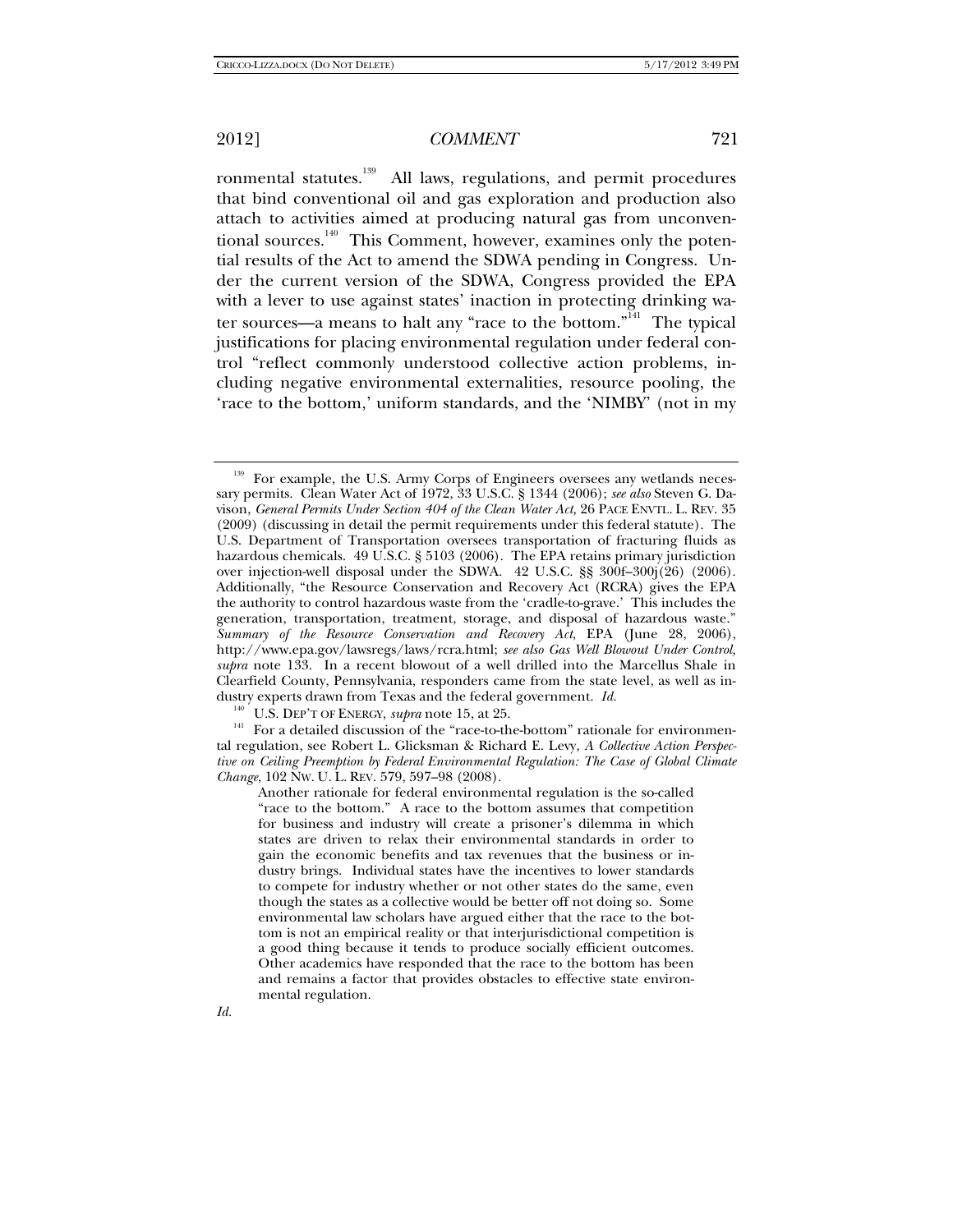back yard) phenomenon."<sup>142</sup> These concerns about pollution are particularly relevant in the context of protecting drinking water, $\frac{143}{143}$  which consists of both surface and groundwater.<sup>144</sup> The resource of water is vulnerable to conflicts arising out of non-uniform protection due to its migratory characteristics.<sup>145</sup> Pollution spreads through migratory resources when states provide insufficiently protective regulation.<sup>146</sup> The difficulty in providing uniform protection is, in part, due to the fact that, between more protective and less protective states,

courts are apt to discount or disregard empirical evidence relating to a statute's population health impact while accepting almost at face value claims relating to the burdens a statute imposes on commerce. Thus not only do the federal courts now frequently ignore public health claims in particular cases, they also sometimes reject, ostensibly as beyond their competence, the empirical and epidemiological evidence that public health can provide in support or refutation of particular public health statutes.<sup>1</sup>

As part of the SDWA program, the EPA requires states to develop regulations that at least meet the minimum standards established by the Agency before the states can obtain federal authorization to run their own UIC program.<sup>148</sup> But, because the SDWA does not explicitly define the term "underground injection" to include the process of hydraulic fracturing, the interpretation of that phrase belongs in the hands of the agency implementing the statute: the  $EPA$ <sup>149</sup> Un-

<sup>&</sup>lt;sup>142</sup> Id. at 593–94.<br><sup>143</sup> *The Water Cycle: Ground Water Discharge*, USGS (Dec. 27, 2011),<br>http://ga.water.usgs.gov/edu/watercyclegwdischarge.html.

<sup>&</sup>lt;sup>4</sup> P. JAYA RAMA REDDY, A TEXTBOOK OF HYDROLOGY 289 (2005) ("A groundwater basin is filled and the excess water is discharged by several ways until a quasi-

<sup>145</sup> Marc K. Landy, *Local Government and Environmental Policy*, *in* DILEMMAS OF SCALE IN AMERICA'S FEDERAL DEMOCRACY 227, 228 (Martha Derthick, ed. 1999) ("Air and water move; they do not respect state lines."). In particular, Landy observed that increased agricultural and industrial output occurring post-World War II resulted in such significant pollution that economic damage following the detrimental effect on the environment would indeed spill over state boundaries. *Id.* at 228–29.<br><sup>146</sup> WENDY E. PARMENT, POPULATIONS, PUBLIC HEALTH AND THE LAW 78, 100–01

<sup>(2009).&</sup>lt;br><sup>147</sup> *Id.* at 97–98.<br><sup>148</sup> 42 U.S.C. § 300h(a)(1), (b)(1) (2006).<br><sup>149</sup> Legal Envtl. Assistance Found., Inc. v. EPA, 276 F.3d 1253, 1258 (11th Cir. 2001) (requiring the EPA to determine whether Alabama's revised UIC program provided an adequate permitting process for hydraulic fracturing). Using the twopart *Chevron* test, the court determined that the intent of Congress was not clear as to whether hydraulic fracturing fell within the purview of "underground injection," and thus the Agency was entitled to controlling weight for its interpretation of the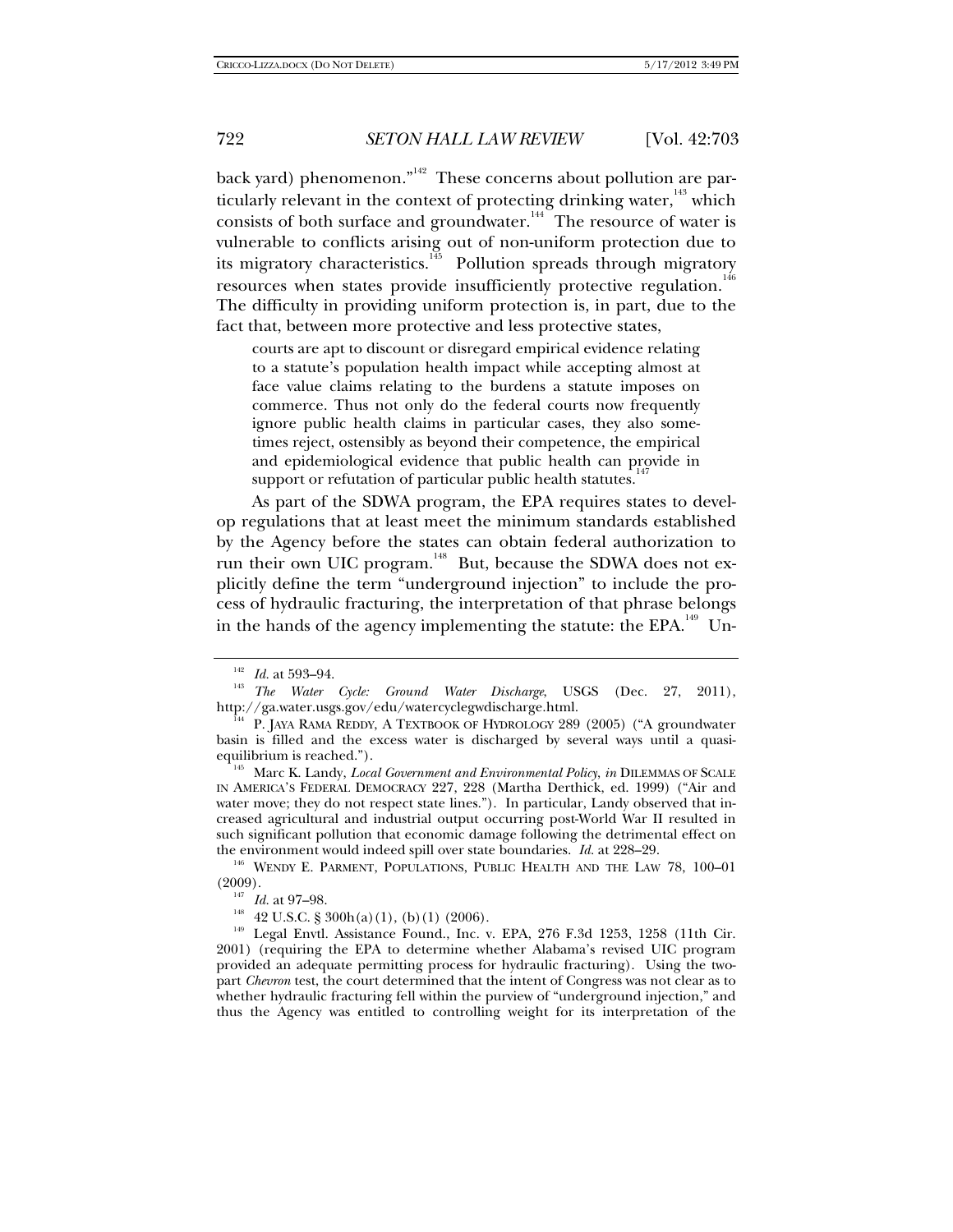der SDWA § 300g-1, the EPA must establish a maximum acceptable level for specified contaminants and create a "national drinking water regulation," but only if certain conditions obtain.<sup>150</sup> The Administrator must first determine that the following three permissive characteristics are present: (1) the contaminant may have an adverse effect on human health, (2) the likelihood of permeating public water systems at a rate and quantity that gives rise to health concerns has become a "substantial likelihood," and (3) "in the sole judgment of the Administrator, regulation of" the contaminant will present the opportunity to reduce risk to human health.<sup>151</sup>

Additionally, to ensure that the contaminant is properly categorized, the Administrator must base this determination on "best available, peer-reviewed science."<sup>152</sup> The Administrator must examine seven factors,<sup>153</sup> two of which particularly require that "quantifiable and non-quantifiable health risk reduction benefits" exist "for which there is a factual basis to conclude" that such benefits would likely follow to identified populations.<sup>154</sup> In light of *Chevron U.S.A., Inc. v. Natural Resources Defense Council*, "considerable weight should be accorded to an executive department's construction of a statutory scheme it is entrusted to administer, and the principle of deference to administrative interpretations."155 This dynamic is particularly illustrated in the

phrase, despite the existence of other possible interpretations, unless such interpretation was inconsistent with the clear terms of the statute. *Id.* at 1264.<br><sup>150</sup> 42 U.S.C. § 300g-1 (b)(1)(A)(i)–(iii) (2006).<br><sup>151</sup> *Id.*<br><sup>152</sup> 8 900 a 1 (b)(2)(A)(i)

<sup>&</sup>lt;sup>152</sup> § 300g-1 (b)(3)(A)(i).<br><sup>153</sup> § 300g-1 (b)(3)(C)(i)(I)–(VII). The statue lists the seven factors to be considered: (1) that reductions in health risks will occur as a result of compliance with the proposed treatment, (2) that the proposed treatment will target the contaminants causing the damage, (3) that costs resulting from the regulation are justified, (4) that the "incremental costs" resulting from compliance with the regulation have been considered,  $(5)$  that the contaminant's effect(s) on the general public as well as on children, the elderly, and pregnancies have been considered, (6) that the Administrator has considered any increased health risks stemming from compliance; and (7) any other "relevant factors," with discretion vested solely in the administrative agency. *Id.* 

<sup>&</sup>lt;sup>154</sup> § 300g-1 (b)(3)(C)(i)(I),(II).<br><sup>155</sup> 467 U.S. 837, 844 (1984) (internal citation omitted). Judicial deference is consistent with a co-equal branch of government's review of matters explicitly delegated to administrative agencies when Congress relinquishes its discretionary power. INS v. Chadha, 462 U.S. 919, 956–59 (1983) (holding that Congress may not delegate authority to an executive branch agency while maintaining in the statute a clause granting to itself a legislative veto over actions of the executive branch because that is inconsistent with the bicameralism principle and Presentment Clause of the United States Constitution).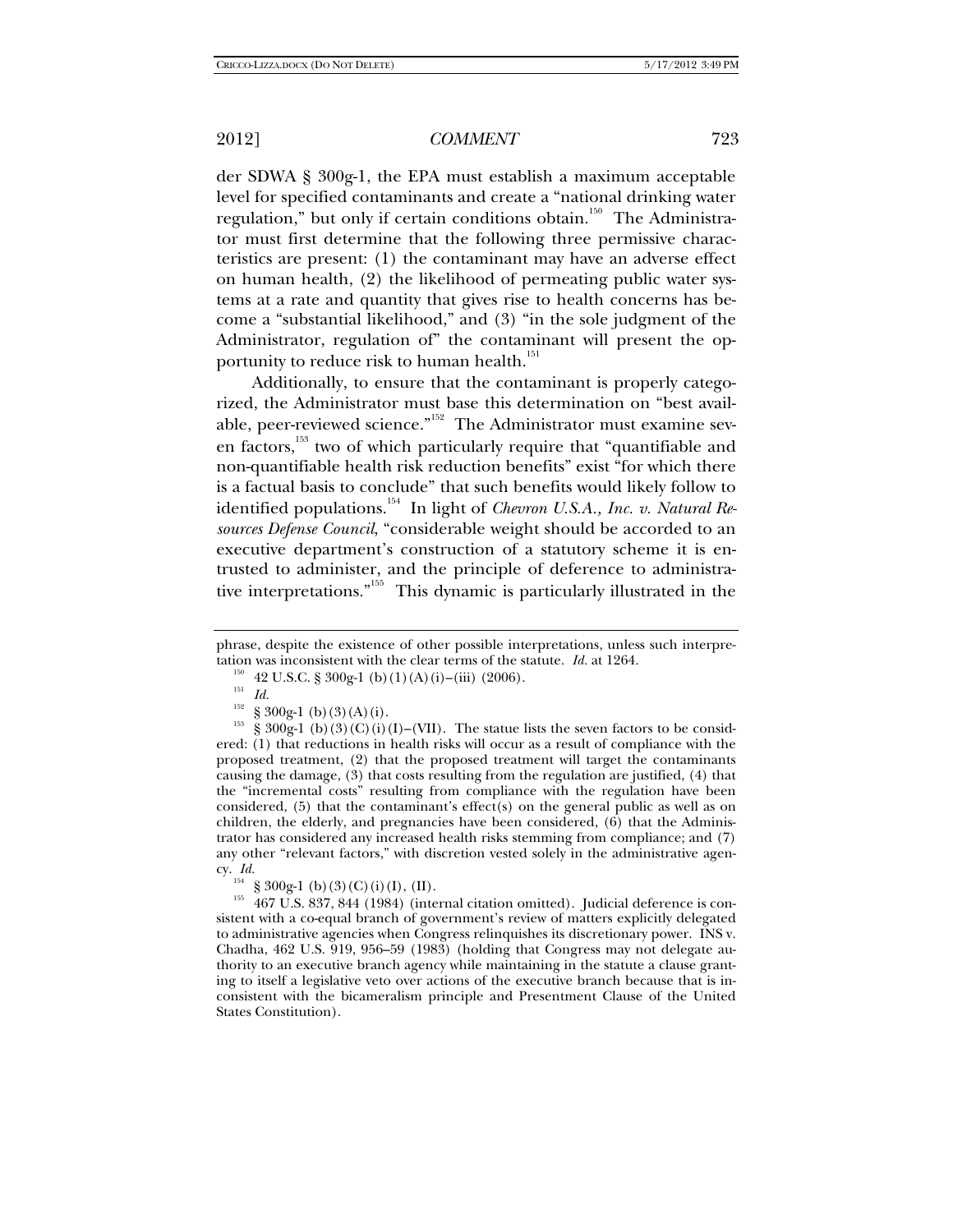SDWA, in which Congress directed the EPA to apply its scientific and environmental expertise to evaluate best practices and promulgate appropriate regulatory schemes beyond the scope of the legislature's expertise or time to manage.<sup>156</sup>

- 2. Science, Policy, and Regulation
- i. The EPA's Application of the Precautionary Principle

The precautionary principle requires that "when an activity raises threats of harm to human health or the environment, precautionary measures should be taken even if some cause and effect relationships are not fully established scientifically."<sup>157</sup> This precept is one that remains deeply entrenched in the environmental management field,<sup>158</sup> and particularly in the American conception of environmental regulation.<sup>159</sup> Prevention rather than a cure is generally preferred; it is easier not to drop a fragile vase than it would be to clean up the myriad shards it would become once it hits the ground. On the other hand, where two mutually exclusive options present both advantages and dangers, it is extraordinarily difficult to pick one as the objectively better choice. Similarly, contemporary environmental risks engender complexities of scale, context, and uncertainty that make application of the precautionary principle difficult.<sup>160</sup> The application of the precautionary principle could have a sizeable impact on the scope

 $^{158}$  MICHAEL FAURE & GORAN SKOGH, THE ECONOMIC ANALYSIS OF ENVIRONMENTAL POLICY & LAW 19, 21–26 (2003).

<sup>&</sup>lt;sup>156</sup> See The Safe Drinking Water Act Amendments of 1996: Strengthening Protection for America's Drinking Water, ENVTL. PROT. AGENCY, *America's Drinking Water*, ENVTL. PROT. AGENCY, http://water.epa.gov/lawsregs/guidance/sdwa/theme.cfm (last visited Mar. 30, 2012) [hereinafter The Safe Drinking Water Act Amendments of 1996].

Joel A. Tickner, *Introduction*, *in* PRECAUTION, ENVIRONMENTAL SCIENCE, AND PREVENTATIVE PUBLIC POLICY, at xiii, xiii–xiv (Joel A. Tickner, ed. 2003) (quoting the 1998 Wingspread Statement on the Precautionary Principle) (internal quotation marks omitted). The four central components of the principle, as identified in the statement, are: "(1) taking preventive action in the face of uncertainty, (2) shifting burdens onto proponents of potentially harmful actions, (3) exploring a wide range of alternatives to possibly harmful actions, and  $(4)$  increasing public participation in decision-making." *Id.* at xiv (internal quotation marks omitted).

<sup>&</sup>lt;sup>159</sup> See, e.g., Pollution Prevention Act, 42 U.S.C. § 13101 (2006); *see also* CASS R. SUNSTEIN, RISK AND REASON: SAFETY LAW AND THE ENVIRONMENT 99 (2002). Consider "the phaseout of lead in gasolines, the use of solar power, and the substitution of electric cars for cars powered by gasoline."  $Id$  at 100.

<sup>&</sup>lt;sup>160</sup> Joel A. Tickner, *The Role of Environmental Science in Precautionary Decision Making*, *in* PRECAUTION, ENVIRONMENTAL SCIENCE, AND PREVENTATIVE PUBLIC POLICY *supra* note 157, at 3, 4.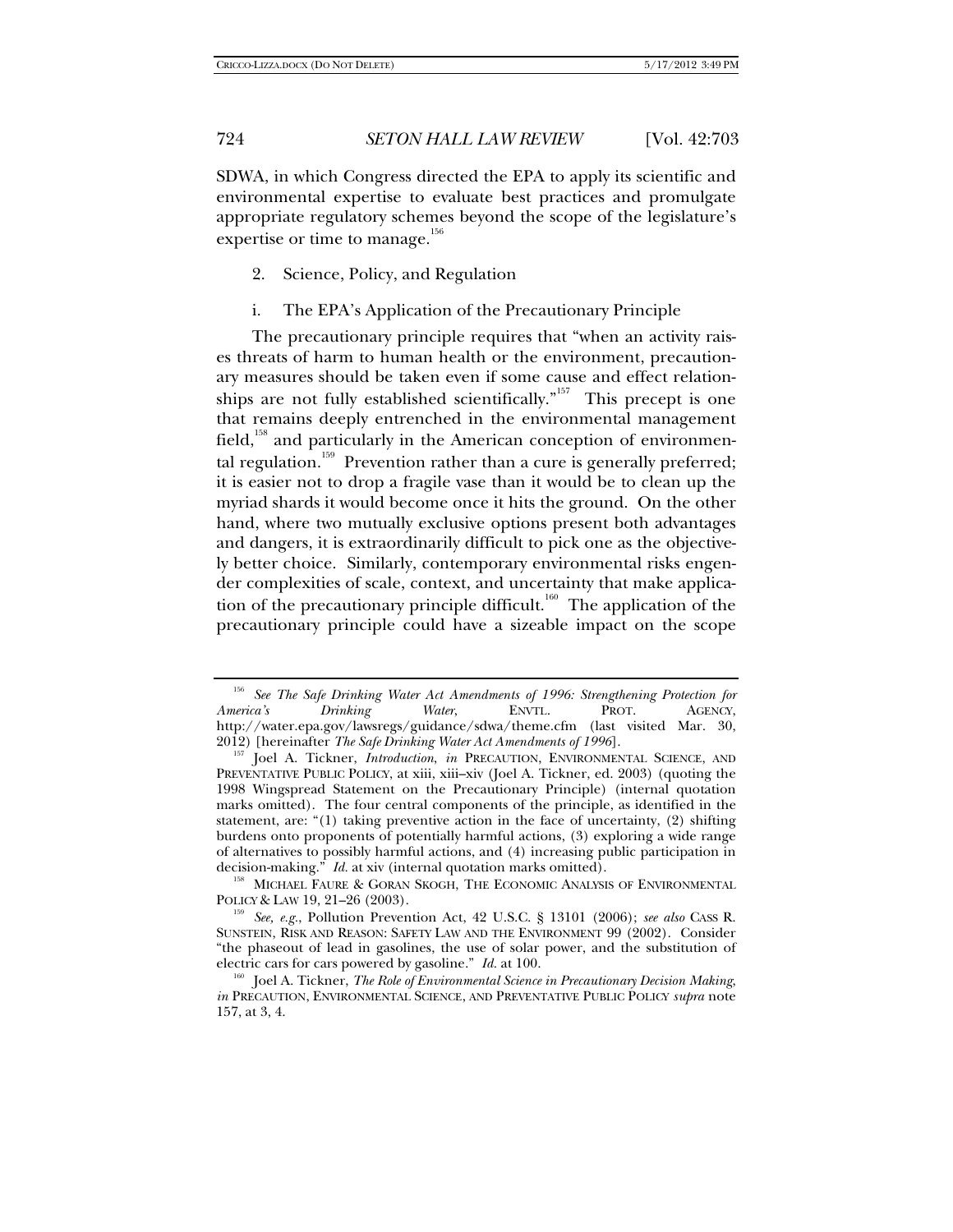and recommendations of the study that the EPA is currently producing.

ii. Politics and Public Involvement in EPA Scientific Practices

The EPA is seeking to involve all interested stakeholders in the articulation of the scope and methodology of its study on hydraulic fracturing's effects on groundwater.<sup>161</sup> This is consistent with the EPA's current practices in both community involvement and accountability.<sup>162</sup> "[I]n the context of complex environmental and health risks, it is much more useful to think of science and policy as dynamically informing each other  $\dots$ ."<sup>163</sup> Science is the basis on which to ground policy determinations, and public policy should prioritize which environmental issues to research first.<sup>164</sup> The study's conclusions regarding the practice's effects on groundwater will undoubtedly influence whether the EPA will regulate the use of hydraulic fracturing. The study would lose integrity, however, if it were structured around that knowledge so as to affect a particular outcome.

Ideally, if policy-setting behind environmental regulation was merely an empirical choice, it would be easy—through the weight of scientific evidence and the significance of intelligent recommendations—to articulate a new program and implement logical changes to the existing procedures.<sup>165</sup> "However, the policy process is more complex than superficial change can accommodate. In addition to context programs and administrative activity, the formulation and implementation process relies on something deeper and more fundamental: a core moral or normative belief."<sup>166</sup> Policy sets preferences in funding, priority, and objectives: the message communicated

<sup>161</sup> *EPA Seeks Gas-Drilling Facts*, WALL ST. J., Sept. 10, 2010, at B2. The EPA requested and received disclosure of chemicals used in hydraulic fracturing by the nine biggest natural gas companies and contractors. *Id.* The EPA also scheduled several public meetings for stakeholders. *Id.* 

<sup>162</sup> *See The Safe Drinking Water Act Amendments of 1996*, *supra* note 156. 163 Tickner, *supra* note 157, at xiii. 164 *Id.*

<sup>165</sup> John Martin Gillroy & Joe Bowersox, *Introduction: The Roots of Moral Austerity in Environmental Policy Discourse*, *in* THE MORAL AUSTERITY OF ENVIRONMENTAL DECISION MAKING: SUSTAINABILITY, DEMOCRACY, AND NORMATIVE ARGUMENT IN POLICY AND LAW 1, <sup>5</sup> (John Martin Gillroy & Joe Bowersox eds., 2002). 166 *Id.*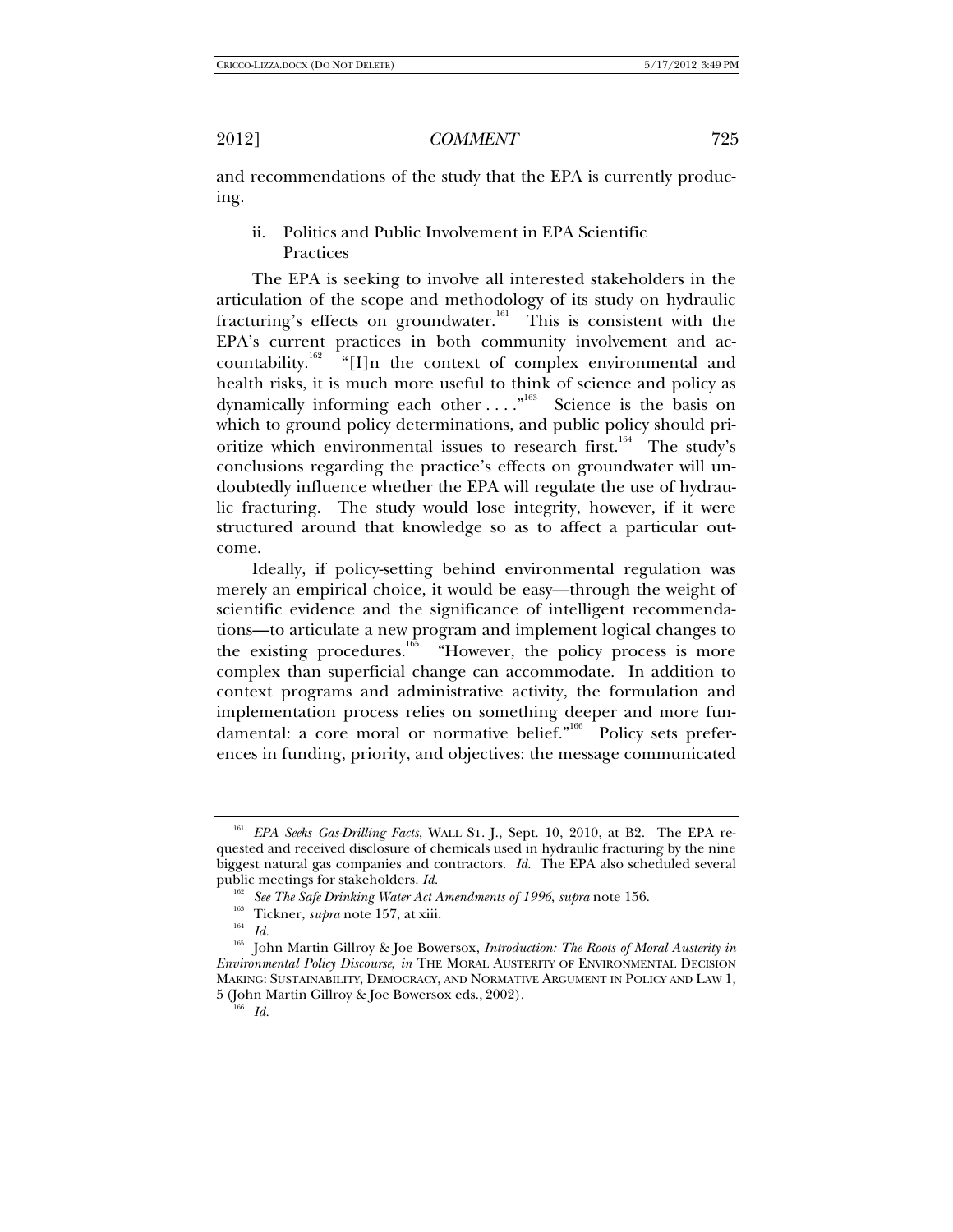by the preferences is a moral statement.<sup>167</sup> That belief must be consistent across the law's reformulations, despite regular revisions and opportunity for competing moral standards to devise alternate methods of operation.<sup>168</sup>

Hydraulic fracturing produces virulent and intractable responses in its advocates and opponents alike. Such responses in the public make it difficult to establish a uniform policy. For instance, at a public stakeholders' meeting that the EPA held in Pennsylvania, Regional Administrator Judith Enck requested input regarding the design of the study proposed to be concluded in 2012, "not about the merits of hydraulic fracturing."<sup>169</sup> And nonetheless, "[n]early all [of the impassioned speakers present] urged the EPA to base its study on science, rather than emotion or political pressure—as long as it was the science that supported their position."<sup>170</sup>

The public has a limited scientific and historical context from which it can promote rational views on the preferred balance of economic and public health interests.<sup>171</sup> "[I]n recent years, environmental groups and community activists, pointing to inconclusive but sometimes compelling anecdotes of possible water contamination, have complained that the drilling practice is far too loosely regulated. Those complaints increased after the BP oil spill in the Gulf of Mexico."<sup>172</sup> Notably, the causes of the BP oil spill are but tenuously connected to possible future EPA regulation of hydraulic fracturing. $^{173}$ This combination of inflammatory discourse and lack of specialized

<sup>167</sup> *Id.*

<sup>168</sup> *Id.* (paraphrasing GIANDOMENICO MAJONE, EVIDENCE, ARGUMENT AND PERSUASION IN THE POLICY PROCESS 146–49 (1989)).<br><sup>169</sup> Maykuth, *supra* note 40.<br><sup>170</sup> *Id.*<br><sup>171</sup> Zellan subuspata 46.

<sup>&</sup>lt;sup>171</sup> Zeller, *supra* note 46.<br><sup>172</sup> Id.; *see infra* notes 208–18 and accompanying text.<br><sup>173</sup> See generally Christian Garcia, *Halliburton Comments on National Commission Ce-*<br>*nt* Testing. BUSINESS WIRE (Oct. 29. 2010). *ment Testing*, BUSINESS WIRE (Oct. 29, 2010), http://ir.halliburton.com/phoenix.zhtml?c=67605&p=irol-newsArticle&ID=1489 037&highlight= ("Well logs and rig personnel confirm that the well was not flowing after the cement job. BP and/or others, following the misinterpreted negative results conducted after the cement job proceeded to displace mud in the production casing and riser with lighter sea water, allowing the well to flow. Given these numerous intervening causes, Halliburton does not believe that the foam cement design used on the Macondo well was the cause of the incident."); Ian Urbina, *BP Spill Report Hints at Legal Defense*, N.Y. TIMES (Sept. 8, 2010), http://www.nytimes.com/2010/09/09/us/09spill.html.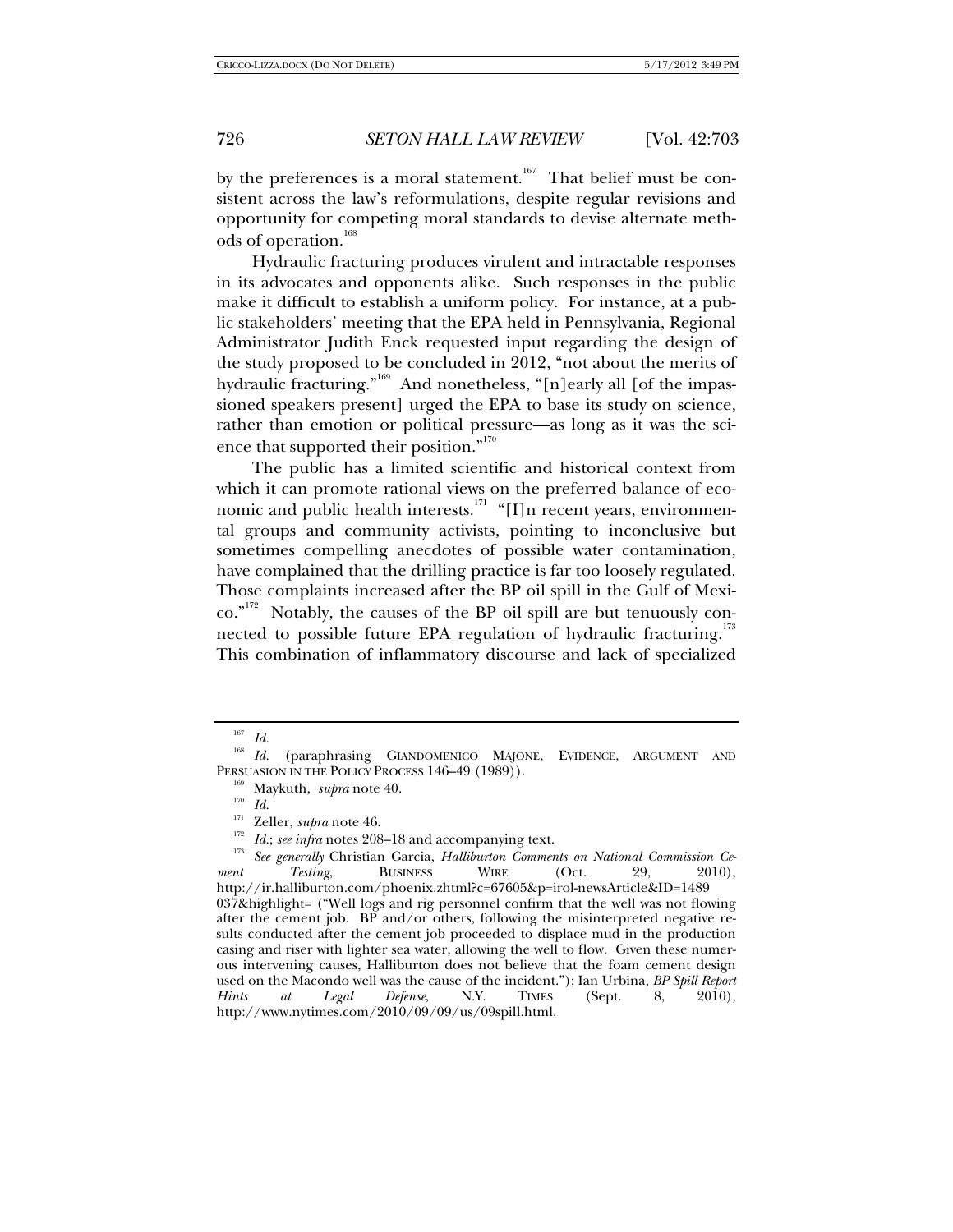public knowledge leads to over-promotion of regulation without meaningful, critical analysis of the likely outcomes of such regulation.

## iii. Previous EPA Study on Hydraulic Fracturing's Impacts on Drinking Water

The EPA previously produced a study on hydraulic fracturing that has come under attack for being too influenced by the private sector's interests.<sup>174</sup> In 2004, the EPA produced a report evaluating the impacts of hydraulic fracturing on USDWs.<sup>175</sup> During the first phase of the study, the EPA identified three specific means through which contaminants could migrate from the location where hydraulic fracturing was being used to USDWs: either direct injection into the USDW, creation of a hydrological connection between the coalbed and a USDW, or injection into a fracture already in "hydraulic communication with a USDW."<sup>176</sup> The EPA also studied reports of drinking water well contamination, finding no confirmatory evidence linking the hydraulic fracturing process to the contamination.<sup>177</sup> The first phase of the study ended the enquiry: the EPA looked at existing literature, interviewed industry and government officials, and solicited comments from concerned citizen and environmental groups.<sup>178</sup>

Based on these preliminary assessments, the EPA concluded that there was "no conclusive evidence that water quality degradation in USDWs is a direct result of injection of hydraulic fracturing fluids in-

<sup>174</sup> *See* Wiseman, *supra* note 57, at 170–80. Part V of Professor Wiseman's article details the accusation levied against the EPA's lack of objectivity in producing the study, in particular the decision to stop the study before instituting a more comprehensive examination of hydraulic fracturing. *Id.* at 172. The EPA is not only subject to the overbearing interests of the private sector; it also faces considerable pressure from the political party in power during the course of any particular decision. *Id.* at

ENVTL. PROT. AGENCY, EVALUATION OF IMPACTS TO UNDERGROUND SOURCES OF DRINKING WATER BY HYDRAULIC FRACTURING OF COALBED METHANE RESERVOIRS STUDY (2004), *available at*

http://water.epa.gov/type/groundwater/uic/class2/hydraulicfracturing/wells\_coal bedmethanestudy.cfm. 176 *Id.* at ES-1. 177 *Id.*

<sup>&</sup>lt;sup>178</sup> Id. at ES-8. The EPA looked at water quality incident reports that may have been associated with CBM hydraulic fracturing. The Agency examined over 200 peer-reviewed publications, spoke with approximately fifty employees of industry leaders and officials at state and local government agencies, and contacted more than 500 local or county agencies in potentially affected areas, receiving no complaints from these officials. *Id.* at 7-1. The Agency also contacted and took comments from approximately forty concerned citizens and environmental groups. *Id.*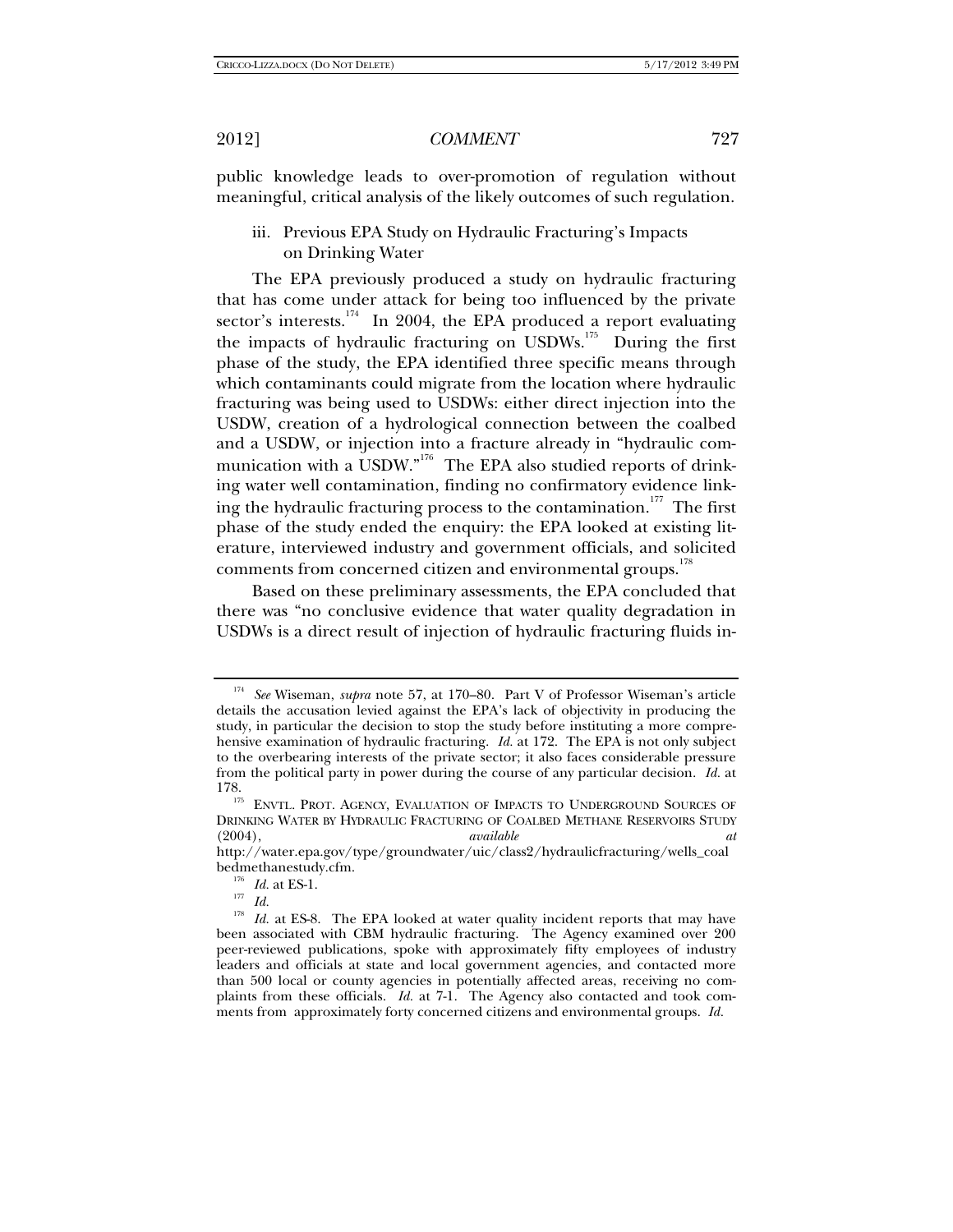to CBM wells and subsequent underground movement of these fluids."<sup>179</sup> Additionally, the EPA concluded that chemicals, even if injected directly through USDWs, are unlikely to have more than minimal effect: "groundwater production, combined with the mitigating effects of dilution and dispersion, adsorption, and potentially biodegradation, minimize the possibility that chemicals included in the fracturing fluids would adversely affect USDWs." $180$  Finally, citing the expansive horizontal and vertical distances between most USDWs and methane coal beds, the EPA determined that the material barrier between the two would prevent breach and contamination.<sup>181</sup>

In light of the results of the first phase, the EPA declined to produce a time-consuming, expensive study of hydraulic fracturing beyond the scope of the initial question, which it had already answered.<sup>182</sup> Based on the study's conclusions, Congress passed the Energy Policy Act of  $2005^{183}$  to amend the SDWA,<sup>184</sup> removing hydraulic fracturing from its jurisdiction and ending any perceived ambiguity in the statute.<sup>185</sup> The FRAC Act, currently pending in Congress, seeks to change this exception and would require the EPA to regulate hydraulic fracturing.<sup>186</sup> To properly balance the interests of the oil and gas industry against those of local businesses, citizens, and state and local governments, the federal government should approach this new avenue for regulation with eagerness to cooperate with existing state statutory schema and a respect for the competing and complementary interests of all parties.

### IV. COOPERATIVE FEDERALISM

### *A. Overview of Cooperative Federalism*

Cooperative federalism models share power between federal and state or local governments to promote consistency across the nation as well as localized solutions.<sup>187</sup> Within this collaborative dynamic, the

<sup>&</sup>lt;sup>179</sup> *Id.* at 7-2.<br>
<sup>180</sup> ENVTL. PROT. AGENCY, *supra* note 175, at 7-3.<br>
<sup>181</sup> *Id.* at 7-5.

<sup>&</sup>lt;sup>183</sup> Pub. L. 109-58, § 322, 119 Stat. 594 (2005) (codified at 42 U.S.C. § 300h(d)(1) (2006)).<br>
<sup>184</sup> 42 U.S.C. § 300h (d) (2006).<br>
<sup>185</sup> *Committee Report: Legislative Committee*, 27 ENERGY L. J. 349, 353 (2006).<br>
<sup>186</sup> *See* Lustgarten, *supra* note 48.<br>
<sup>187</sup> Robert L. Fischman, *Cooperative Federalism* 

ENVTL. L. J. 179, 184 (2005). "[C]ooperative federalism . . . requires a greater degree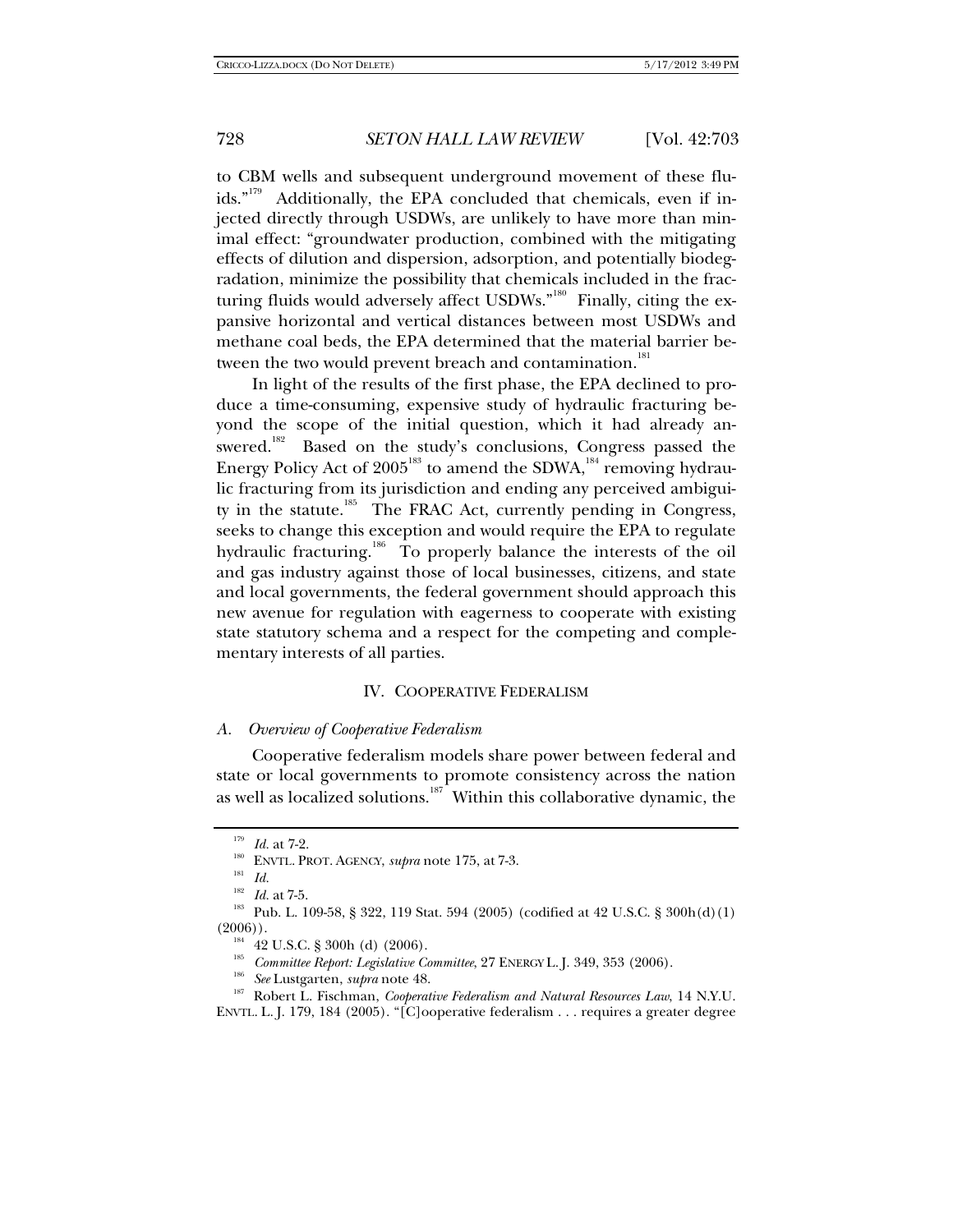federal government remains the paramount authority.<sup>188</sup> For environmental policy, a marked preference for cooperative federalism permeates the statutes enacted over the past thirty years.<sup>189</sup>

The allocation of decision-making authority between federal or local government, industry, and citizens confronts fundamental questions related to democracy and citizen-government in the United States.<sup>190</sup> Individual involvement and interest in decision-making drops precipitously when the benefits connected to a decision are diffused across a large population.<sup>191</sup> This response occurs because the perceived cost of influencing a self-beneficial outcome outweighs the perceived benefit of promoting that outcome.<sup>192</sup> "Centralized regimes relying upon mandatory prescriptions that constrain discretion on the part of individuals are often accompanied by processes of psychological detachment, social disengagement, and loss of initiative on the part of those who seek to minimize their individual costs of en-

<sup>189</sup> *See* Robert L. Glicksman, *From Cooperative to Inoperative Federalism: The Perverse Mutation of Environmental Law and Policy*, 41 WAKE FOREST L. REV. 719, 737–47 (2005). Part II.B.2.b of Professor Glicksman's article provides a comprehensive description of federal environmental statutes employing the use of cooperative federalism ideals in structure and implementation. *Id.* at 737–47.

<sup>190</sup> See Bruce Ledewitz, *The Present and Future of Federalism*, 43 DUQ. L. REV. 645, 645–47 (2005). Part I describes the relationship between federalism and the Constitution and the rest of the article examines the importance of political checks provided through federalism concepts. *Id.* at 645–47.<br><sup>191</sup> Some federalism incarnations draw heavily from the economic model of com-

<sup>192</sup> People with "skills and resources . . . better suited to the national scene have come to exert enormous leverage in Washington." *Id*. at 231.

of coordination between the two levels of government. Since the New Deal, cooperative federalism typically appears as congressional or administrative efforts to induce (but not coerce or commandeer) states to participate in a coordinated federal program." *Id.* 

<sup>&</sup>lt;sup>188</sup> Id. at 183. "The adjectival root, 'federal,' aptly implies the strong national government created in the U.S. Constitution to repair the relatively weak central government created by the Articles of Confederation. Therefore, most scholarly approaches to federalism emphasize the national government as the dominant partner." *Id.* 

petition among the states and local government propounded in 1956 by Tiebout, who theorized that the mobility of states' citizenry, when combined with diverse governmental models, would result in the efficient allocation of resources to the public. Charles Tiebout, *A Pure Theory of Local Expenditures*, 64 J. POL. ECON. 416, 418 (1956). This method of governance reduces the problem of pluralism where fiscal and decisional irresponsibility of representatives abounds because of the "concentration of benefits in a few hands while the concomitant costs are diffused among the population as a whole." Landy, *supra* note 145, at 231. Where a population is large enough so that each individual is only required to contribute inconsequential amounts to achieve a single result, citizen involvement in decision-making drops precipitously. *Id*. at 232.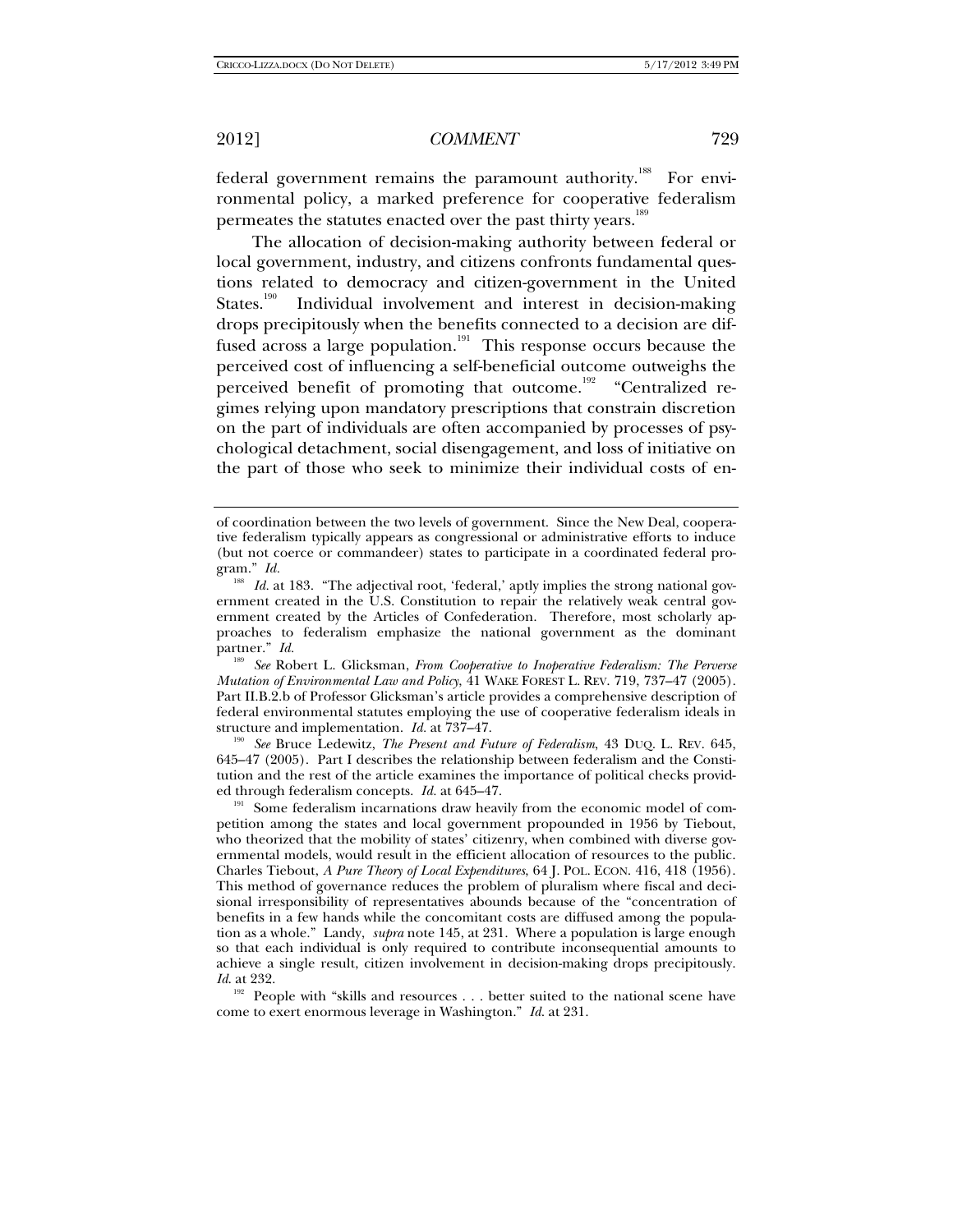trapment."<sup>193</sup> Consequently, in a centralized-control regime, the power to direct regulation would remain in the hands of a few either federal officials tasked with regulating the process or those private individuals or corporations with sufficient economic incentive to participate. Centralized control over environmental issues through federal regulation has been touted as the apex of regulation for nonlocalized issues that is both sufficiently protective and efficient.<sup>194</sup> While national consistency in environmental protection has decided benefits, cooperative federalism allows decision-makers to weigh such benefits against the negative impacts that this kind of national uniformity will have at the local level.

Legislation addressing potential environmental effects on groundwater from hydraulic fracturing will require significant investment of money for research, broad participation by stakeholders, and some compromise between two important national interests energy and protection of natural resources.<sup>195</sup> In matters of this kind, where "some states may be unwilling to enact statutes, particularly costly legislation, only national legislation sufficiently addresses these issues."<sup>196</sup> While states can address and regulate hydraulic fracturing that occurs within the state's boundaries, $\frac{197}{197}$  suspicion persists that such regulation does not adequately protect migratory resources. This is an area where federal regulation might be required because one state's efforts to attract industry through looser regulation could have effects on another state's water or air supply through downstream effects.<sup>198</sup> Particularly for migratory resources that multiple states share or that are subject to effects from migratory pollution, "proponents of a purely federal approach reason that environmental concerns involve issues, such as air and water, not confined to any one state."<sup>199</sup>

 $^{193}$ VINCENT OSTROM, THE MEANING OF AMERICAN FEDERALISM: CONSTITUTING A SELF-GOVERNING SOCIETY  $124\ (1991)$ .

Krista Yee, "A Period of Consequences": Global Warming Legislation, Cooperative Fed*eralism, and the Fight Between the EPA and the State of California*, 32 ENVIRONS ENVTL. L. & POL'Y J. 183, 186 (2008). "Since environmental problems have far reaching effects on national—in fact, global—concerns, some argue only national legislation can adequately address these issue." *Id.*<br><sup>195</sup> See supra Part II.B.

<sup>&</sup>lt;sup>196</sup> Yee, *supra* note 194, at 186.<br><sup>197</sup> For a detailed discussion of state regulation, see *supra* Part III.B.1.<br><sup>198</sup> See Ledewitz, *supra* note 190, at 650 ("Scientifically speaking, there is no such thing, for example, as intrastate water. All water has moved across state borders in the past and, of course, will do so again in the future."). 199 Yee, *supra* note 194, at 186.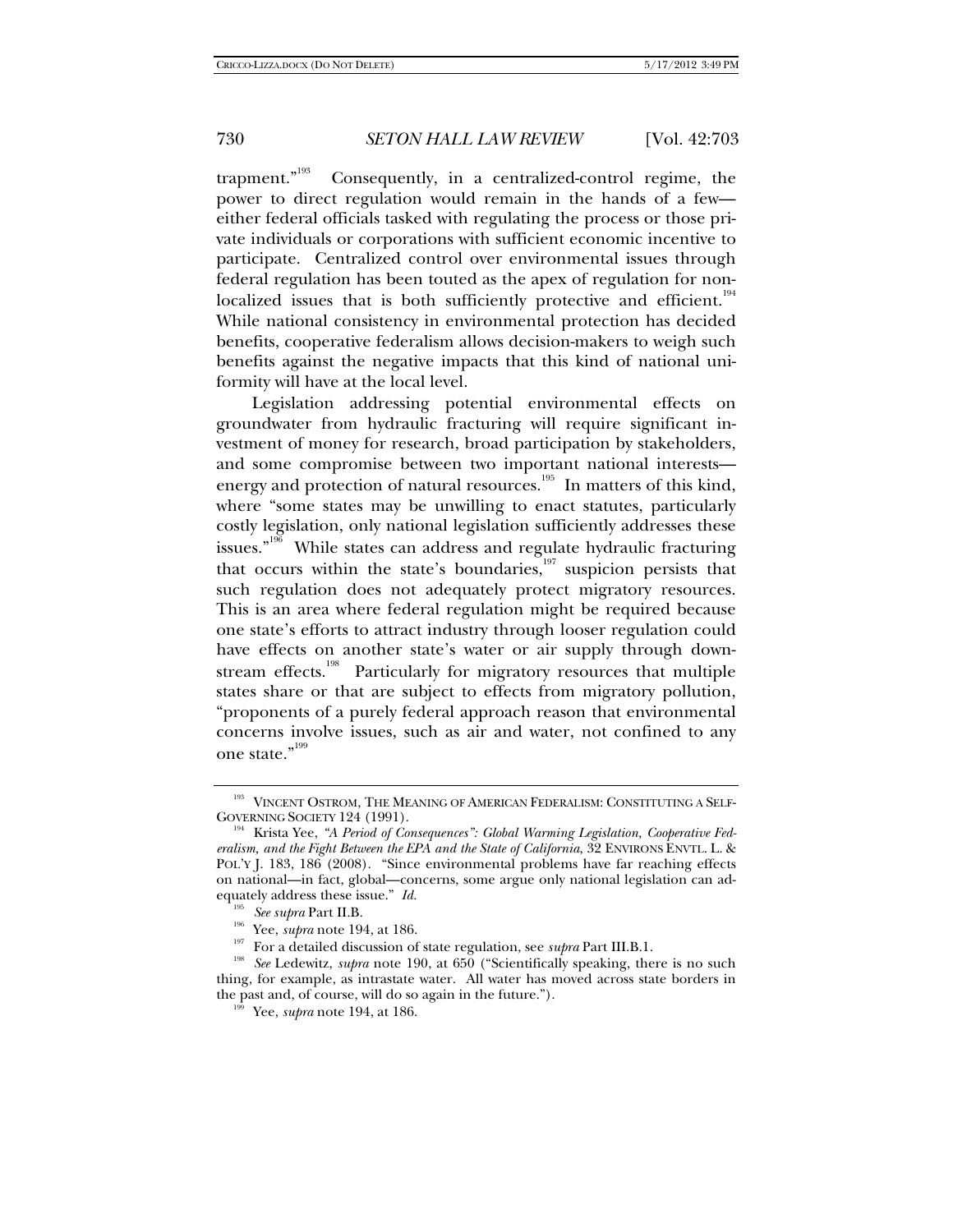Despite these concerns, state and local authorities typically take on great responsibility for implementing broad policy goals, particularly in the realm of environmental protection. Environmental statutes are largely administered through some form of cooperative federalism, requiring both federal and state participation.<sup>200</sup> Allowing states the discretion to deviate from a federally-established norm encourages innovation, and such exploration of alternatives can expose policymaking errors.201 Additionally, cooperative federalism prevents some of the inefficiencies and policy failures that plague the command-and-control, centralized regulatory schema. These include inefficiencies associated with having a wide range of programs that cover interwoven aspects of a single problem, the difficulty in implementing "regulatory programs involv[ing] complex tradeoffs among competing social goals," and the over-involvement of any single interest group in setting policy throughout the regulatory pro $cess.<sup>202</sup>$ 

### *B. Modified Cooperative Federalism*

### 1. Criticism of Cooperative Federalism

The federal decision to devolve primary control over the federal programs—such as the UIC program—to the states has had its critics, despite the above-noted benefits.<sup>203</sup> The critics point out that, in practice, devolution can sometimes result in "economic inefficiency

<sup>200</sup> *See* Glicksman, *supra* note 189, at 737–47. Part II.B.2.b of Professor Glicksman's article provides a comprehensive description of federal statutes employing the use of cooperative federalism ideals in structure and implementation.  $Id$ .

<sup>&</sup>lt;sup>201</sup> Henry Butler & Jonathan Macey, *Externalities and the Matching Principle: The Case for Reallocating Federal Authority*, 14 YALE L. & POL'Y REV. 23, 25 (1996). "[D]ecentralization allows other people to visit on legislators and regulators the content of their preferences and the rigors of the marketplace." *Id.* at 35 (citing Peter H. Aranson, *Pollution Control: The Case for Competition*, *in* INSTEAD OF REGULATION: ALTERNATIVES TO FEDERAL REGULATORY AGENCIES 339, 383–84 (Robert W. Poole, Jr.,

<sup>&</sup>lt;sup>202</sup> Cass Sunstein, *Administrative Substance*, 41 DUKE L. J. 607, 627 (1991).<br><sup>203</sup> See, e.g., Rena I. Steinzor, *Devolution and the Public Health*, 24 HARV. ENVTL. L. REV. 351, 374 (2000). *But see* Shelia R. Foster, *Meeting the Environmental Justice Challenge: Evolving Norms in Environmental Decisionmaking*, 30 ENVTL. L. REP. 10,992, 11,005 (2000) (arguing that despite recent initiatives seeking to require environmental decision-makers to account for the limitations of current risk assessment methodology, there still exists a normative gap precludes full justice in environmental decisionmaking); Sheila R. Foster, *Environmental Justice in an Era of Devolved Collaboration*, 26 HARV. ENVTL. L. REV. 459 (2002) (addressing the means necessary to decentralize environmental decision-making without overpowering the voices of vulnerable communities).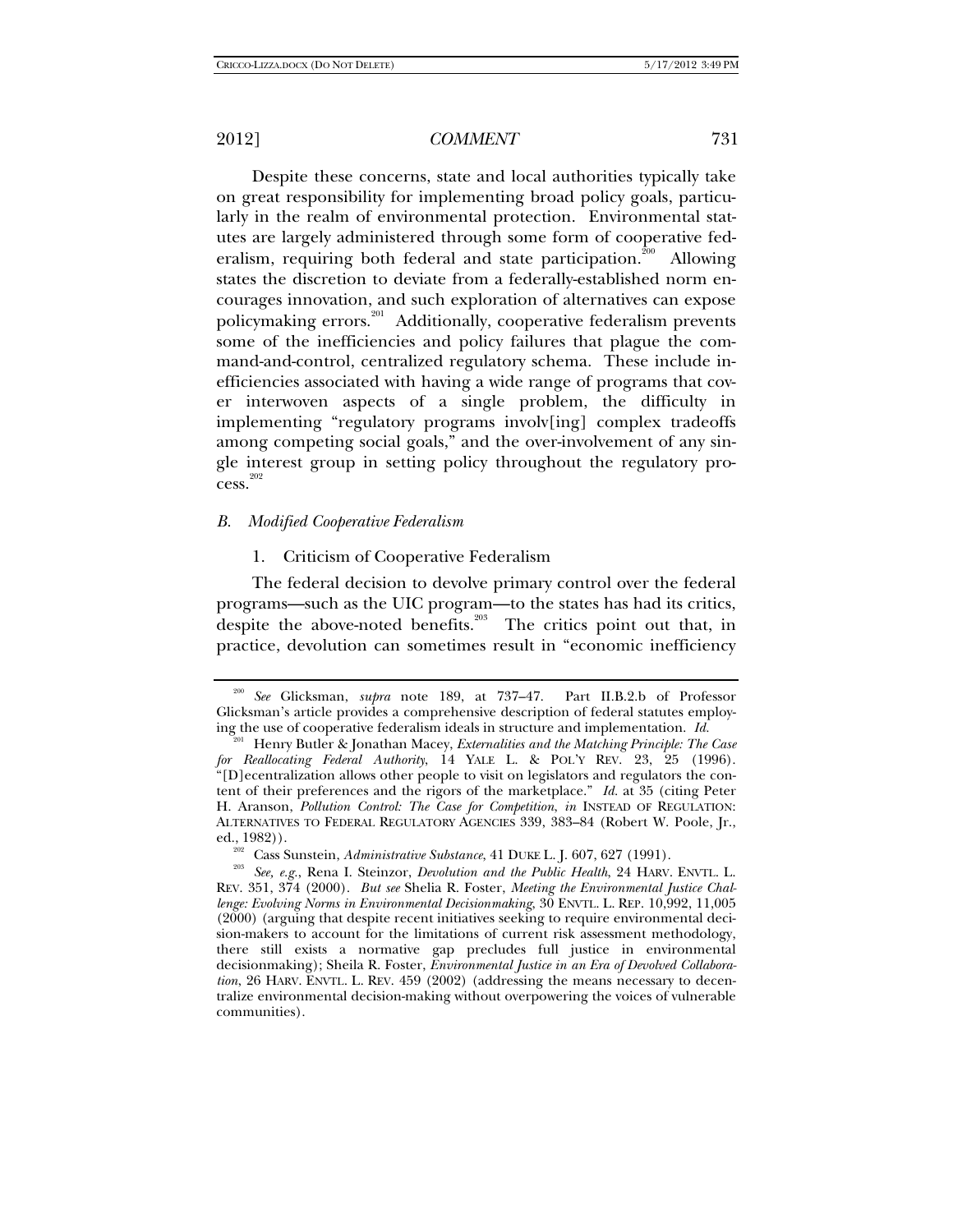of reinventing scientific and technical knowledge at the state level [that] more than counterbalances the supposed advantages of moving the standard-setting aspects of such decision-making closer to the people."204 The criticism is accurate—needless repetition of complex science is an expensive method of encouraging participation by all interested citizens. In addition, cooperative federalism has been disparaged for fostering several problems: regulations that are less responsive to local preferences, higher taxes that are neither readily discernible nor traceable to a specific, received benefit, and lower accountability of politicians in both local and national government.<sup>205</sup>

One long-standing critic of cooperative federalism, Dr. Michael Greve, states that the theory produces insurmountable information costs, conceals accountability of elected representatives, and voids individual choice and state competition.<sup>206</sup> His critique dismisses cooperative federalism as insufficiently decentralized government. From the perspective of the individual citizen, these concerns represent substantial impediments to participation in policy-setting. "Citizenship is a mix of opportunity and obligation.  $\ldots$  [A] voice in collective decisions [requires] . . . a share in the sacrifices those decisions impose. Centralizing policy and politics not only minimizes one's voice in public affairs, it reduces one's responsibilities."<sup>207</sup> When cooperative federalism fails to protect true diversity of regulatory options, it devolves into a multi-tiered game of bureaucratic blame-shifting, where each level of government fails to provide the necessary checks and balances against the others. As particularly illustrated in the story of the Deepwater Horizon blowout,<sup>208</sup> sharing responsibility be-

<sup>&</sup>lt;sup>204</sup> Steinzor, *supra* note 203, at 374.<br><sup>205</sup> Michael S. Greve, *Against Cooperative Federalism*, 70 MISS. L. J. 557, 598 (2000) ("Any form of cooperative federalism will reduce the range of policy variation among the states and deprive citizens of the benefits of diversity and choice; produce taxation that is hidden and therefore in excess of the voters' actual preferences; reduce political transparency; obscure political responsibility; and facilitate political blame-

shifting.").<br><sup>206</sup> MICHAEL S. GREVE, REAL FEDERALISM: WHY IT MATTERS, HOW IT COULD HAPPEN

<sup>57 (1999). 207</sup> Landy, *supra* note 145, at 231. 208 For detailed information about the blowout, see *Oil Spill Gulf of Mexico 2010*, TIMES-PICAYUNE, http://www.nola.com/news/gulf-oil-spill/ (last visited Mar. 20, 2012). On April 20, 2010, the off-shore oil rig Deepwater Horizon had two days of work left to complete before its crew could place a temporary cap on the oil well that it had drilled and turn it over to a production platform, which would produce oil from the well thousands of feet below the surface of the ocean. EMMET MAYER III & DAN SHEA, WHAT HAPPENED ON THE DEEPWATER HORIZON (2010), *available at* http://media.nola.com/news\_impact/other/oil-cause-050710.pdf. But as the rig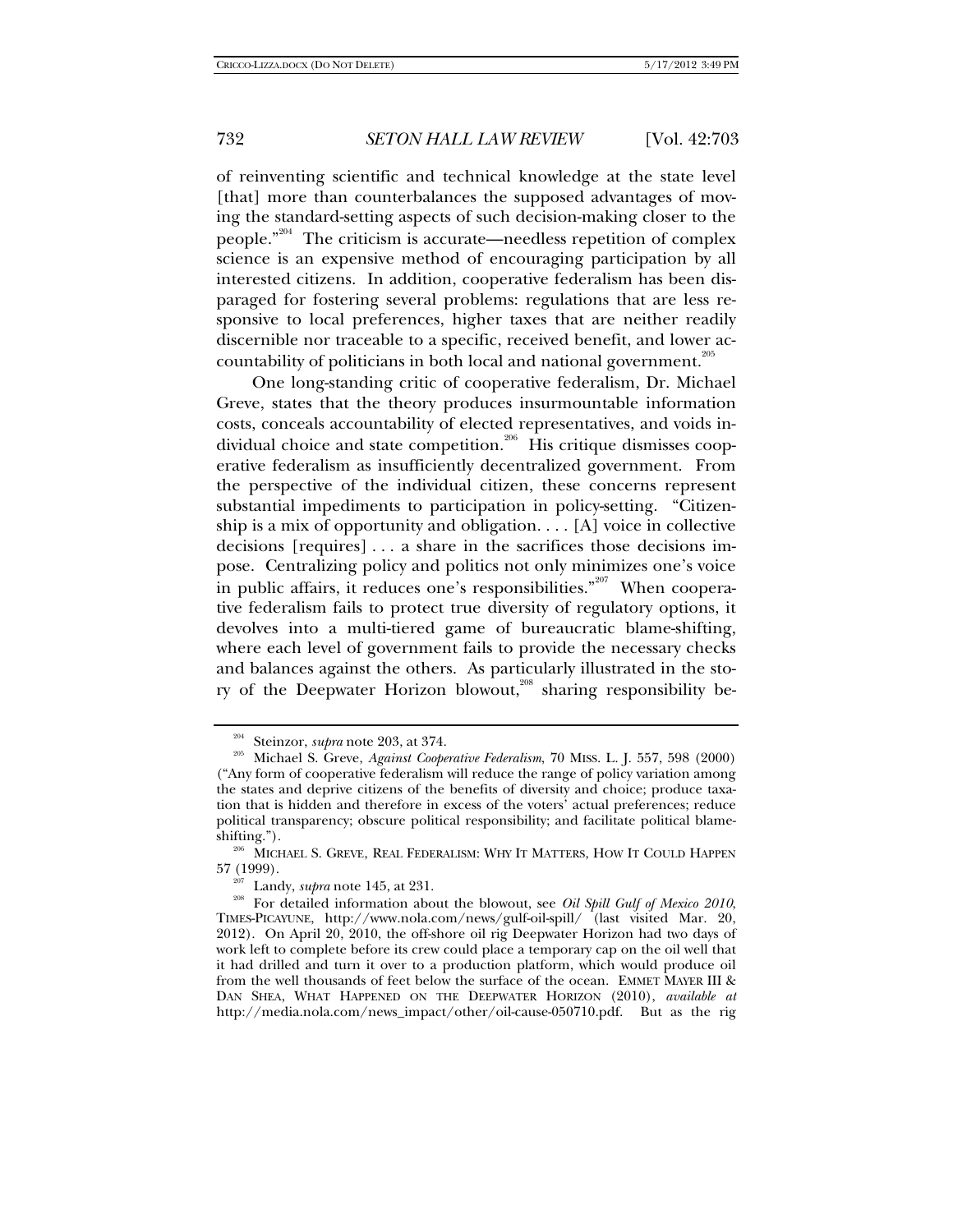tween government authorities can result in a lack of transparency and agency capture.

Both state regulators and federal agencies responsible for providing oversight of the oil and gas industry had neglected their responsibilities for policing the industry before the incident occurred and then continued to do so afterwards, instead of ensuring that the operators responded to the spill properly.209 Oil and seafood are mainstays of Louisiana's economy.<sup>210</sup> The explosion and subsequent spill of an estimated 4.4 million gallons of  $\delta$ <sup>211</sup> resulted in severe consequences, such as damage to the Louisiana wetlands, $^{212}$  injury to the fishing industry,<sup>213</sup> and a temporary moratorium on offshore drilling in the Gulf.<sup>214</sup> Various commentators have traced the causes of the explosion to industry-wide bad practices,<sup>215</sup> specific operators' poor decision-making, $^{216}$  and the failure of government regulation.<sup>217</sup>

dustries they manage. DeGregorio, *supra.*<br><sup>210</sup> Chris Kirkham, *Oil and Fish Worlds Are Entwined in the Same Net*, TIMES-PICAYUNE,<br>May 9, 2010, at A1.

 $\frac{211}{211}$  David Hammer, *History of Louisiana and Offshore Oil*, TIMES-PICAYUNE, July 18, 2010, at A1.

<sup>213</sup> Bruce Alpert, *The Feds Declare Fisheries Disaster in Louisiana, Mississippi, Alabama,* TIMES-PICAYUNE, May 25, 2010, at A4.

<sup>214</sup> See Hammer, *supra* note 211.<br><sup>215</sup> Dana Milbank, *Tusk-Tusk, Oil Execs*, WASH. POST, June 16, 2010, at A2.<br><sup>216</sup> David Hammer, *Five Key Human Errors, Colossal Mechanical Failure Led to Fatal Gulf Oil Rig Blowout*, NOLO.COM (Sept. 5, 2010, 6:00 AM),

disconnected, a blowout occurred and the rig exploded, catching fire and eventually sinking to the bottom of the ocean. *Id.*

<sup>&</sup>lt;sup>209</sup> NAT'L COMM'N ON THE BP DEEPWATER HORIZON OIL SPILL, FINAL REPORT 78 (2011) ("Perhaps because of the cumulative lack of adequate resources, absence of a sustained agency mission, or sheer erosion of professional culture within some offices, MMS [Mineral Management Services] came progressively to suffer from serious deficiencies of organization and management: the fundamental traits of any effective institution."); *id.* at 138 (describing state officials' confusion over whether the Stafford Act or National Contingency Plan governed the spill response—one of which put state officials in charge with federal official assisting them, while the other put federal officials in charge); Steven Mufson, *Federal Records Show Steady Stream of Oil Spills in Gulf Since 1964*, WASH. POST, July 24, 2010, at A1. Federal records clearly point to a consistently poor industry and regulator record with 517,847 barrels dumped in the Gulf. *Id.*; *see also* Jen DeGregorio, *Oil and Gas Development Permits Overwhelmingly Approved by Louisiana*, TIMES-PICAYUNE, May 30, 2010, at A1. Many federal agencies, such as Mineral Management Services and the Department of Natural Resources, face dual obligations as both collectors of rents and regulators of the in-

<sup>&</sup>lt;sup>212</sup> David Batker et al., *Gaining Ground: Wetlands, Hurricanes, and the Economy: The Value of Restoring the Mississippi River Delta*, 40 E.L.R. 11106, 11107 (2010); Mark Schleifstein, *Splitting the Bill is Tricky, BP's Expenses Will Continue for Years*, TIMES-PICAYUNE, May 23, 2010, at A12.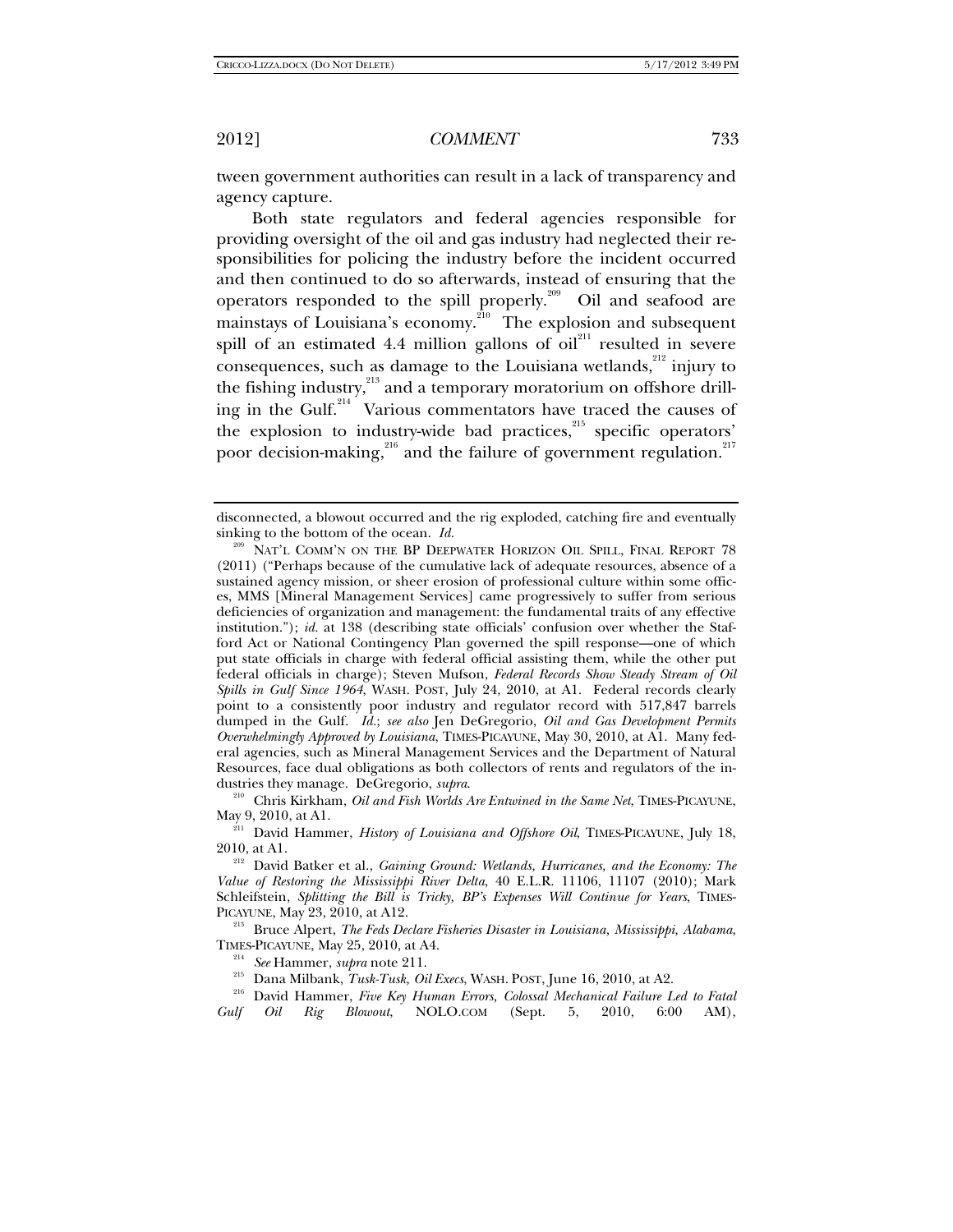In particular, the government agencies that bore the responsibility for regulating the industry were found to have either engaged in unethical collusion with industry insiders or only laxly enforced the regulations that would have prevented the spill. $^{218}$  Such regulatory failure reduces confidence in local, state, and national governments' accountability, transparency, and objectivity.

2. Answers from Fundamental Values of Federalism

As a general political form, federalism is predicated in large part on competition between government actors to ensure the best provision of public services.<sup>219</sup> The competition stems from the separation of powers and the functions of the government.<sup>220</sup> The ultimate values of federalism derive from this tension intentionally created between national and local governments:

All federal systems have reference to multiple units of government, each of which has an autonomous existence. . . .

. . . Using power to check power amid opposite and rival interests (to combine phrases from Montesquieu and Madison) implies that such a system of government will have equilibrating tendencies. . . .

. . . .

. . . .

http://www.nola.com/news/gulf-oil-

spill/index.ssf/2010/09/5\_key\_human\_errors\_colossal\_me.html. 217 Mufson, *supra* note 209. Federal records demonstrate a consistently poor industry and regulator record through the failure that resulted in 517,847 barrels having been dumped in the Gulf. *Id.*; *see also* DeGregorio, *supra* note 209. Many federal agencies, including the Mineral Management Services and the Department of Natural Resources, have nigh incompatible dual obligations as both collectors of rents and regulators of the industries they manage. DeGregorio, *supra* note  $209$ .

<sup>&</sup>lt;sup>218</sup> WILLIAM R. FREUDENBURG & ROBERT GRAMLING, BLOWOUT IN THE GULF: THE BP OIL SPILL DISASTER & THE FUTURE OF ENERGY IN AMERICA 51–61 (2011). The history of the relationship between the oil industry and the federal regulators includes such sordid episodes as sex and drugs passing between the two as well as a long, consistent history of favoring production of economic benefits over regulation of environmental impacts. *Id.* The oil industry outpaced the agency in growth and "[t]he number of accidents, spills and deaths regularly occurring in the region has far surpassed the agency's ability to investigate them." Marc Kaufman et al., *MMS Investigations of Oil-Rig Accidents Have History of Inconsistency*, WASH. POST (July 18, 2010), http://www.washingtonpost.com/wp-<br>dyn/content/article/2010/07/17/AR2010071702807.html.

<sup>&</sup>lt;sup>219</sup> See generally GREVE, *supra* note 206 (arguing that the benefits of federalism de-<br>rive from the competition produced among different sovereigns).

<sup>&</sup>lt;sup>220</sup> Greve, *supra* note 205, at 576 ("[T]he founders sought to foster institutional conflicts as 'auxiliary precautions' against the dangers of an overbearing government.").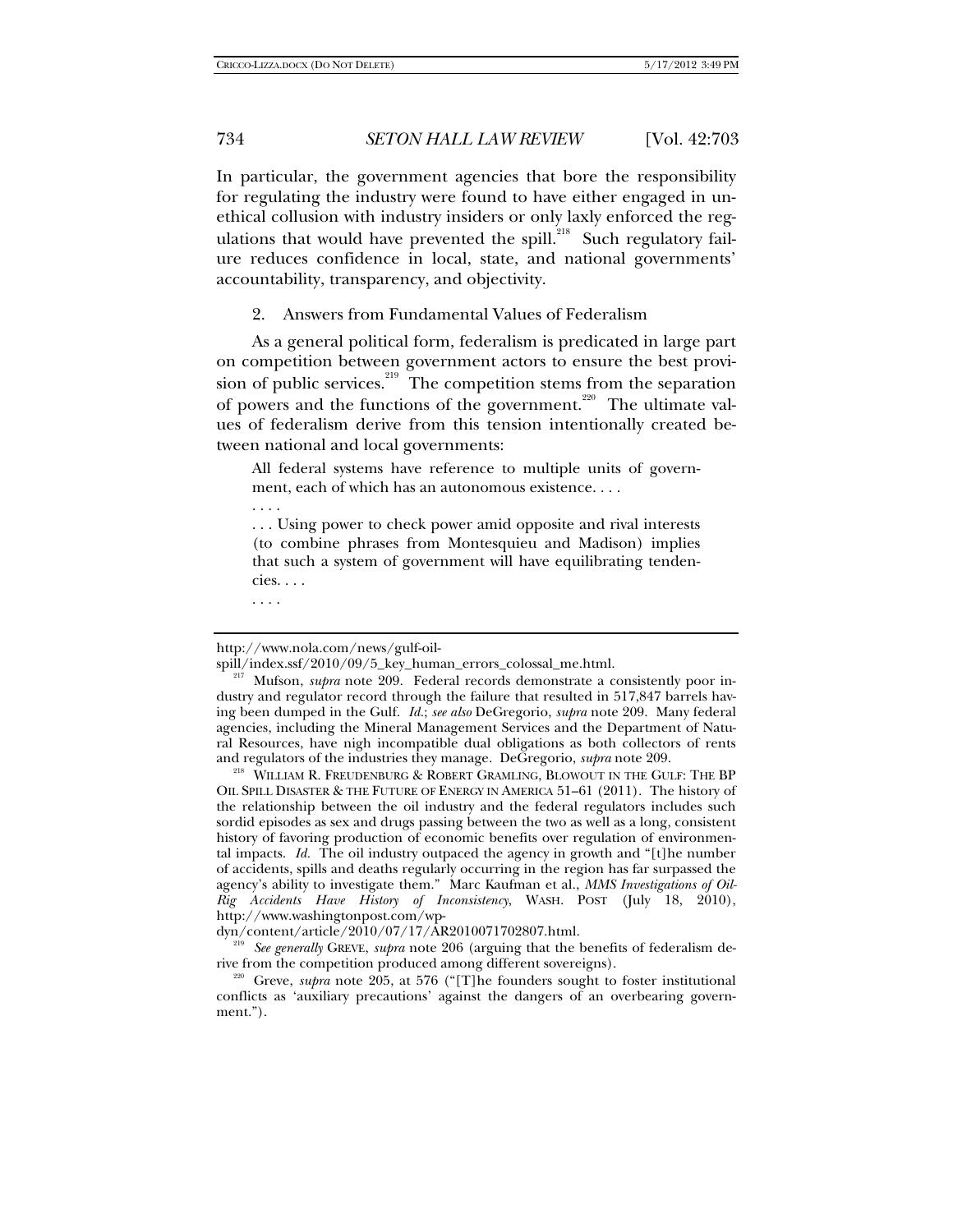Government in a democratic society, then, is not simply a matter of command and control but of providing multiple structures that have reference to diverse methods of problem solving.<sup>2</sup>

The checks and balances ensure that all levels of government compete rather than collude—while intergovernmental collusion (where federalism dictates governmental competition) eviscerates this fundamental protection for citizens as the source of power.<sup>222</sup> While people have natural "parochial loyalties" leading to greater interest and involvement in issues closest to home, the Constitution sought to empower the national government with sufficient powers and ability to provide incentives for citizens to overcome these natural inclinations.<sup>223</sup> Simultaneously, the citizens sought to limit the scope of the federal government's power to interfere into the realm that the Founding Fathers envisioned as mere local concerns, so as to create a system that would foster state-specific solutions to local issues.<sup>224</sup>

Federalism promotes diversity of local solutions to widespread issues, prevention of tyranny, and citizen participation in democracy, as well as "the improvement of economic efficiency through competition among the states, the acceleration of progress through experimentation by the states, and perhaps the protection of certain values of community."<sup>225</sup> Cooperative federalism, however, decreases competition between governments. By its very nature, the theory works through collaboration between different governments, promoting both vertical and horizontal cooperation.<sup>226</sup>

Coordination of broad-scale efforts with the minute details of particular situations requires multi-tiered cooperation to ensure that national standards are followed and to provide incentives for reluctant jurisdictions to accept an unwanted standard.<sup>227</sup> Unfortunately,

<sup>&</sup>lt;sup>221</sup> OSTROM, *supra* note 193, at 7, 16, 17.<br><sup>222</sup> See id. at 16–17. To compete, each seeks the preference and approval of the citizens under its jurisdiction. *Id.* In addition, the state and local governments can engage in a horizontal form of competition for each other's citizens. *See id.* 

<sup>223</sup> *See* John Kincaid, *The Competitive Challenge to Cooperative Federalism: A Theory of Federal Democracy*, *in* COMPETITION AMONG STATES & LOCAL GOVERNMENTS: EFFICIENCY & EQUITY IN AMERICAN FEDERALISM 87, 87 (Daphne A. Kenyon & John Kincaid eds.,

<sup>&</sup>lt;sup>224</sup> "Dual federalism stresses the need for a constitutional distribution of powers that maintains coordinate, semiautonomous governments able to perform exclusive and concurrent functions."  $Id.$  at 89.

<sup>&</sup>lt;sup>225</sup> Adam B. Cox, *Expressivism in Federalism: A New Defense of the Anti-Commandeering Rule?*, 33 LOY. L.A. L. REV. 1309, 1321 (2000).

<sup>&</sup>lt;sup>226</sup> Greve, *supra* note 205, at 566. <sup>227</sup> *Id.* at 596.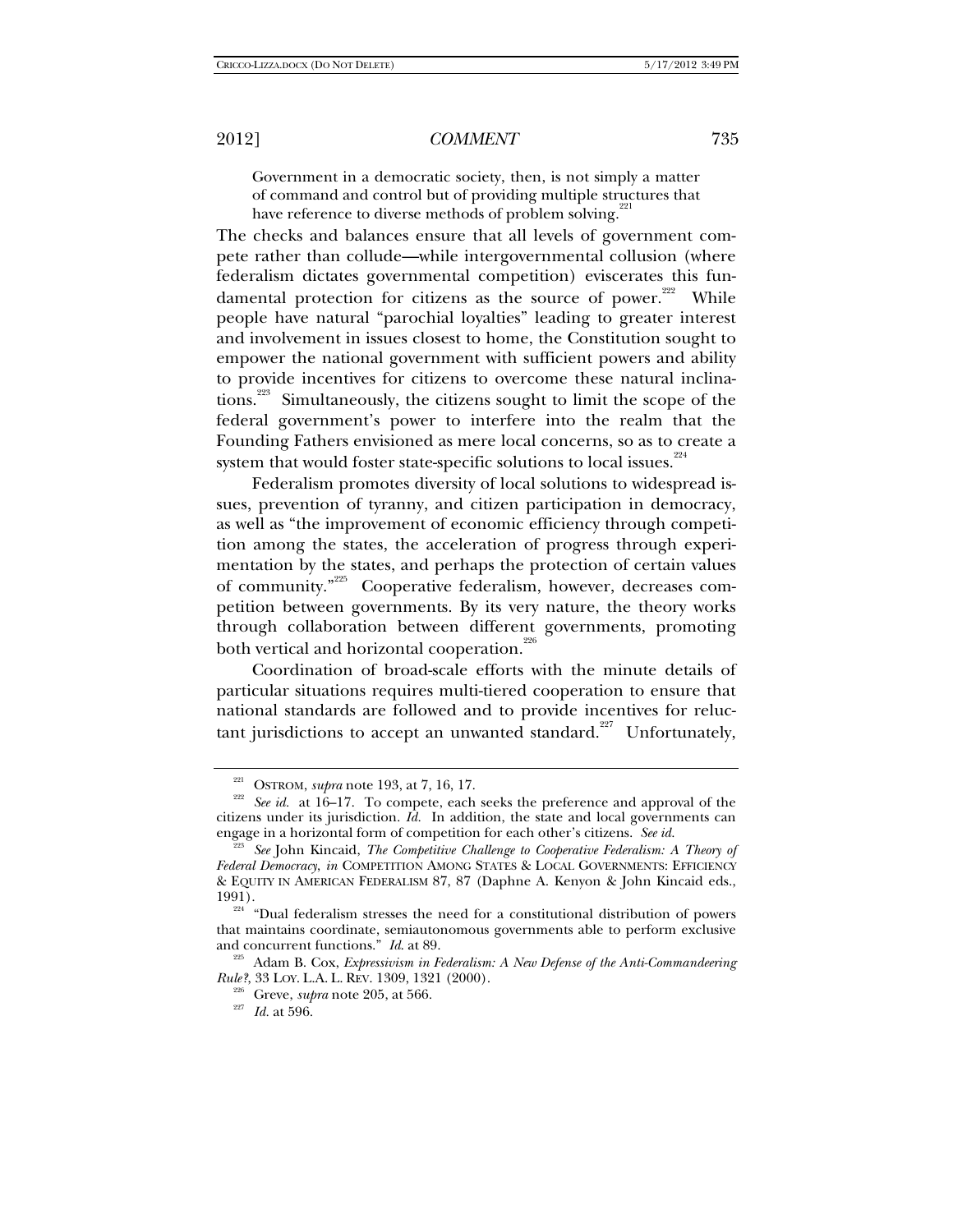the price of uniformity is that the system is rigid, insofar as the participants fight off attempts to alter who it favors. The opportunity to affect national policy creates high stakes for big-interest involvement and the resultant policy schema correspondingly accommodates political and interest group influences, thus "giving organized groups a stake in the system."<sup>228</sup> This in turn reduces the number of successful challenges to a set protocol, not because the system rests on an ideal or unnaturally high-quality model, but merely because the political economy surrounding the system is antagonistic towards giving up any power in the burgeoning bureaucracy.<sup>229</sup> The solution to this quandary is to reinsert fundamental federalism values of separate, concurrent governance by the different levels of government in order to inject competition into the system. By returning competitive elements to cooperative federalism, the preference for a national standard that allows maximum transfer of funds and minimal accountability will be held in check by placing more decision-making power closer to impacted populations.

## V. COOPERATIVE FEDERALISM WILL ENSURE PROPER REGULATION IF BALANCED WITH DUE WEIGHT FOR STATE VARIATION

Despite its problems, cooperative federalism is the best method for approaching regulation of hydraulic fracturing. As an issue that draws heated and intractable responses from both adherents and critics, hydraulic fracturing is susceptible to overly rosy impact analysis by industry insiders and apocalyptic fear from environmental advocates. Informational asymmetries create difficulties for policy-setting bodies—whether they are local governments writing ordinances, state legislators drafting well bond requirements, or the EPA putting together a national scientific study. Each level of decision-making, however, has its own strengths and abilities to protect certain interests, and cooperative federalism will allow these individual contributions to be reflected in the final regulatory schema.

State and local officials are necessarily more familiar with the terrain, processes, and current practices of the industry due to their history of regulating hydraulic fracturing as well as the state regulators' closer relationships with the geographical areas.<sup>230</sup> Accordingly, state and local officials are better suited to effectively attend to regu-

<sup>228</sup> *Id.* at 560. 229 *Id.* at 596. 230 For a discussion of state regulation of hydraulic fracturing, see *supra* Part III.B.1.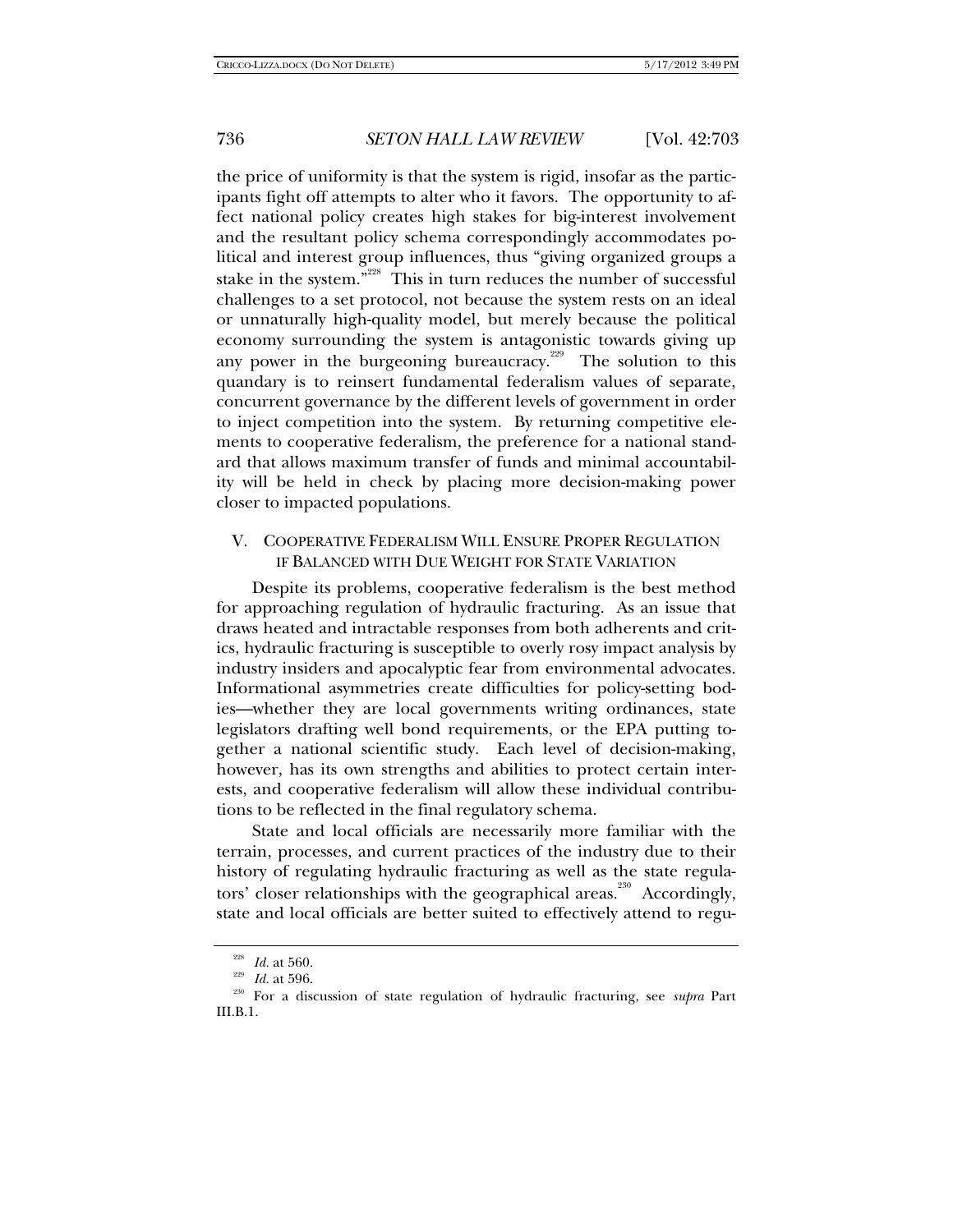latory activities governing hydraulic fracturing. Moreover, permitting states to produce regulatory frameworks that further local goals will promote adaptive and particularized regulation, as opposed to a federal one-size-fits-all solution.<sup>231</sup> However, state officials face looming budgetary restraints and growing informational asymmetries that make policy setting and enforcement a daunting task.

To stay abreast of the dynamic expansion of the energy industry, both complex science and nuanced approaches to regulation are necessary. Energy-producing companies are driven by profit and innovation, and they change technological marvels more quickly than regulators can produce scientific evidence of harm. The regulatory schema should represent both accurate science and citizens' preferences for environmental protection and industry development. In formulating these regulations, the precautionary principle can provide guidance in the complex decision-making process if elected representatives make broader, normative decisions:<sup>232</sup>

While the precautionary principle can remind us of our moral duty to prevent harm in general, it cannot prescribe what kind of sacrifice we should be prepared to make in each and every case. Thus the precautionary principle has the semantic status of a general norm rather than of a step-by-step rule of operation.<sup>2</sup>

When regulatory decisions require policy setting, a focused use of the precautionary principle will produce regulations that protect industry as well as the environment. Normative values underlie decisions that evaluate the extent to which the environment should be protected in a way that prejudices industry. This is a function best suited for the legislative branch rather than being shoehorned into the restricted authority delegated to an administrative agency.<sup>234</sup> The decisions about how to shape the landscape of the energy industry should be made with the help of consumers who have direct knowledge of the associated hardships or by their elected representatives, but not by appointed agency administrators who cannot be held directly accountable for the wide-reaching consequences of their decisions.

<sup>&</sup>lt;sup>231</sup> U.S. DEP'T OF ENERGY, *supra* note 15, at 25. 232 The precautionary principle encourages avoidance of potentially risky activities where all risks have yet to be identified. This principle is difficult to follow when one population bears the risks that bring profit to a proponent of the activity. *See* FAURE

<sup>&</sup>lt;sup>233</sup> Id. at 22.<br><sup>234</sup> Matthias Kaiser, *Ethics, Science, and Precaution: A View from Norway, in* PRECAUTION, ENVIRONMENTAL SCIENCE, AND PREVENTATIVE PUBLIC POLICY, *supra* note 157, at 21, 22.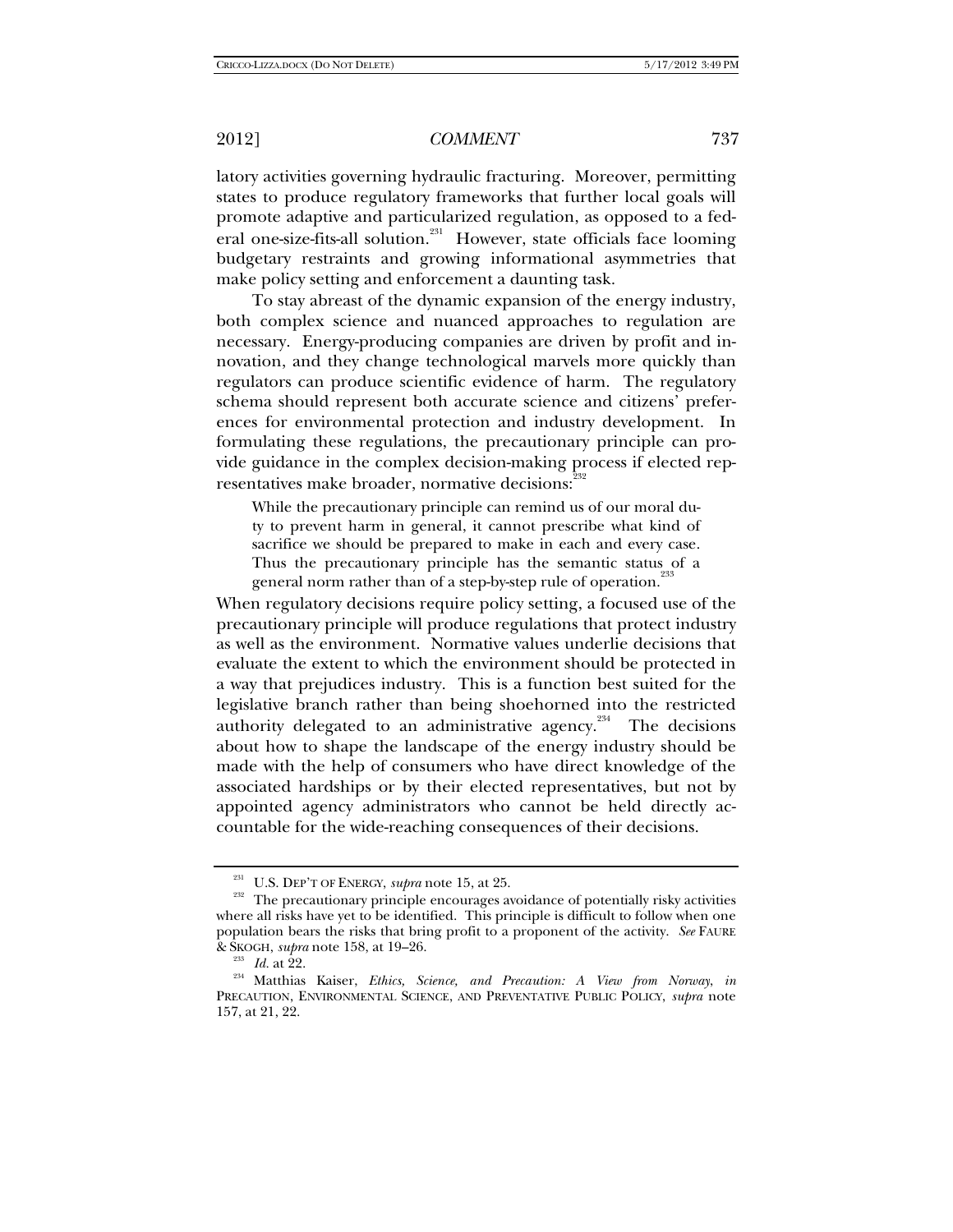Modifying cooperative federalism to reflect the core, competitive values of federalism may cure some of the ills engendered by sharing responsibility. By deliberately leaving room for states to enact variations of a federal program or protective scheme, rather than mandating the adoption or implementation of a uniform one, a more competitive, modified form of cooperative federalism will produce regulations that reflect the moral decision-making of impacted populations. Such potential variations do not need to be enunciated in a federal statute with explicit, limited possibilities. Instead, letting the states independently develop multiple methods of reaching a federally mandated level of protection would be more beneficial. This breathing room can permit some states to enact more stringent regulations, encourage others to provide tax exemptions to conforming businesses, and force others to find funds for investment in infrastructure that can ameliorate the greater burdens on individuals or businesses who must comply with the environmentally protective regulation.<sup>235</sup> A solution that reflects these values of modified cooperative federalism will provide a flexible, national, minimum standard that leaves room for state variation.<sup>236</sup>

The federal government faces a recent, large-scale example of federal agencies' failure to regulate the oil industry properly.<sup>237</sup> Congress must calculate the balance of power between the state and federal government in order to protect the environment and the citi-

*Id*. at 1693.

<sup>235</sup> *See, e.g.*, Patricia Salkin, *Cooperative Federalism and Climate Change: New Meaning to "Think Globally—Act Locally*," 40 ENVTL. L. REP. NEWS & ANALYSIS 10562 (2010). Professor Salkin provides examples for recommendations to federal and state governments "to ensure that local governments have the tools, resources, authority, and support needed" to address the root causes of greenhouse gases and implement national policies for dealing with them.  $Id$  at 10570–71.

<sup>&</sup>lt;sup>236</sup> Philip J. Weiser, *Federal Common Law, Cooperative Federalism, and the Enforcement of the Telecom Act*, 76 N.Y.U. L. REV. 1692, 1697–98 (2001). Professor Weiser argues that lack of unified vision for the singular roles of federal regulatory agencies, state government, and federal judges has resulted in a failure to properly implement the cooperative federalism ideals set out in recent federal statutes. *Id.* at 1692–93.

Cooperative federalism regulatory programs, which combine federal and state authority in creative ways, strike many courts and commentators as a messy and chaotic means of generating federal law. Compounding the hostility to such regimes, some argue that globalization and technological change leave little or no role for states in implementing complex regulatory regimes and thus endorse a "preemptive federalism" that relies primarily or exclusively on federal courts or administrative agencies to develop unitary and pinpointed federal policies.

See *supra* notes 208–19 and accompanying text.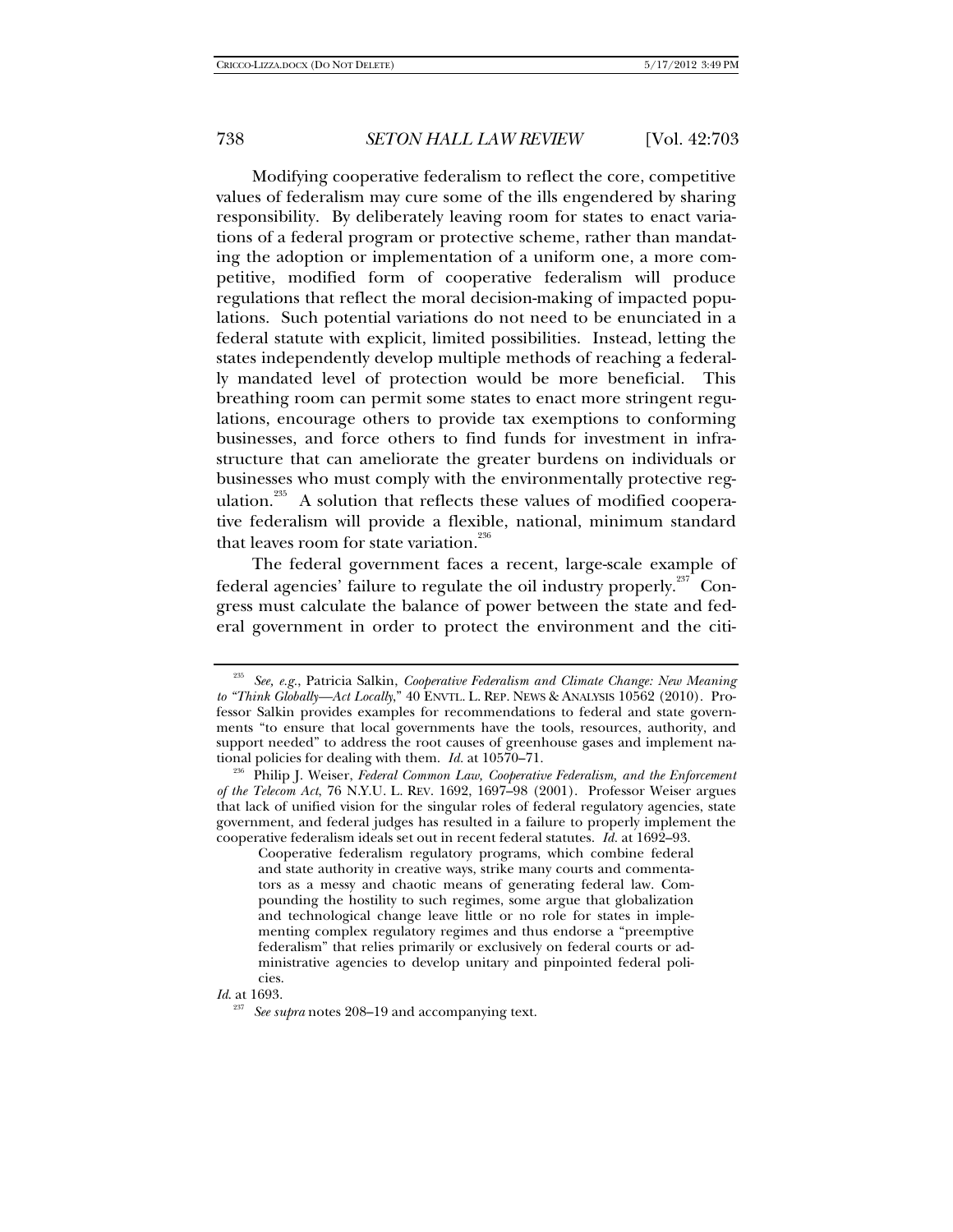zens' and commercial interests, not to spread liability and avoid accountability. The natural gas industry does not need to submit more paperwork that overworked federal employees will process and that will never reach state officials. Instead, the industry needs a clear set of authorities that force it to answer for any negligent practices or failed innovations.

The protection of groundwater must not be subordinate to the development of natural gas. But neither should the resources lying beneath the surface of the affected states be put into indefinite stasis. The best option should be more creative than a hastily-concocted moratorium that merely panders to the fears of an elected official's base. The EPA needs more time to study the actual effects of hydraulic fracturing chemicals on groundwater. Accordingly, states should avoid shutting down the industry due to lack of publicly available studies. States have other options to explore, such as instituting a staggered system of permitted activity that allows the industry to frack wells in low-risk geographical areas, but does not allow hydraulic fracturing in areas where the chemicals would present greater risks. A model of regulation drawn from modified principles of cooperative federalism would allow the EPA to produce a sufficiently comprehensive investigation of the inherent risks of hydraulic fracturing while avoiding damage to the industry.

## VI. CONCLUSION

This Comment draws from the mechanical process of hydraulic fracturing and current state regulations to provide historical context for the EPA's forthcoming study. There are already federal statutes that regulate parts of the hydraulic fracturing process as well as gaps in the regulatory scheme, which the FRAC Act is intended to fill. Science and politics are dynamic forces shaping the format of the study. Recent failures in both federal and state agencies' accountability and ability to respond to disasters, as seen in the BP blowout, demonstrate the danger when poorly designated authority results in catastrophic breakdowns where federal and state powers overlap.

Under the SDWA, the EPA possesses the authority to set national policy goals for individual states to implement UIC programs.<sup>238</sup> Practical application of cooperative federalism in this context would require the EPA to implement a federal solution only when states show that they are incapable of maintaining adequately a regulatory pro-

<sup>238</sup> *See supra* Part III.C.1.